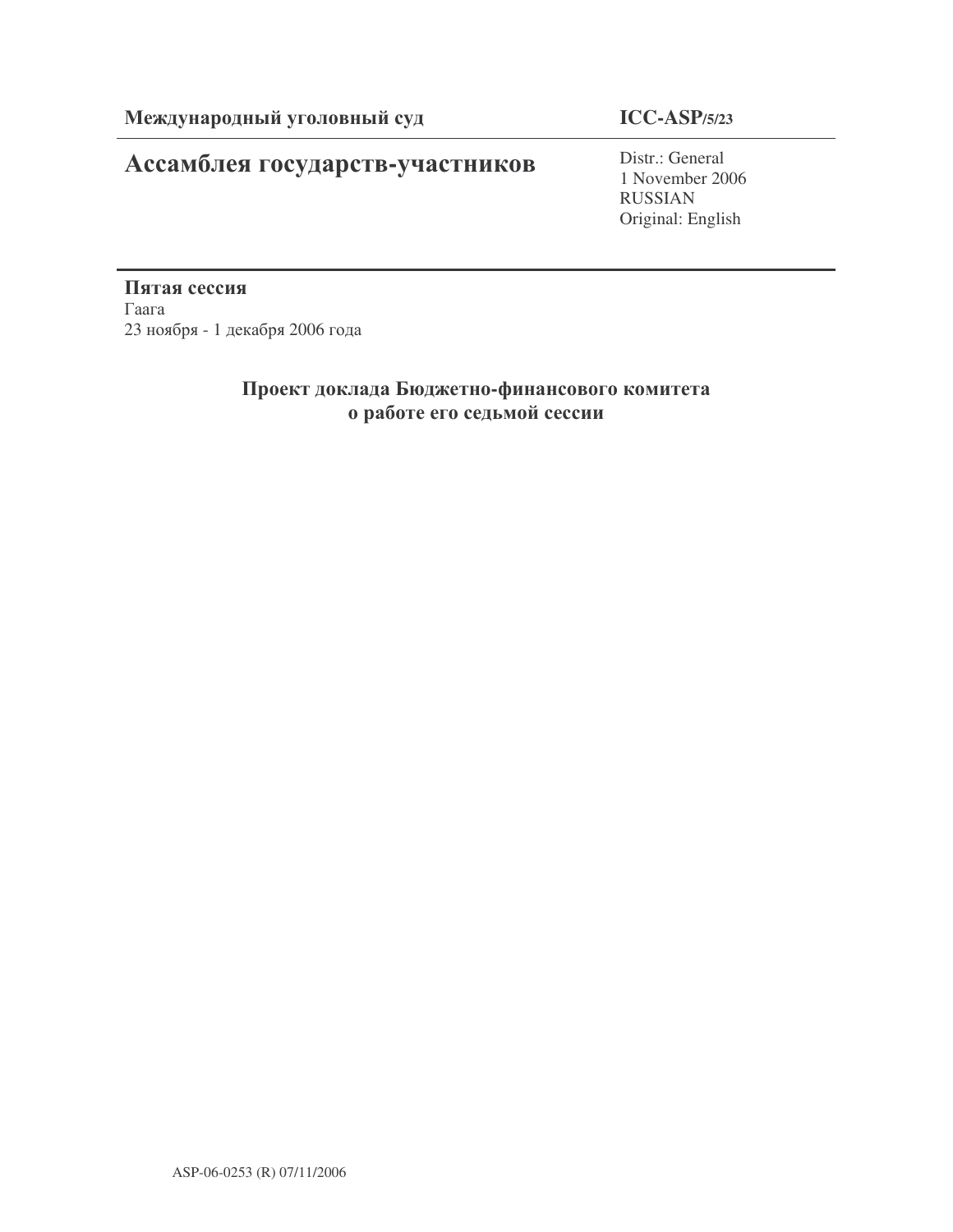# Содержание

|    |                                                          |                                                          |               |                                                                       | Пункты    | Cmp. |  |  |  |
|----|----------------------------------------------------------|----------------------------------------------------------|---------------|-----------------------------------------------------------------------|-----------|------|--|--|--|
|    |                                                          |                                                          |               |                                                                       |           | 4    |  |  |  |
|    |                                                          | А. Открытие сессии, выборы должностных лиц и утверждение |               |                                                                       |           |      |  |  |  |
|    |                                                          |                                                          | $1 - 7$       | 4                                                                     |           |      |  |  |  |
|    |                                                          |                                                          |               |                                                                       | 8         | 5    |  |  |  |
|    |                                                          |                                                          |               | С. Заявления представителя принимающего государства                   | 9         | 5    |  |  |  |
| Π. | Рассмотрение вопросов, включенных в повестку дня седьмой |                                                          |               |                                                                       |           |      |  |  |  |
|    |                                                          |                                                          |               |                                                                       |           | 6    |  |  |  |
|    | 1.                                                       |                                                          | 10            | 6                                                                     |           |      |  |  |  |
|    | 2.                                                       |                                                          | $11 - 21$     | 6                                                                     |           |      |  |  |  |
| I. |                                                          |                                                          | 9             |                                                                       |           |      |  |  |  |
|    | 1.                                                       | Финансовые ведомости Суда за период с 1 января           |               | 9                                                                     |           |      |  |  |  |
|    | 2.                                                       |                                                          |               |                                                                       |           |      |  |  |  |
|    |                                                          |                                                          |               |                                                                       | $22 - 24$ | 9    |  |  |  |
|    | 3.                                                       |                                                          | $25 - 27$     | 9                                                                     |           |      |  |  |  |
|    |                                                          |                                                          |               | 10                                                                    |           |      |  |  |  |
|    | 1.                                                       |                                                          | 28-30         | 10                                                                    |           |      |  |  |  |
|    | 2.                                                       | Стратегический план информационно-                       | $31 - 32$     | 10                                                                    |           |      |  |  |  |
|    | 3.                                                       | Стратегический план в области информационных и           | $33 - 35$     | 11                                                                    |           |      |  |  |  |
|    | 4.                                                       |                                                          | 36-37         | 12                                                                    |           |      |  |  |  |
|    |                                                          |                                                          |               | 12                                                                    |           |      |  |  |  |
|    | 1.                                                       | Данные о финансовом исполнении бюджета на                | 38-42         | 12                                                                    |           |      |  |  |  |
|    |                                                          | 2. Рассмотрение предлагаемого бюджета по программам      | 43-82         | 13                                                                    |           |      |  |  |  |
|    |                                                          | a)                                                       |               |                                                                       | $48 - 52$ | 14   |  |  |  |
|    |                                                          |                                                          | i)            | Форма представления бюджета и<br>составление бюджта, ориентированного | $48 - 50$ | 14   |  |  |  |
|    |                                                          |                                                          |               |                                                                       | 51        | 14   |  |  |  |
|    |                                                          |                                                          | $\mathbf{ii}$ | Заложенные расходы (инфляция)                                         |           |      |  |  |  |
|    |                                                          |                                                          | iii)          |                                                                       | 52        | 15   |  |  |  |
|    |                                                          | b)                                                       |               | Рекомендации, касающиеся основных                                     |           | 15   |  |  |  |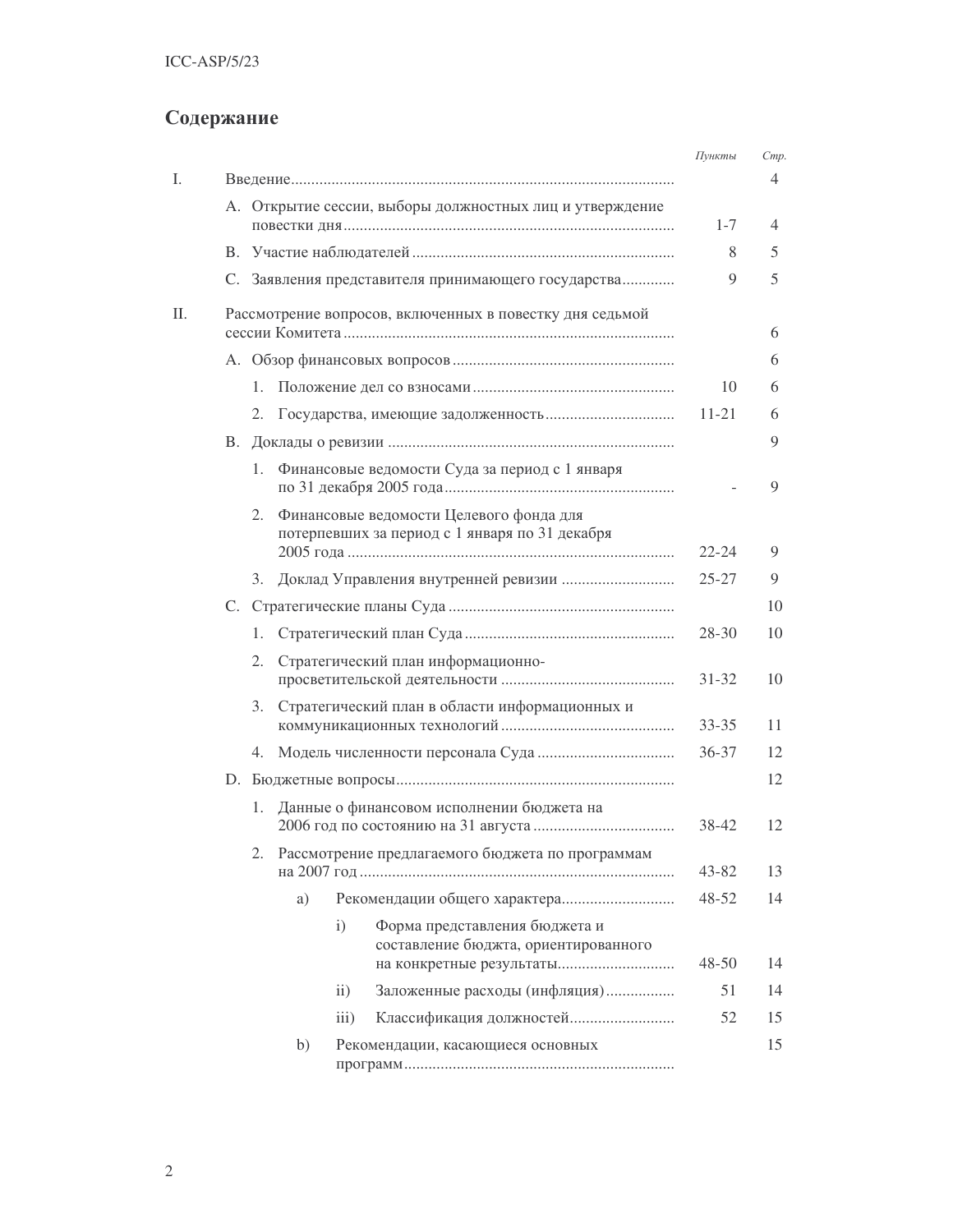|    |    |    |                   |                                                                                                                                                   | Пункты    | Cmp. |
|----|----|----|-------------------|---------------------------------------------------------------------------------------------------------------------------------------------------|-----------|------|
|    |    |    | $\mathbf{i}$      | Основная программа I: Судебные органы                                                                                                             | $53 - 56$ | 15   |
|    |    |    | $\overline{ii}$ ) | Основная программа II: Канцелярия                                                                                                                 | 57-69     | 16   |
|    |    |    | iii)              | Основная программа III: Секретариат                                                                                                               | 70-80     | 18   |
|    |    |    | iv)               | Основная программа IV: Секретариат<br>Ассамблеи государств-участников                                                                             | 81        | 20   |
|    |    |    | V)                | Основная программа V: Инвестиции в                                                                                                                | 82        | 20   |
|    |    | 3. |                   |                                                                                                                                                   | 83-94     | 20   |
|    |    | 4. |                   | Условия службы судей: переезд по завершении службы                                                                                                | 95-98     | 23   |
|    |    | 5. |                   | Условия службы и вознаграждение Прокурора и                                                                                                       | 99-105    | 24   |
|    |    |    |                   |                                                                                                                                                   |           | 25   |
|    |    | 1. |                   |                                                                                                                                                   |           | 25   |
|    |    | 2. |                   |                                                                                                                                                   |           | 27   |
|    | F. |    |                   |                                                                                                                                                   |           | 28   |
|    |    | 1. |                   | Критерии подачи заявок на получение доступа к<br>Целевому фонду для участия наименее развитых стран<br>и других развивающихся государств в работе |           | 28   |
|    |    | 2. |                   |                                                                                                                                                   | 122       | 29   |
|    |    | 3. |                   |                                                                                                                                                   | 123       | 29   |
|    |    |    |                   |                                                                                                                                                   |           | 29   |
|    |    | 1. |                   | Отношения со Специальным судом по Сьерра-Леоне  124-125                                                                                           |           | 29   |
|    |    | 2. |                   |                                                                                                                                                   |           | 29   |
|    |    | 3. |                   |                                                                                                                                                   | 131       | 31   |
|    |    |    |                   |                                                                                                                                                   |           | 32   |
| Ι. |    |    |                   |                                                                                                                                                   |           | 32   |
|    | Н. |    |                   | Положение дел со взносами по состоянию на 13 октября                                                                                              |           |      |
|    |    |    |                   |                                                                                                                                                   |           | 34   |
|    |    |    |                   | III. Бюджетные последствия выполнения рекомендаций                                                                                                |           |      |

<sup>\*</sup> Приложение III находится в стадии подготовки и будет выпущено как добавление к настоящему докладу.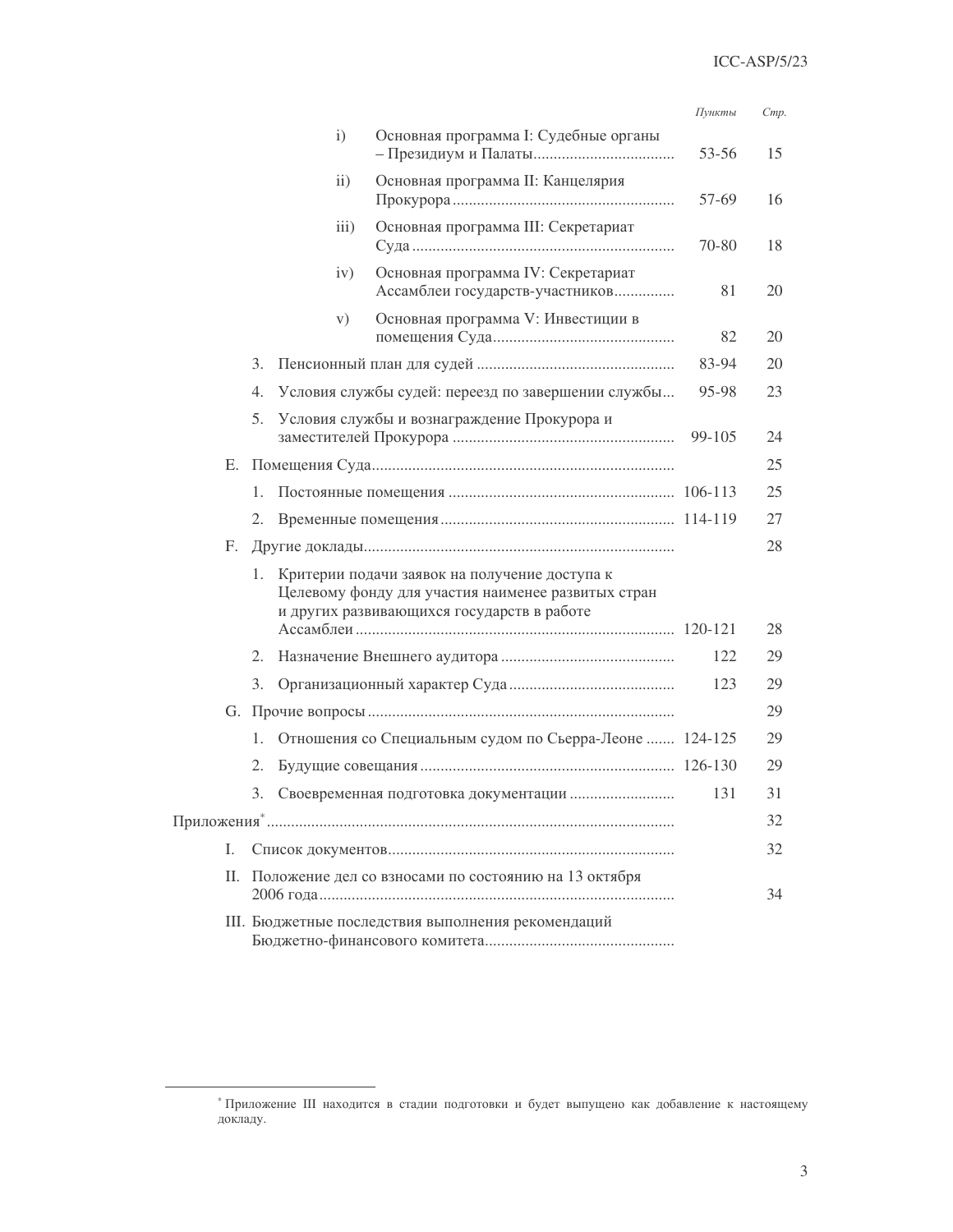#### I. Введение

#### $\mathbf{A}$ . Открытие сессии, выборы должностных лиц и утверждение повестки дня

 $1$ Седьмая сессия Бюджетно-финансового комитета (Комитет) была созвана в соответствии с решением Ассамблеи государств-участников (Ассамблея), принятым на 4-м пленарном заседании его четвертой сессии 3 декабря 2005 года. Сессия, состоявшая из десяти заседаний, прошла с 9 по 13 октября 2006 года. На открытии сессии с приветственным словом к участникам обратилась заместитель Председателя Суда г-жа Акуа Куеньехиа.

На седьмой сессии Комитет консенсусом избрал г-на Дэвида Даттона  $2.$ (Австралия) Председателем, а г-жу Елену Сопкову (Словакия) – заместителем Председателя. Комитет также назначил г-на Питера Ловелла (Соединенное Королевство Великобритании и Северной Ирландии) докладчиком на сессии. Комитет обсудил критерии избрания Председателя и заместителя Председателя. Некоторые члены полагали, что при избрании Председателя Комитета необходимо учитывать географическую ротацию, в то время как другие члены утверждали, что единственным критерием должны быть профессиональные качества. Комитет согласился и дальше придерживаться неофициальной практики ежегодной ротации должности заместителя Председателя.

Секретариат Ассамблеи государств-участников (Секретариат) осуществлял 3. обслуживание Комитета по основным аспектам его работы, а функции Секретаря Комитета выполнял временно исполняющий обязанности его Директора г-н Ренан Вилласис.

На своем 1-м заседании Комитет утвердил следующую повестку дня  $\overline{4}$ . (ICC-ASP/5/CBF.2/L.1):

- $1.$ Открытие сессии.
- $2.$ Выборы Председателя и заместителя Председателя.
- $\overline{3}$ . Утверждение повестки дня.
- $\overline{4}$ . Участие наблюдателей.
- 5. Организация работы.
- 6. Государства, имеющие задолженность.
- 7. Данные о финансовой деятельности по бюджету 2006 года.
- 8. Рассмотрение предлагаемого бюджета по программам на 2007 год.
- 9. Пенсионный план для судей.
- $10<sup>1</sup>$ Условия службы и вознаграждения Прокурора и заместителей Прокурора
- 11. Доклады о ревизии:
	- Финансовые ведомости Международного уголовного суда за a) период с 1 января по 31 декабря 2005 года;
	- $b)$ Финансовые ведомости Целевого фонда для потерпевших за период с 1 января по 31 декабря 2005 года;
	- Доклад Управления внутренней ревизии.  $\mathbf{c})$
- 12. Назначение Внешнего аудитора.
- 13. Помещения Суда: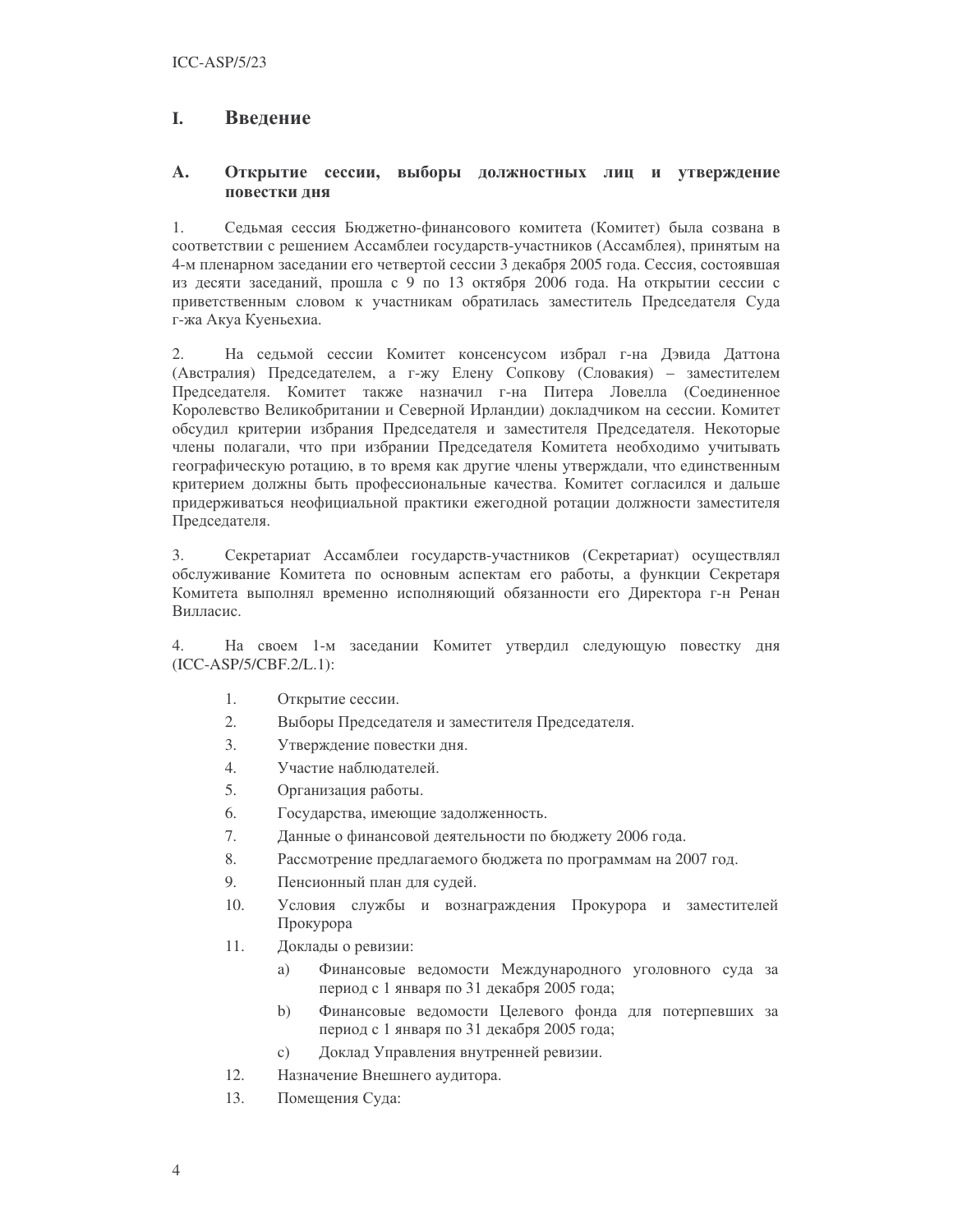- a) постоянные помешения:
- $b)$ временные помещения.
- 14. Стратегический план Суда.
- 15. Критерии подачи заявок на получение доступа к Целевому фонду для участия наименее развитых стран и других развивающихся государств в работе Ассамблеи.
- 16 Организационный характер Суда.
- 17. Прочие вопросы.
- 5. На седьмой сессии Комитета присутствовали следующие члены:
	- $1.$ Ламбер Да Кинджи (Бенин)
	- $2<sup>1</sup>$ Дэвид Даттон (Австралия)
	- 3. Эдуардо Гальярдо Апарисио (Боливия)
	- $\overline{4}$ . Фаузи А. Гарайбе (Иордания)
	- 5. Хан Мюн Чже (Республика Корея)
	- 6. Россетта Нииринкинди Катунгие (Уганда)
	- 7. Юхани Леммик (Эстония)
	- 8. Питер Ловелл (Соединенное Королевство Великобритании и Северной Ирландии)
	- 9. Карл Пашке (Германия
	- $10<sub>1</sub>$ Елена Сопкова (Словакия)
	- $11.$ Мишель Этьен Тильманс (Бельгия)
	- $12.$ Сантьяго Винс (Уругвай)

6. Комитет приветствовал двух новых членов Комитета - г-жу Россетту Нириинкинди Катунгие (Уганда) и г-на Юхани Леммика (Эстония).

7. Принять участие в заседаниях Комитета с целью представления докладов были приглашены следующие органы Суда: Президиум, Канцелярия Прокурора и Секретариат Суда.

#### $\mathbf{B}$ . Участие наблюдателей

 $8<sub>1</sub>$ Комитет принял решение удовлетворить просьбу Коалиции в поддержку Международного уголовного суда выступить в Комитете. Комитет с признательностью отметил сделанное выступление и приветствовал ту способность проникнуть в суть многих стоящих перед Судом вопросов, которую проявила Коалиция.

#### $\mathbf{C}$ . Заявления представителя принимающего государства

 $Q_{\perp}$ На 1-м, 4-м и 7-м заседаниях 9, 10 и 12 октября посол Эдмонд Велленстайн, Генеральный директор Целевой группы по МУС министерства иностранных дел Нидерландов, выступил от имени принимающего государства с заявлениями, в которых затронул вопросы временных и постоянных помещений и расходов на содержание под стражей.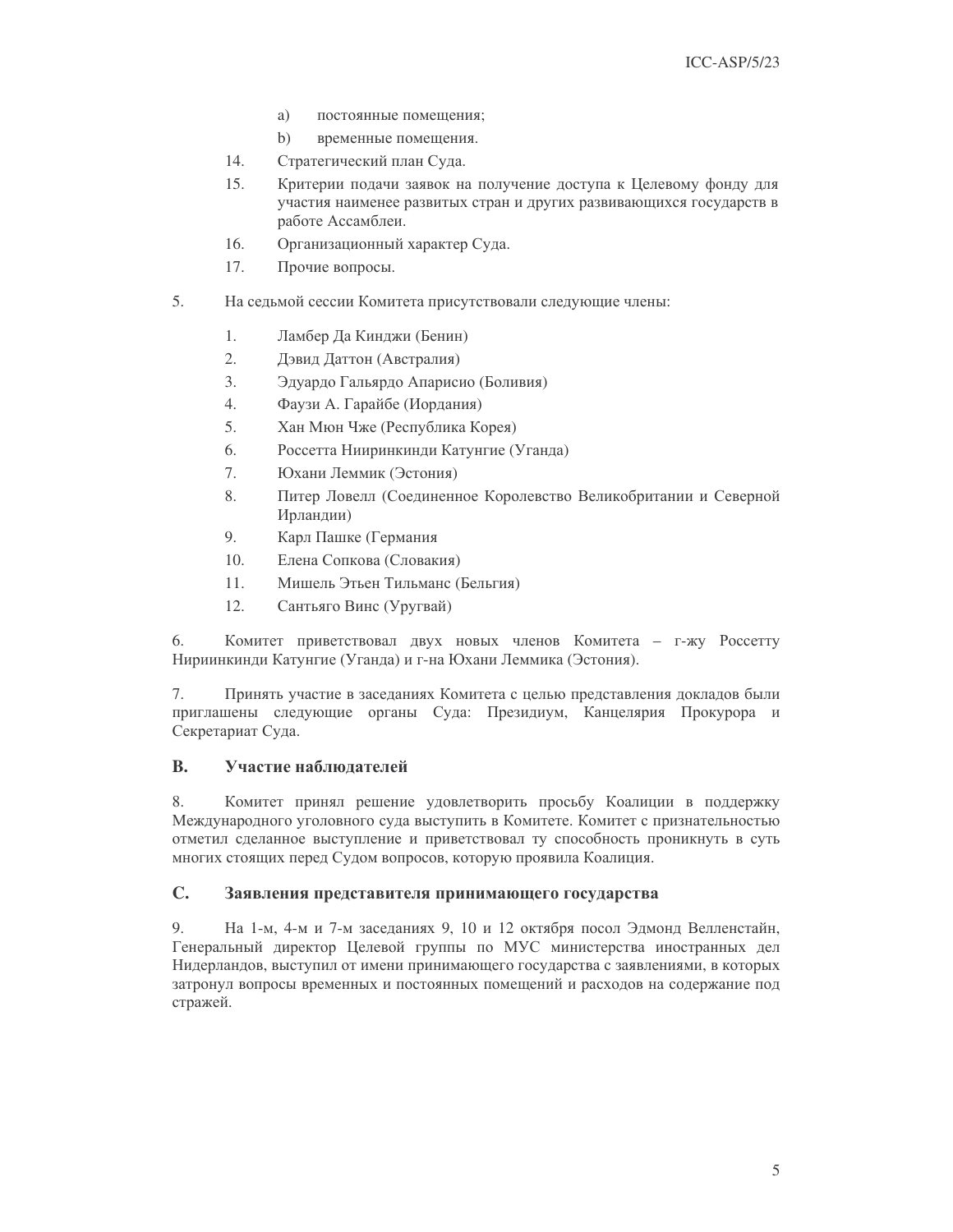### II. Рассмотрение вопросов, включенных в повестку дня сельмой сессии Комитета

#### $\mathbf{A}$ . Обзор финансовых вопросов

#### $1.$ Положение лел со взносами

10. Комитет рассмотрел положение дел со взносами по состоянию на 13 октября 2006 года (приложение II). Он отметил, что общая сумма невнесенных взносов за предыдущие финансовые периоды составила 5 955 666 евро, а за финансовый период 2006 года - 12 644 241 евро. Он отметил, что 53 государства в полном объеме выплатили все свои взносы. Общая ситуация характеризуется улучшением со времени проведения предыдущей сессии Комитета и меньшим объемом невыплаченных взносов по сравнению с тем же временем в 2005 году. Тем не менее Комитет отметил, что общая задолженность остается значительной и может поставить под угрозу движение денежных средств Суда, если увеличение масштабов деятельности приведет к сокращению буферного запаса наличных средств, возникшего в результате неполного расходования средств в текущем и предыдущих бюджетах.

#### $2.$ Государства, имеющие задолженность

### Просьбы о предоставлении исключения на пятой сессии Ассамблеи

Комитет отметил, что, как предусмотрено в пункте 44 резолюции 11. ICC-ASP/4/Res.4, Комитет консультируется с Ассамблеей, прежде чем Ассамблея принимает решение по каким-либо просьбам в отношении предоставления исключения в соответствии с пунктом 8 статьи 112 Римского статута.

 $12.$ Секретариат сообщил Комитету, что по состоянию на 5 октября 2006 года принимать участие в голосовании не имеют права пять государств: Боливия, Гвинея, Гондурас, Малави и Нигер. Комитетом были получены две просьбы о предоставлении исключения. Просьба Гондураса была позднее отозвана, поскольку Гондурас произвел выплату, достаточную для восстановления его права голоса. Боливия представила просьбу о предоставлении исключения, но без какой-либо вспомогательной документации и после истечения крайнего срока в один месяц до начала сессии Комитета. Комитет отметил, что Боливии необходимо выплатить всего лишь 38 евро для восстановления своего права голоса, подчеркнув при этом необходимость выплаты ею своего взноса в полном размере. В этих обстоятельствах Комитет больше не рассматривал эту просьбу и просил Секретариат сообщить Боливии и другим трем государствам-участникам, подпадающим под действие пункта 8 статьи 112, о минимальной выплате, которую необходимо сделать до пятой сессии Ассамблеи.

13. Еще 11 государств потеряют право на участие в голосовании 1 января 2007 года, если они не произведут дополнительные выплаты для того, чтобы избежать применения пункта 8 статьи 112 Статута. Комитет рекомендовал Секретариату обеспечить, чтобы государства, которые могут потерять свое право голоса 1 января, были проинформированы о такой возможности, в том числе о полной причитающейся сумме и минимальной сумме, необходимой для того, чтобы избежать применения этой статьи, за несколько месяцев до окончания каждого календарного года. Комитет также просил Секретариат обеспечить, чтобы в будущем государства, подающие такие просьбы, знали о требовании представлять всю соответствующую информацию, с тем чтобы Комитет мог должным образом производить оценку просьб.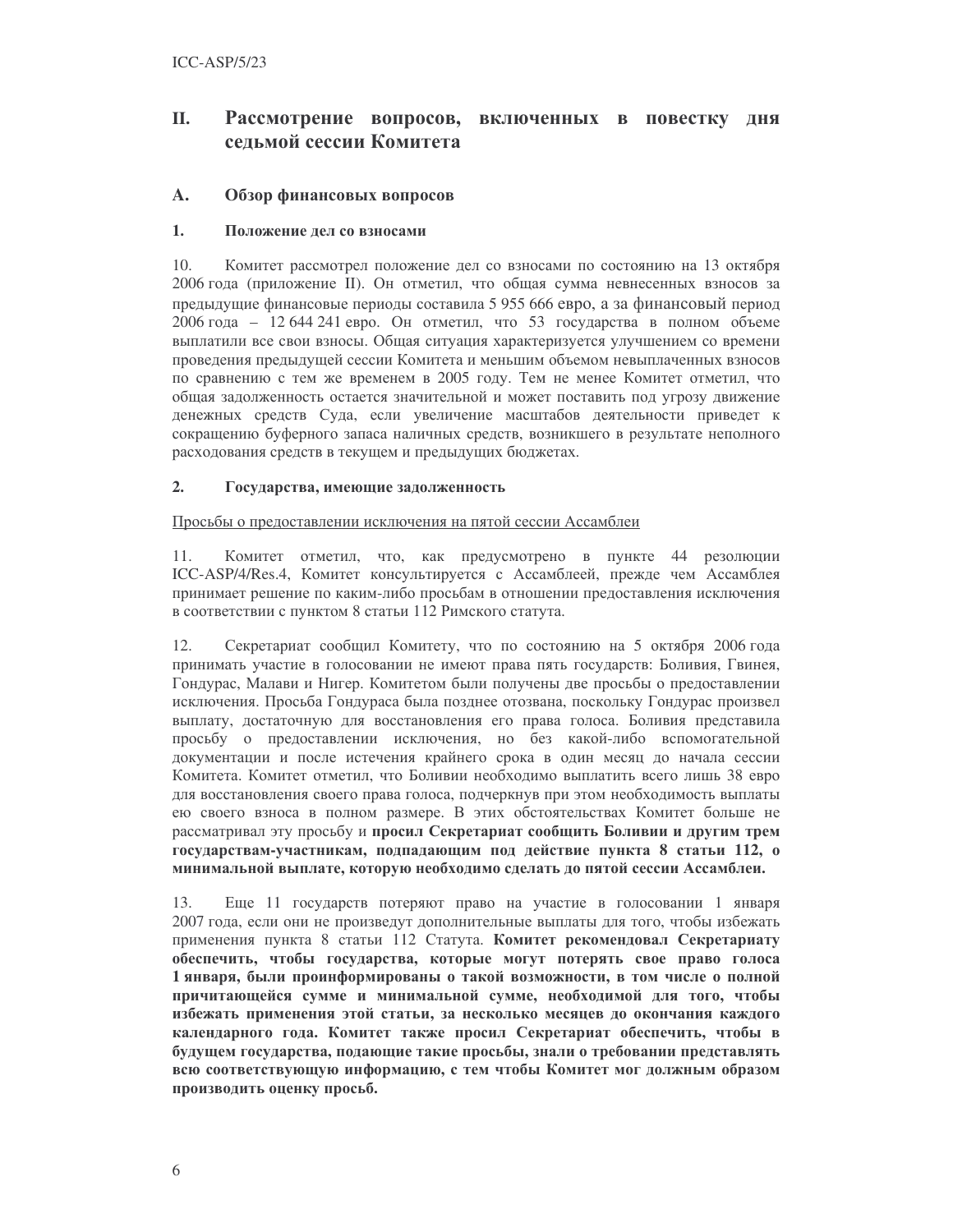### Процедура рассмотрения просьб о предоставлении исключения

 $14.$ Комитет возобновил рассмотрение процедур обработки просьб  $\Omega$ предоставлении исключения согласно пункту 8 статьи 112 Римского статута в соответствии с решением Ассамблеи (пункты 40-47 резолюции ICC-ASP/4/Res.4) о том, чтобы Комитет рассматривал такие просьбы<sup>1</sup>.

Секретариат сообщил Комитету, что Нью-йоркская рабочая группа Бюро 15. провела консультации в целях выработки руководящих принципов представления документации в связи с просьбами об исключении. Однако, поскольку Бюро еще не закончило работу над своим докладом, Комитет не мог прокомментировать какие-либо рекомендации в отношении руководящих принципов, которые Бюро может представить Ассамблее на ее пятой сессии. Тем не менее Комитет постановил рассмотреть свою роль согласно резолюции ICC-ASP/4/Res.4 и вернуться к этому вопросу на одной из будущих сессий, если в этом возникнет необходимость, в свете доклада Бюро и новых решений Ассамблеи.

### Сроки подачи просьб о восстановлении права голоса

16. Комитет рассмотрел последствия выполнения пункта 44 резолюции ICC-ASP/4/Res.4 с учетом предполагаемого графика будущих заседаний Ассамблеи и Бюро. Нынешние сроки проведения заседаний позволят Комитету рассматривать в октябре каждого года любые просьбы до начала новой сессии Ассамблеи. Однако сейчас ни одно государство-участник, которое утрачивает право голоса 1 января данного года, не сможет представить через Комитет просьбу о восстановлении своего права голоса на возобновленной сессии Ассамблеи или на заседании Бюро, которые проходят в период между 1 января и первой сессией Комитета в любом году.

Проблема сроков не может быть решена государствами-участниками, 17. представляющими потенциальные просьбы в октябре, в том случае, если они могут потерять право голоса 1 января следующего года. Комитет признал, что в Организации Объединенных Наций существовала практика не рассматривать потенциальные просьбы. Соответствующие положения статьи 19 Устава Организации Объединенных Наций и пункта 8 статьи 112 Римского статута (которые фактически одинаковы) касаются просьб государств, имеющих задолженность, и требуют убедиться в том, что «неуплата вызвана обстоятельствами, не зависящими от государства-участника». Не представляется возможным восстановить право голоса государства, которое еще не лишилось права принимать участие в голосовании, и Комитет сомневается, что можно будет сделать вывод о том, что неуплата вызвана обстоятельствами, не зависящими от государства, до того как факт неуплаты государством своего взноса действительно будет иметь место.

Комитет рассмотрел несколько вариантов, которые, возможно, пожелает 18. выбрать Ассамблея:

а) Ассамблея может признать, что государства-участники, которые утрачивают право участвовать в голосовании 1 января каждого года, не будут иметь возможности обратиться с просьбой о предоставлении исключения до первой сессии Комитета в каждом году (такая практика существует в Организации Объединенных Наций, где Генеральная Ассамблея обычно рассматривает просьбы о предоставлении исключения только один раз в год).

<sup>&</sup>lt;sup>1</sup> Доклад Бюджетно-финансового комитета о работе его шестой сессии (ICC-ASP/5/1), пункты 14-17.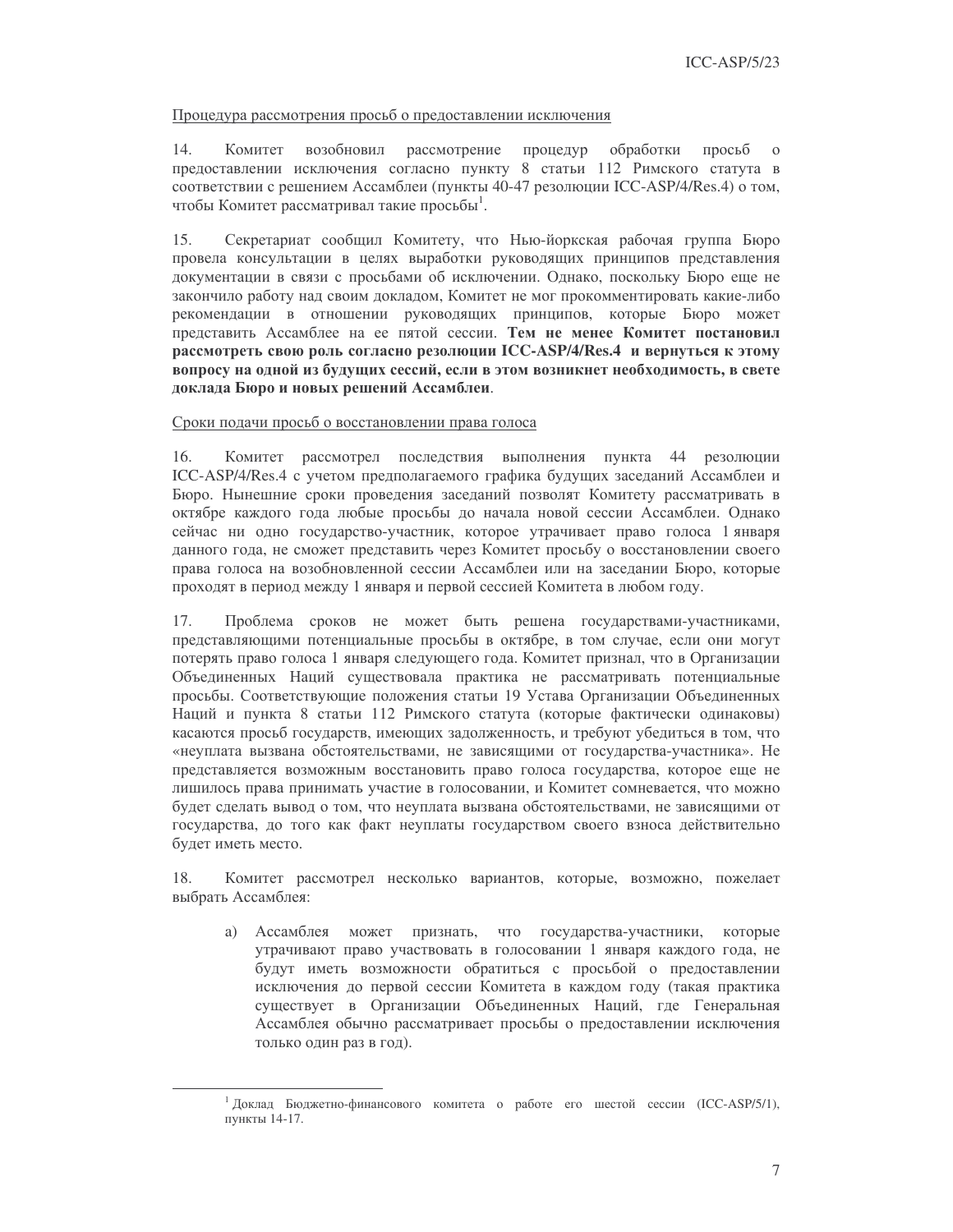- b) Ассамблея может внести изменения в график заседаний для обеспечения того, чтобы Комитет собирался перед каждой возобновленной сессией Ассамблеи. Комитет сомневается, что это осуществимо, поскольку перенос сессии Комитета с апреля на январь или февраль затруднит другую работу Комитета. Комитет хотел бы по-прежнему проводить свою сессию в период с середины марта по середину мая, поскольку это примерно шесть месяцев до октябрьской сессии, посвященной бюджету, что достаточно для подготовки после проведения сессии Ассамблеи в предыдущем году. Перенос возобновленных сессий Ассамблеи на период после проведения апрельской сессии Комитета будет означать, что Ассамблея не укладывается в сроки, необходимые для избрания судей в отдельные годы (поскольку сроки исполнения судьями своих обязанностей начинаются в марте).
- с) Ассамблея рассматривать просьбы об исключении. могла  $6<sub>bl</sub>$ представляемые в такой ситуации, без рекомендаций Комитета.

19. Комитет рекомендовал использовать вариант (с) как наиболее практичный в отношении возобновленных сессий Ассамблеи, на которых должны проводиться важные выборы, и признать (в том что касается варианта (а)), что государства не будут иметь возможности представить просьбы в отношении других сессий Ассамблеи или заседаний Бюро, проходящих в период с 1 января до первой ежегодной сессии Комитета.

### Вспомогательная информация

20. Комитет рассмотрел вопрос о руководящих принципах представления информации в поддержку просьб об исключении. Он отметил, что Ассамблея уже дала некоторые указания по данному вопросу в пункте 42 резолюции ICC-ASP/4/Res.4. Комитет не считает, что можно будет более подробно определить, какая информация должна представляться в поддержку просьб об исключении, поскольку обстоятельства, по которым государства не могут произвести выплату, варьируются. Он согласился, что подающие просьбы государства должны представлять всю соответствующую информацию в поддержку своего утверждения о том, что неуплата была вызвана не зависящими от них обстоятельствами, и признал, что пункт 8 статьи 112 Статута устанавливает жесткие критерии для восстановления права голоса. Комитет рекомендовал Секретариату информировать государства-участники, которые намерены представить просьбу о предоставлении исключения, о том, что они должны представлять достаточную документацию в поддержку утверждения о том, что их неуплата была вызвана не зависящими от них обстоятельствами.

### Планы выплат

Комитет обсудил целесообразность разработки добровольных планов выплат и  $21$ согласился, что представление таких планов - и последующее выполнение их условий будет свидетельствовать о намерении государства ликвидировать свою задолженность. Планы выплат должны содержать график погашения задолженности по возможности в самые ближайшие годы при одновременной выплате в полном размере новых ежегодных взносов, которые причитаются в течение срока действия плана. На нынешнем начальном этапе существования Суда задолженность пока не возросла до таких размеров, когда потребуются долгосрочные планы выплат, и Комитет подчеркнул необходимость того, чтобы государства избегали накопления большой задолженности. Комитет рекомендовал Секретариату представлять Ассамблее через Комитет ежегодный доклад с изложением любых подготовленных планов выплат и их выполнения. И, наконец, Комитет отметил, что представление или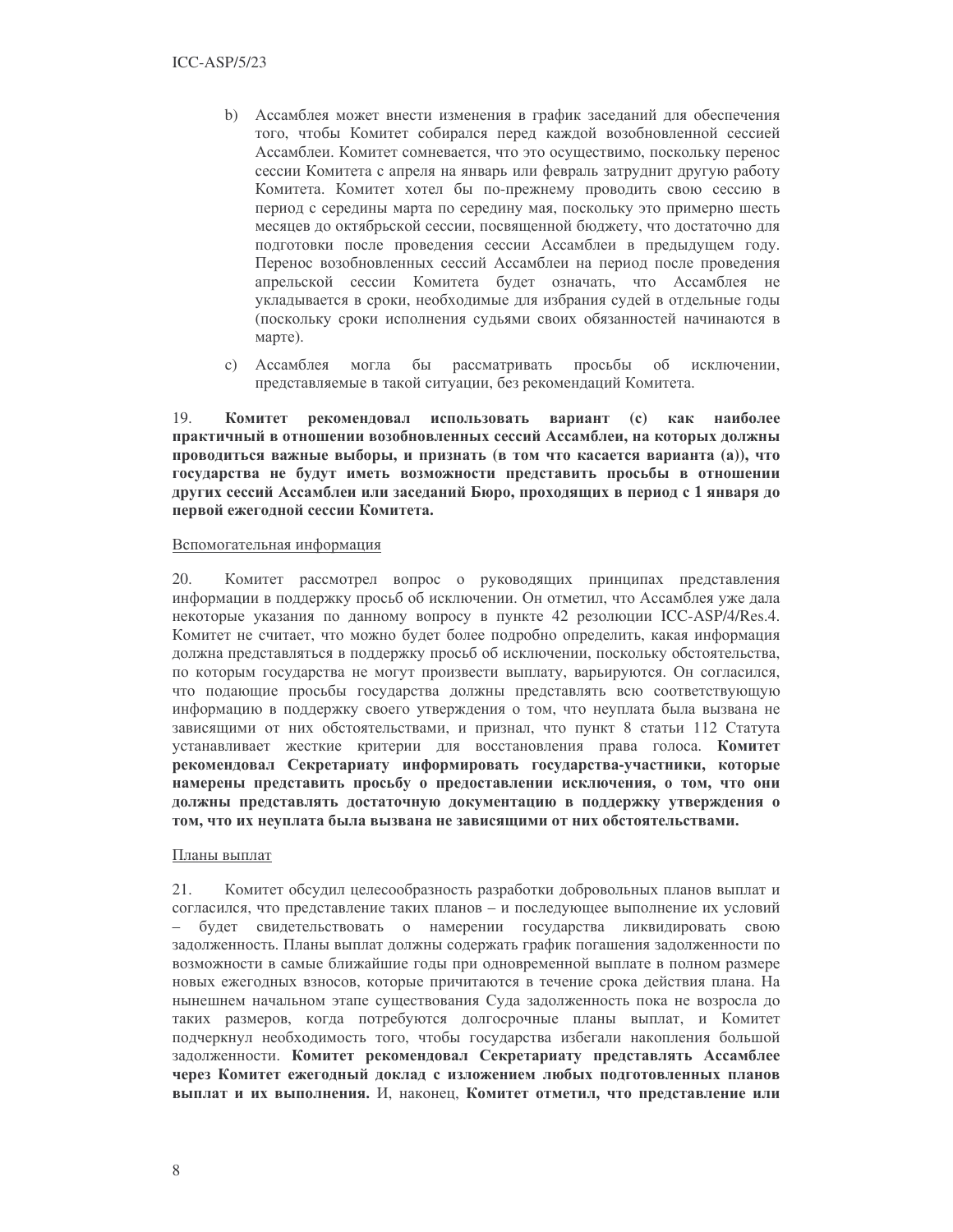осуществление плана выплат не должно отражаться на решении относительно восстановления права голоса согласно пункту 8 статьи 112 Статута.

- **B.** Доклады о ревизии
- 1. Финансовые ведомости Суда за период с 1 января по 31 декабря 2005 года

#### $2.$ Финансовые ведомости Целевого фонда для потерпевших за период с 1 января по 31 декабря 2005 года

22. Представляя свои доклады по финансовым ведомостям Суда (ICC-ASP/5/2) и Целевого фонда для потерпевших (ICC-ASP/5/3), Внешний аудитор сообщил Комитету, что ведомости не содержат каких-либо неверных сведений и верно отражают финансовое положение Суда и Целевого фонда в рассматриваемый период. Внешний аудитор бы удовлетворен тем, что он смог вынести положительное заключение о точности счетов Суда. Он хотел бы особо отметить рекомендацию 7 в докладе по финансовым ведомостям Суда, где Суду рекомендуется назначить большую часть внешних независимых членов ревизионного комитета Суда, который еще предстоит учредить. Секретарь сообщил Комитету, что Суд рассматривает вопрос о том, как обеспечить услуги подходящих внешних кандидатов.

23. Комитет выразил признательность за качество докладов и высоко оценил положительное заключение по итогам аудита. Он рекомендовал Ассамблее утвердить рекомендации, содержащиеся в докладах Внешнего аудитора, а Суду обеспечить их полное выполнение. В частности, Комитет согласился с необходимостью учреждения и укрепления ревизионного комитета Суда путем назначения большей части внешних независимых членов и настоятельно призвал Суд своевременно сделать это.

24. Комитет также высказал предположение, что включение в будущие доклады таблицы с изложением прогресса, достигнутого в осуществлении ранее сделанных рекомендаций, стало бы полезным подспорьем для Комитета и Ассамблеи.

#### $3.$ Доклад Управления внутренней ревизии

25. Комитет рассмотрел доклад внутреннего ревизора о деятельности Управления внутренней ревизии в течение предыдущего года и ответы руководства (неофициальные меморандумы), которые Суд передал ревизору в ответ на его доклады о ревизии. Хотя он был удовлетворен тем, что Управление внутренней ревизии уже полностью выполняет свои функции, что подтвердила экспертная оценка, проведенная Национальным финансово-ревизионным управлением, Комитет не смог избавиться от впечатления, что на отношения между Судом и Управлением внутренней ревизии неблагоприятно влияет недопонимание обеими сторонами роли внутреннего надзора.

26. Должностные лица Суда, похоже, испытывают, как правило, беспокойство по поводу права и обязанности внутреннего ревизора сообщать об основных выводах Комитету и Ассамблее и предпочли бы, чтобы Управление было инструментом исключительно внутреннего контроля. С другой стороны, Управление внутренней ревизии не должно ограничиваться выявлением недостатков и раскрытием административных упущений, а должно решительнее преследовать цель налаживания работы в партнерстве с руководством в целях общего улучшения работы Суда.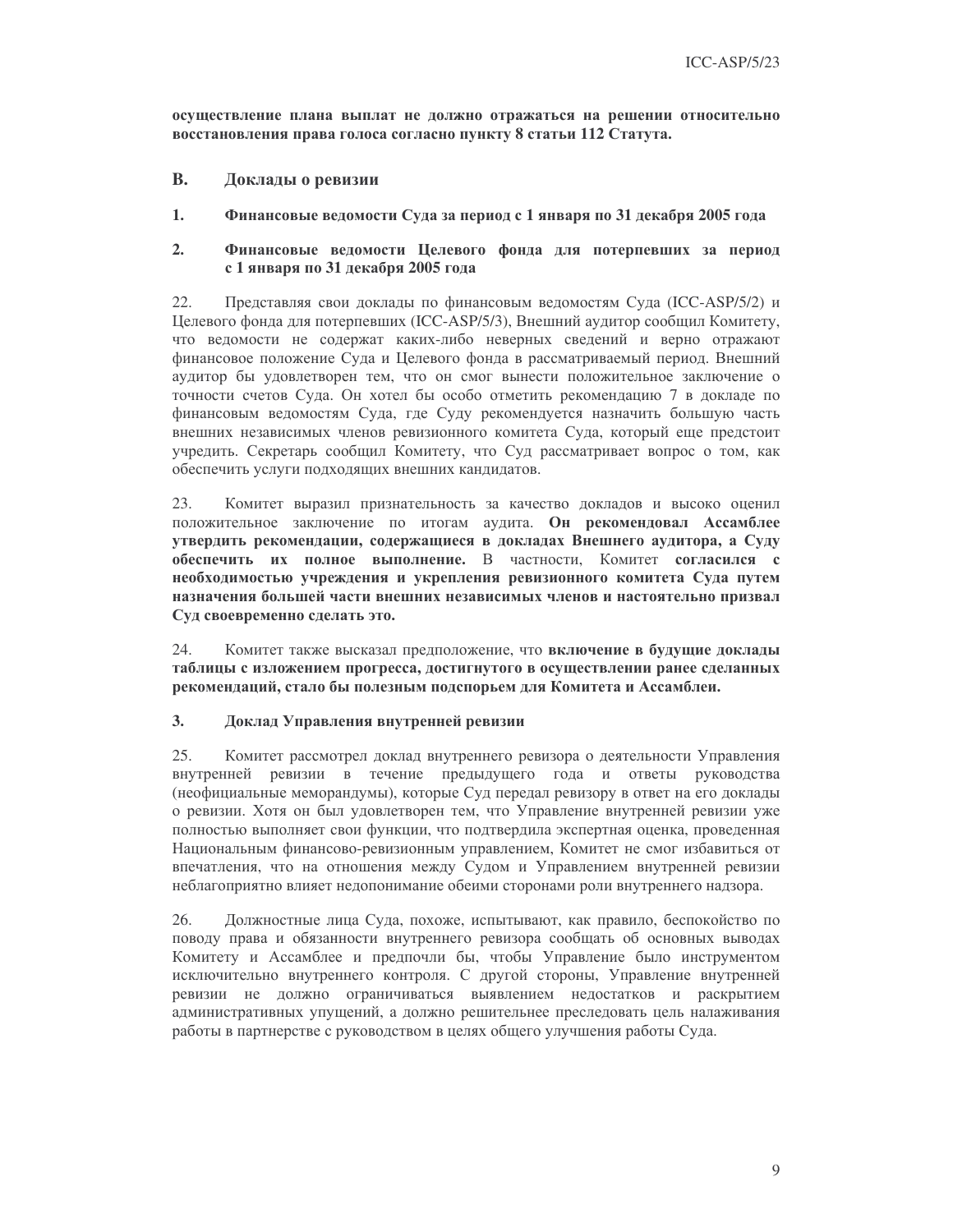27. Комитет осознает наличие некоторой напряженности в отношениях между ревизором и руководством, однако настоятельно призывает обе стороны работать в целях лучшего понимания их соответствующих ролей. Комитет по внутреннему надзору Суда, в частности, призван добиваться достижения этой цели. Этой работе поможет скорейшее включение внешних экспертов в состав Комитета по внутреннему надзору.

#### $\mathbf{C}$ . Стратегические планы Суда

#### $1.$ Стратегический план Суда

28 Комитет рассмотрел Стратегический план Суда (ICC-ASP/5/6).  $O<sub>H</sub>$ приветствовал завершение работы над Планом, который станет общей основой и руководством для деятельности Суда по решению поставленных в Римском статуте задач. Комитет также заслушал сообщение Прокурора, которое дало членам четкое представление о деятельности Канцелярии Прокурора и о собственном стратегическом плане Прокурора, иллюстрирующем тот вклад, который его Канцелярия вносит в осуществление общего Плана.

29. Комитет отметил, что достижение некоторых целей (например, проекты в области информационно-просветительской деятельности и информационных и коммуникационных технологий (ИКТ)) будет иметь последствия для бюджета. Он также отметил связь между Планом и бюджетом на 2007 год и выразил надежду на продолжение работы в этой области в будущем. Именно с учетом этого Комитет признал необходимость регулярного пересмотра Плана Судом в целях отражения изменений в допущениях и других обстоятельств.

 $30.$ Комитет высказал пожелание продолжать заниматься этим вопросом на будущих сессиях.

#### $2.$ Стратегический план информационно-просветительской деятельности

31. Комитет рассмотрел Стратегический план информационно-просветительской деятельности (ICC-ASP/5/12) и воспользовался его хорошим представлением Судом, в котором была дана подробнейшая информация о подходе и каналах связи, которые Суд намерен использовать в различных ситуациях в целях обеспечения выполнения своего важного мандата в области информационно-просветительской деятельности. Комитет нашел доклад и представление особенно полезными для рассмотрения им соответствующих аспектов бюджета. Тем не менее он по-прежнему был обеспокоен тем, что, похоже, нет какой-либо четкой системы для определения уровней и масштабов взаимодействия, необходимого для целевой аудитории, или какой-либо процедуры оценки достигнутых результатов. Несмотря на важнейший характер этой задачи и интерес со стороны государств и других соответствующих сторон, Комитет высказал мнение, что упущения потенциально могут иметь серьезные финансовые последствия в будущем.

 $32<sub>1</sub>$ Комитет настоятельно призвал Суд продолжать доработку своего Плана и выразил пожелание, чтобы его держали в курсе дальнейших событий.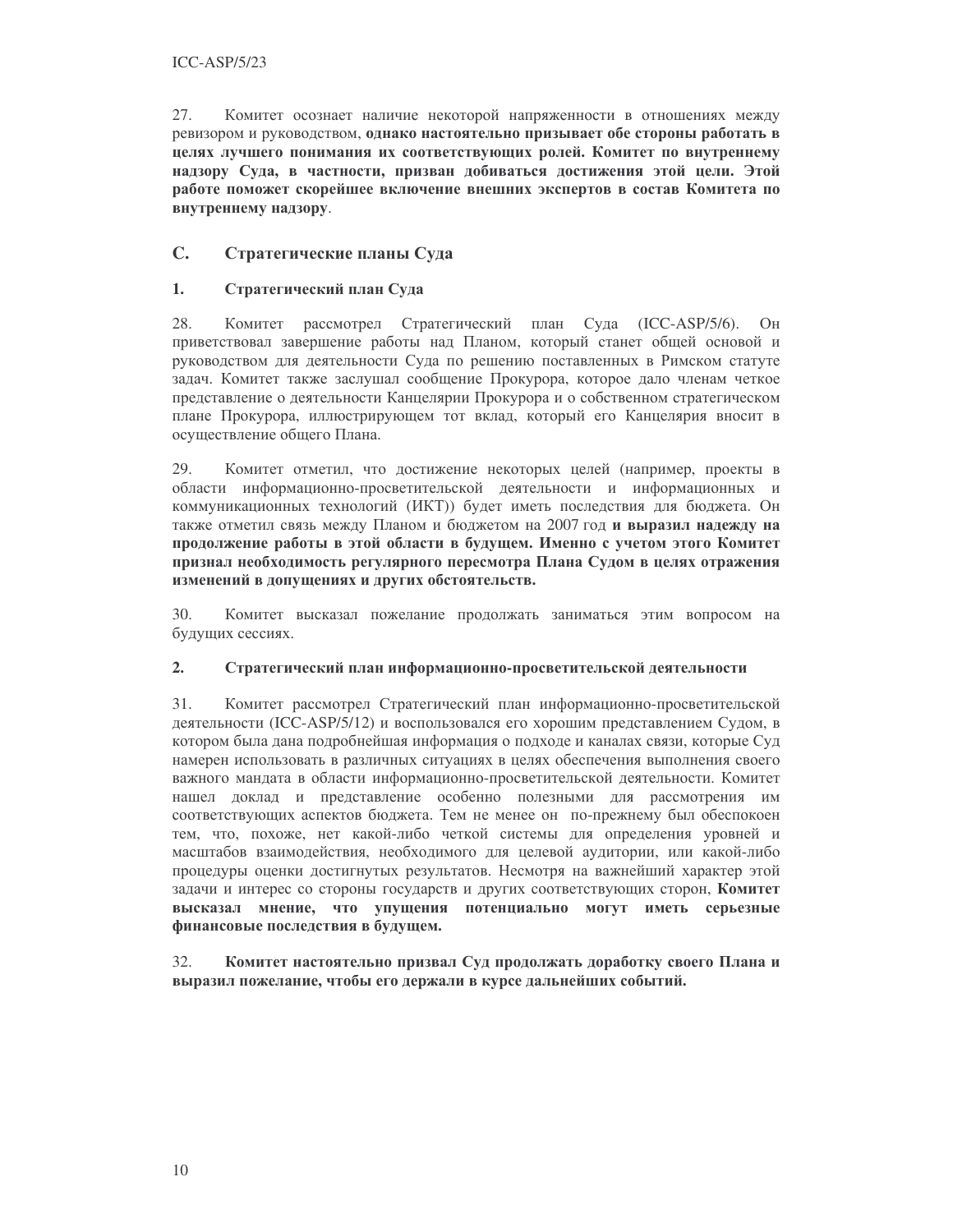#### $\mathbf{3}$ . Стратегический план в области информационных и коммуникационных технологий

33. На своей четвертой сессии Ассамблея государств-участников одобрила рекомендацию Внешнего аудитора и Бюджетно-финансового комитета о том, чтобы Суд разработал стратегию в области ИКТ, увязанную с его ключевыми рабочими задачами. Стратегия Суда излагается в документе ICC-ASP/5/7.

 $34$ Одним из ключевых элементов общего Стратегического плана Суда была задача превращения в «электронное учреждение», обеспечивающее высокий уровень информационной безопасности. У Суда имеется многообещающая программа достижения этой цели. В Стратегическом плане излагается четкая программа работы по отдельным проектам до конца 2010 года. Комитет приветствовал возможность непосредственно ознакомиться с функционированием некоторых из этих технологий. Основную озабоченность у него вызвала не сама программа, а метод утверждения решений по финансовым вопросам и контроль за проектами/программами. Финансовые положения и правила и процесс подготовки бюджета предусматривают рассмотрение проектов ИКТ не с учетом всего срока осуществления, а только с точки зрения потребности в ресурсах в отдельные финансовые годы. Инвестиции в ИКТ, скорее всего, сопоставимы с расходами на постоянные помещения или даже превышают их и представляют собой финансовые обязательства на несколько лет. Инвестиции в систему SAP-ПОР сейчас превысили 4,5 млн. евро, однако они никогда не рассматривались как единый инвестиционный проект. В настоящее время планируется инвестировать за период 2006-2010 годов порядка 37 млн. евро. Комитет рекомендовал Суду стремиться перейти к системе, в которой каждый крупный проект или программа ИКТ будут рассматриваться как отдельная программа или подпрограмма бюджета, где финансовые обязательства подкрепляются информацией по конкретному официальному делу, инвестиционной оценкой и планом реализации выгод, который можно было бы впоследствии контролировать. Включение в советы по программам ряда внешних неадминистративных представителей дало бы также государствам-участникам гарантии того, что к процессу принятия ключевых решений подходят достаточно критически, и его строго контролируют.

35. Несмотря на эту обеспокоенность, Комитет с удовлетворением отметил ряд характерных элементов стратегии, включая:

- а) налаживание стратегических партнерских отношений с поставщиками аппаратных средств и программного обеспечения в целях эффективного расходования средств;
- b) использование существующих коммерческих пакетов, а не специально разработанных систем, которые требуют дорогостоящей модернизации;
- с) установление контактов с другими судебными организациями при разработке систем для Суда с целью снижения расходов на разработку;
- d) разработку планов регулирования рисков и обеспечения непрерывности рабочего процесса; и
- е) создание потенциала для эксплуатации систем собственными силами.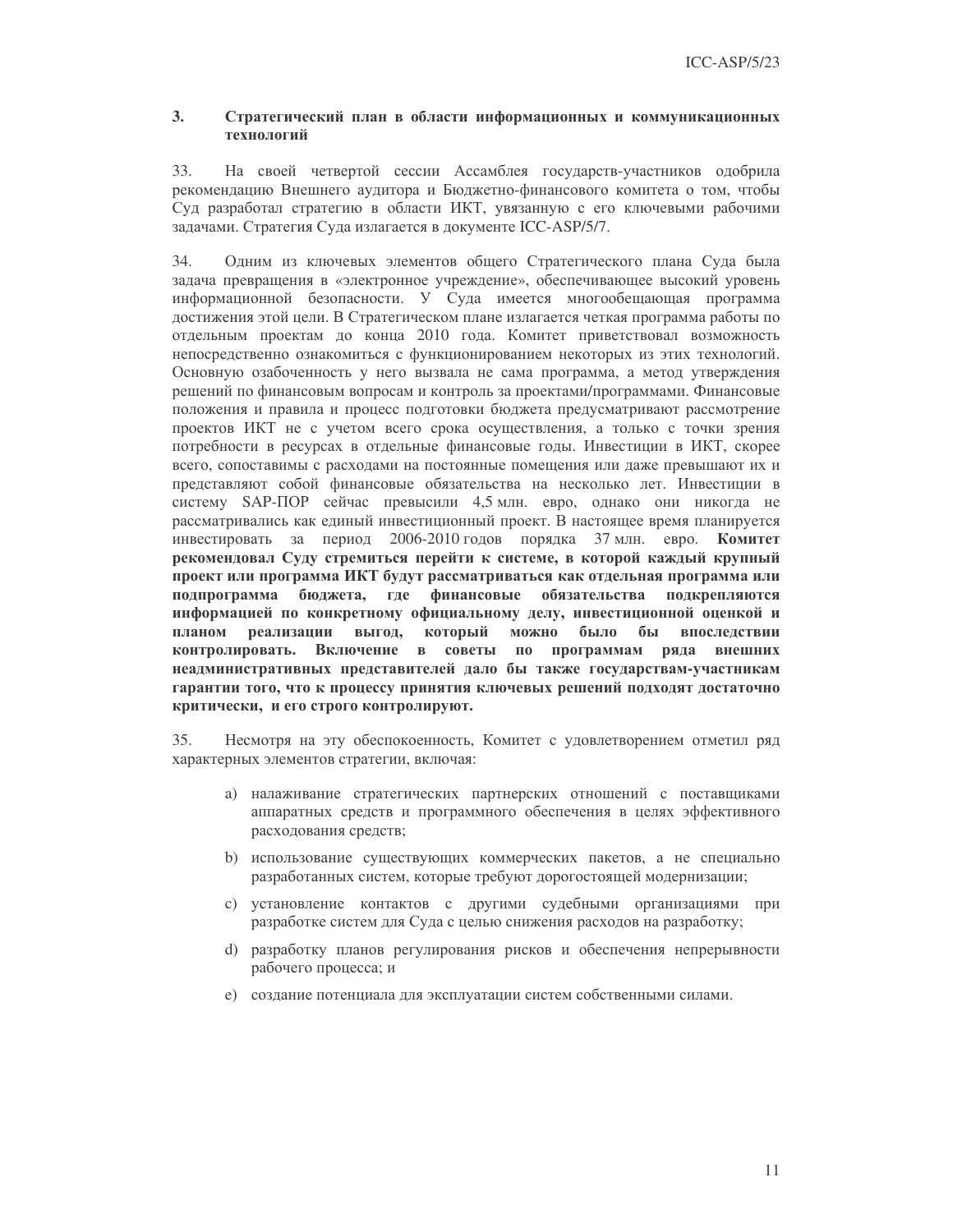#### $\overline{4}$ . Модель численности персонала Суда

 $36.$ Комитет рассмотрел доклад о численности персонала Суда (ICC-ASP/5/10) и извлек пользу из подробного представления Модели должностными лицами Суда. Модель позволяет подсчитать количество сотрудников, которые скорее всего потребуются для данного количества ситуаций, расследований, судебных разбирательств и апелляций. Модель, несомненно, может содействовать информированному принятию решений по вопросам, связанным с бюджетом и численностью персонала Суда. Тем не менее Комитет признал, что многие допущения в плане кадровых потребностей и сроков основывались либо на теоретических допущениях в отношении рабочей нагрузки, которые пока не проверялись, либо на деятельности, которую еще предстоит осуществлять. Поэтому необходима дальнейшая работа для сопоставления и проверки фактических и прогнозируемых потребностей и доработки таких вопросов, как эффект масштаба, с тем чтобы Модель могла обеспечить большую степень уверенности, чем это позволяют нынешние обстоятельства.

37. Комитет хотел бы ежегодно получать обновленную информацию о развитии Модели и ее использовании в процессе планирования.

#### D. Бюджетные вопросы

#### $1.$ Данные о финансовом исполнении бюджета на 2006 год по состоянию на 31 августа

38. Комитет рассмотрел доклад об исполнении бюджета Суда по состоянию на 31 августа 2006 года (ICC-ASP/5/13). Он отметил, что к 31 августа было израсходовано только 54,4% базовых ресурсов и 36,6% ресурсов, связанных с ситуациями, что, как предполагается, приведет к возникновению общей неизрасходованной суммы в регионе в размере 14 млн. евро в 2006 году. Общий уровень исполнения в 2006 году составит, как предполагается, порядка 83% (исходя из расходов в размере примерно 67 млн. евро при общей сумме бюджета в 80,4 млн. евро).

39. Что касается кадров, то по состоянию на 31 августа была заполнена 441 из 624 утвержденных должностей (норма вакансий составляет 29,3%). Из 183 вакантных должностей по 35 были даны объявления, а 25 должностей, связанных со вторым судебным разбирательством, были заморожены. Комитету сообщили, что из-за неполного укомплектования штатов пришлось в большей степени полагаться на временную помощь общего назначения (ВПОН) и консультантов, и по двум этим статьям наблюдается значительный перерасход средств.

40. Суд пояснил, что бюджет на 2006 год основывался на предположении, что судебные разбирательства начнутся в мае и июле. Ни одно из этих предположений не оправдалось, что привело к экономии в размере 9 млн. евро в Отделе по делам потерпевших и адвокатов и Отделе обслуживания Суда и 7,9 млн. евро в Судебных органах и Канцелярии Прокурора, и в результате общая экономия составила около 17 млн. евро. Тот факт, что прогнозы Суда показывали общую экономию в размере только 14 млн. евро, свидетельствует о том, что в других областях было перерасходовано примерно 3 млн. евро, и здесь возникает вопрос о том, смог бы ли Суд уложиться в свой бюджет, если бы судебные разбирательства начались так, как и планировалось.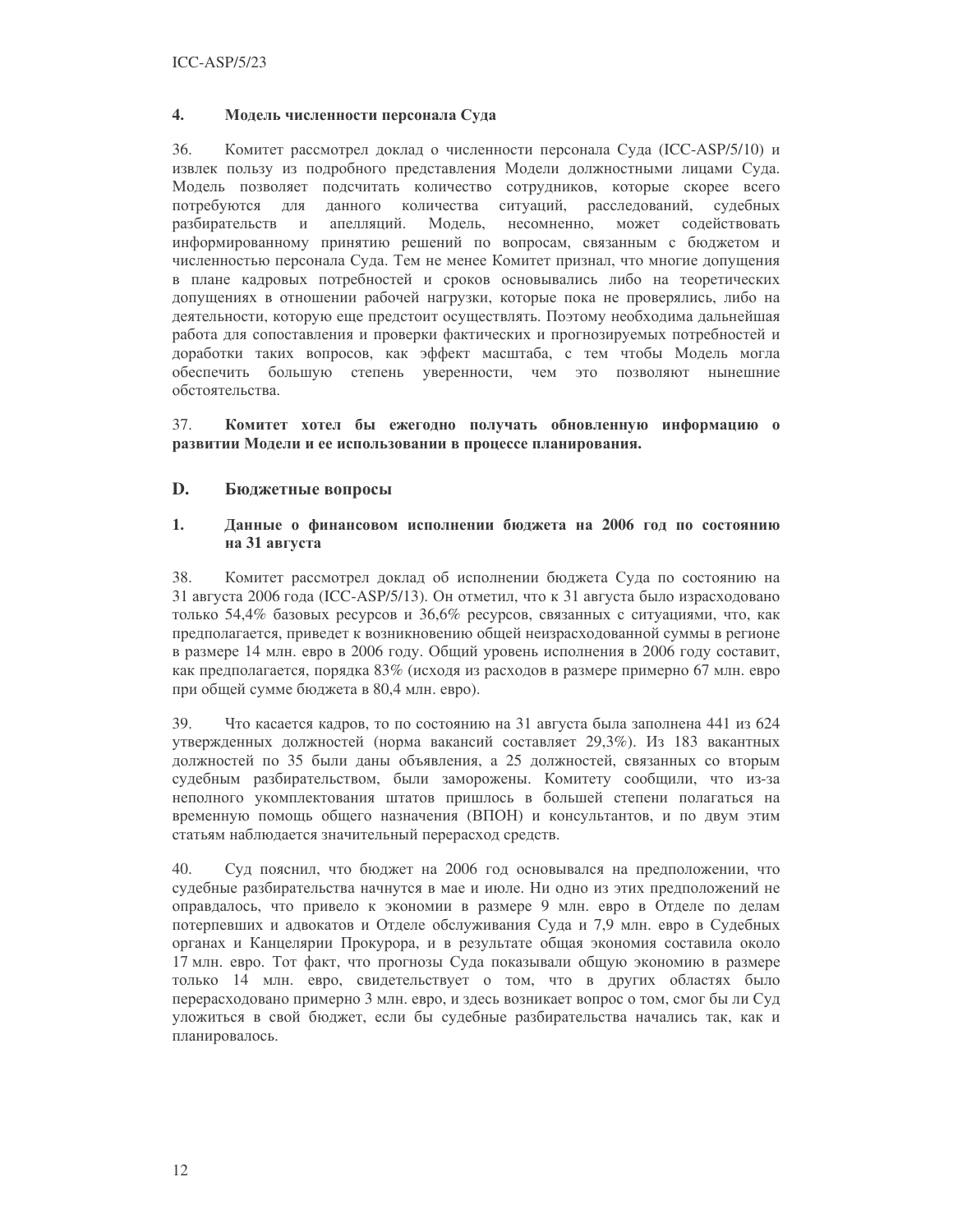$41.$ Комитет напомнил, что в своем докладе о расходах в 2004 году Внешний аудитор поднял вопрос о бюджетном планировании, контроле и мониторинге<sup>2</sup>. Точно так же в своем докладе о работе своей пятой сессии Комитет высказал мнение, что при более четком приведении в соответствие полномочий и бюджетной ответственности удается добиться улучшения финансового контроля<sup>3</sup>.

42. Комитет заметил, что существенное недорасходование средств Судом является постоянной тенденцией, отметив, что уровень исполнения составил 82% в 2004 году и 83% в 2005 году. Комитет признал, что неполное расходование средств в значительной степени вызвано тем фактом, что сделанные в отношении бюджета допущения не реализовывались ни в один из трех финансовых периодов, и он высоко оценил тот факт, что Суд не стремился израсходовать имеющиеся средства, которые, по его мнению, не требовались. И даже это означает, что решения не принимались с должной финансовой осмотрительностью и что выводы и решения, вероятно, не подвергались необходимому бюджетному контролю. Кроме того, Комитет был озабочен тем, что значительная часть расходов пришлась на конец года, и он предостерег Суд от какихлибо необоснованных расходов. Кроме того, Комитет выразил также озабоченность по поводу перерасхода средств на ВПОН, путевые расходы и консультантов.

#### $2.$ Рассмотрение предлагаемого бюджета по программам на 2007 год

43. Комитет заслушал сделанное Судом общее представление бюджетных смет на 2007 год, в котором были освещены базовые расходы, расходы, связанные с ситуациями, и основные области бюджетного роста.

44. Суд подчеркнул, что большая часть общего роста в цифрах связана с решениями, которые были приняты и одобрены Ассамблеей государств-участников в рамках бюджетного процесса в предыдущем году. Рост сверх этого уровня ограничивался расходами, связанными с ситуациями, а в предлагаемых базовых расходах предусматривался нулевой рост.

45. Бюджет основывался на том допущении, что в 2007 году состоится только одно судебное разбирательство. В свете этого допущения часть ресурсов, включенных в бюджет на 2006 год, на 2007 год больше не испрашивались, и финансирование будет производиться с использованием Фонда для покрытия непредвиденных расходов, если возникнет необходимость в связи с проведением второго судебного разбирательства.

Прокурор представил общее предложение по бюджету Канцелярии Прокурора 46. и подчеркнул, что это предложение было подготовлено в соответствии со Стратегическим планом Суда. Канцелярия планирует заняться в 2007 году четырьмя или пятью расследованиями и проведением одного судебного разбирательства. Если начнется какое-то новое расследование помимо тех трех, что уже ведутся сейчас, то будет применяться модель перевода ресурсов с целью сведения до минимума потребностей в дополнительных ресурсах. Важнейшее значение имеет сотрудничество с государствами, и в предлагаемом бюджете испрашиваются дополнительные ресурсы в этой ключевой области. Сотрудничество имеет важное значение на протяжении всего рабочего цикла Суда, особенно в связи с арестом, содержанием под стражей, перемещением и защитой свидетелей. В этой связи Суд подчеркнул, что степень сотрудничества со стороны государств будет зависеть от бюджета на 2007 и

<sup>&</sup>lt;sup>2</sup> Финансовые ведомости за период с 1 января по 31 декабря 2004 года (ICC-ASP/4/9), в частности пункты 18-52.

 $^3$  Официальные отчеты Ассамблеи государств-участников Римского статута Международного уголовного суда, четвертая сессия, Гаага, 28 ноября - 3 декабря 2005 года (издание .<br>Международного уголовного суда, ICC-ASP/4/32), часть II. В. 6 (b), пункты 12-14 и 28.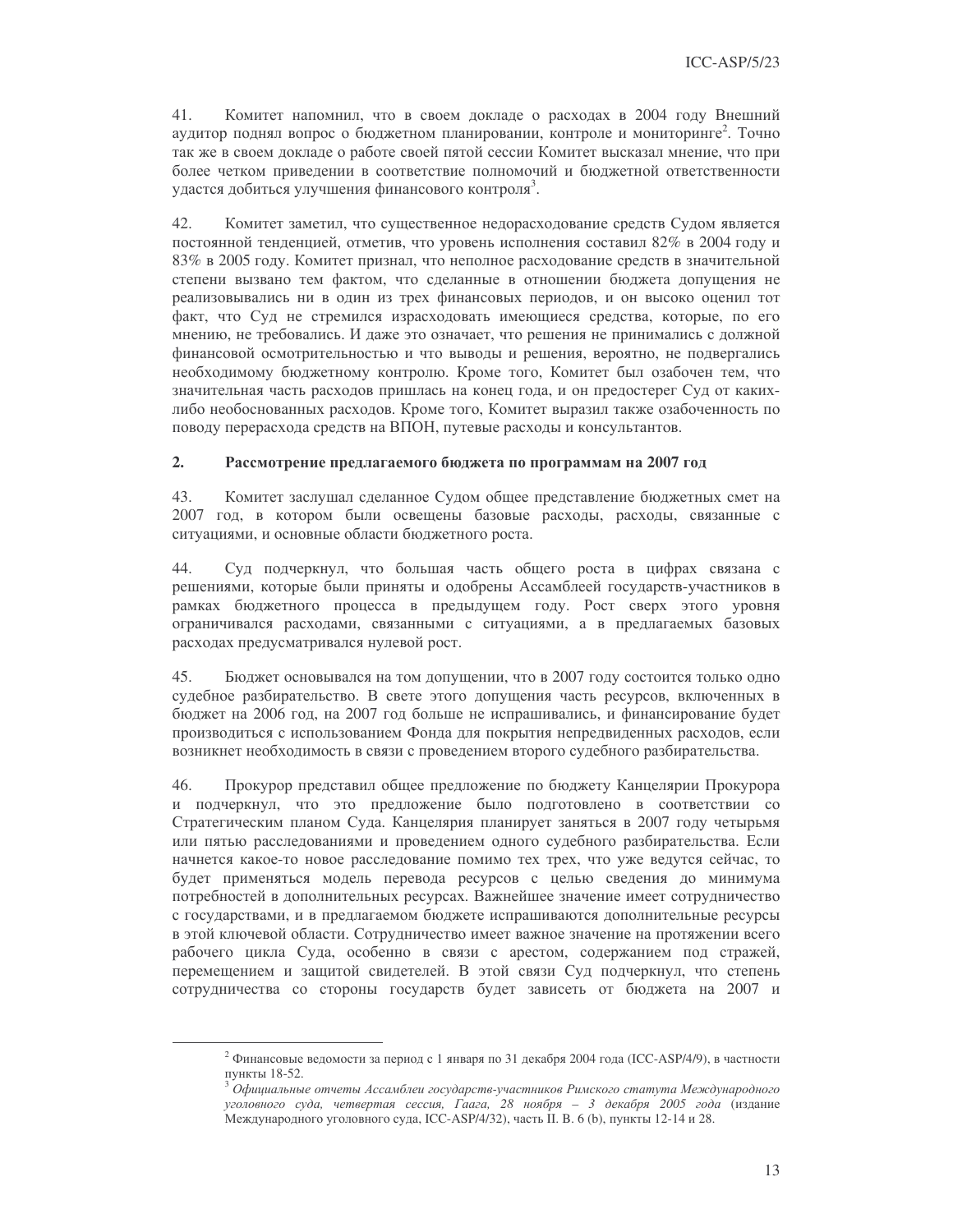последующие годы и что инвестиции в обеспечение эффективного сотрудничества должны привести к снижению расходов в среднесрочной и долгосрочной перспективе.

47. Суд указал, что часть дополнительных испрашиваемых ресурсов необходима в свете постановлений, вынесенных недавно Палатами которые налагают дополнительные обязанности на Канцелярию Прокурора, и очень жестких и коротких сроков, установленных Правилами процедуры и доказывания и Регламентом Суда.

#### $a)$ Рекомендации общего характера

#### $i)$ Форма представления бюджета и составление бюджета, ориентированного на конкретные результаты

48. Комитет с удовлетворением отметил четкость представления бюджета и оптимальную структуру самого бюджетного документа, обратив внимание на то, что работа Суда в этой области непрерывно совершенствуется. Вместе с тем, Комитет выразил озабоченность по поводу общего подхода. В рамках каждой программы и подпрограммы бюджетные предложения на 2007 год сравниваются с бюджетом 2006 года, который разрабатывался на основе прогнозов в отношении объема работы, составленных летом 2005 года и материализовавшихся лишь частично. В результате этого значительная часть средств, предусмотренных бюджетом 2006 года, не была израсходована и поэтому бюджет 2006 года не может считаться надежной основой для рассмотрения бюджета 2007 года. Аналогичным образом, значительная часть комментариев касается лишь предполагаемого роста и не преследует цели обоснования бюджета в целом. Комитет решил принять вместе с Судом более интерактивный подход к решению данного вопроса либо в межсессионный период, либо на его апрельской сессии.

49. Более предпочтительный подход заключался бы в сравнении бюджета 2007 года с прогнозируемым исполнением бюджета в 2006 году таким образом, чтобы рост бюджета увязывался с прогнозами в отношении объема работы. Комитет признал, что система Суда SAP-ПОР недостаточно разработана для этих целей. Однако такой подход прольет свет на разницу между прогнозируемым освоением средств в 2006 году и бюджетом на 2007 год, которая заключается в увеличении приблизительно на 40%.

50. Комитет напомнил о замечаниях, высказанных им в предыдущем докладе по вопросу о составлении бюджета, ориентированного на конкретные результаты<sup>4</sup>. Несмотря на некоторые улучшения, включая увязку со Стратегическим планом, прогресс в этой области по-прежнему является слишком медленным.

#### $\mathbf{ii}$ Заложенные расходы (инфляция)

51. Комитет отметил, что было предложено выделить в общей сложности 9,17 млн. евро на «заложенные расходы», которые Суд не контролирует или которые обусловлены предыдущими решениями Ассамблеи. Хотя Комитет признал необходимость предусмотрения больших расходов на должности, утвержденные в 2005 году, выплату пенсий судьям, расходы по временным помещениям и помещениям для содержания под стражей, он рекомендовал не выделять 1,49 млн. евро на инфляцию. В свете неуклонной тенденции к неполному расходованию бюджетных средств и более высоким, чем предполагалось нормам вакансии, Комитет счел, что увеличение окладов можно покрыть за счет средств, выделенных по статье расходов на персонал в 2006 году.

<sup>4</sup> Официальные отчеты Ассамблеи государств-участников Римского статута Международного уголовного суда, третья сессия, Гаага 6-10 сентября 2004 года (издание Международного уголовного суда, ICC-ASP/3/25), часть II. А. (b), пункты 43-48.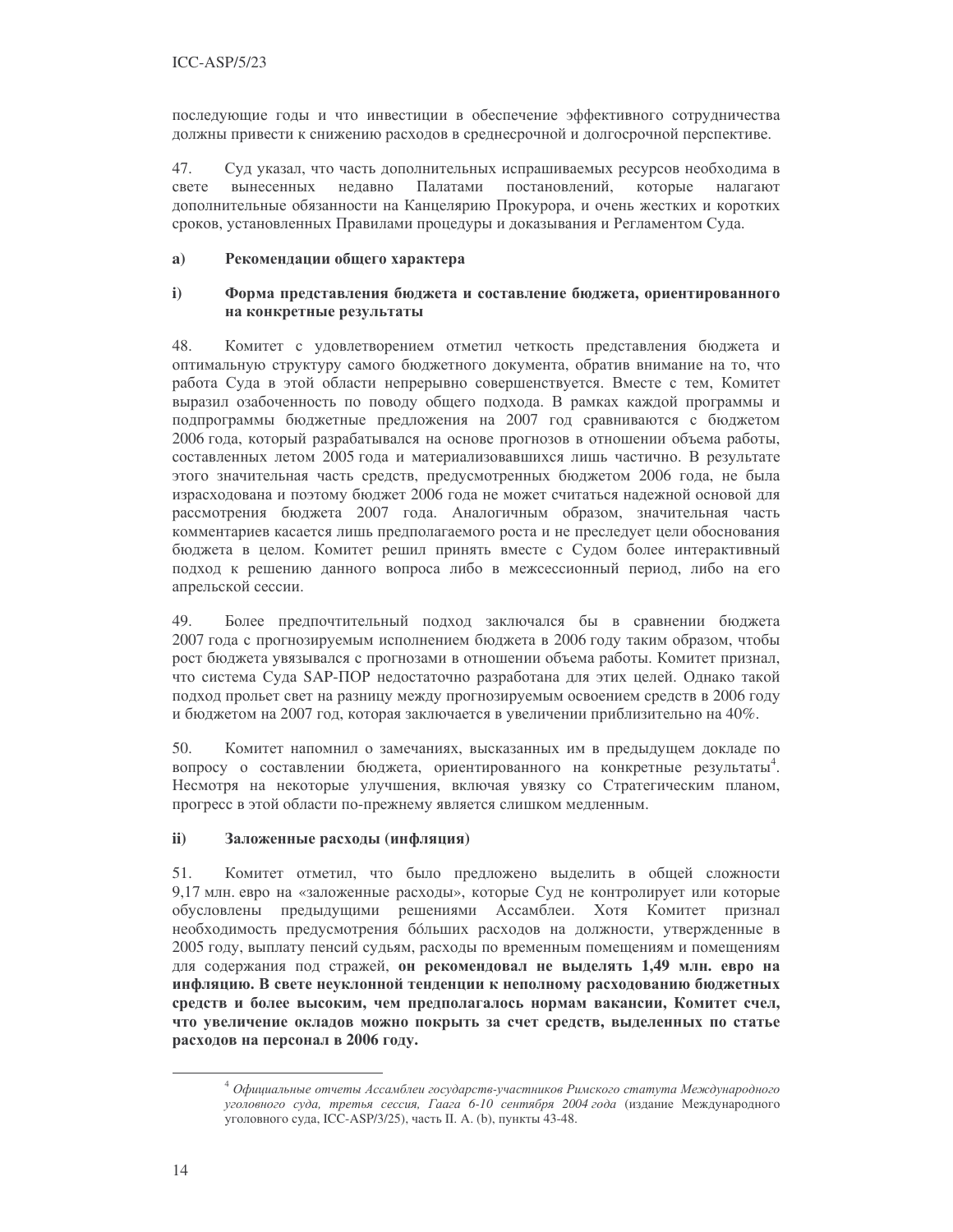#### iii) Классификация должностей

52. Комитет отметил, что Суд намерен провести в 2007 году реклассификацию должностей и предложил предусмотреть 185 000 евро в рамках Основной программы I, 98 000 евро в рамках Основной программы II и 200 000 евро в рамках Основной программы III для покрытия роста расходов в результате повышения уровней должностей после реклассификации. Хотя Комитет согласился с тем, что Суд должен иметь возможность проявлять некоторую гибкость в вопросах проведения реклассификации должностей в течение бюджетных периодов, он выразил озабоченность по поводу того, что может сформироваться тенденция к использованию реклассификации в качестве средства продвижения в должности и вознаграждения отдельных лиц. Комитет вновь указал, что реклассификация оправдана лишь в тех происходят существенные изменения в случаях, когда функциях и ответственности. Комитет рекомендовал не проводить никаких реклассификаций до полного изучения предлагаемого подхода Суда, включая обоснование предлагаемой реклассификации каждой должности, на апрельской сессии Комитета. Комитет рекомендовал Ассамблее разрешить Комитету утвердить на его апрельской сессии те реклассификации, которые, по его мнению, являются вполне оправданными. Эта процедура позволит Суду провести обоснованные реклассификации до середины 2007 года, а Ассамблея сможет рассмотреть реклассифицированные должности на своей шестой сессии. Комитет также рекомендовал не включать предлагаемые средства в бюджет 2007 года, поскольку, по его мнению, реклассификация не приведет к расходам, требующим специального резервирования средств.

- $\mathbf{b}$ Рекомендации, касающиеся основных программ
- $i)$ Основная программа І: Судебные органы - Президиум и Палаты

### Программа 1100: Президиум

53. Комитет рекомендовал не утверждать предложенную должность младшего консультанта по внешним связям С-2 (пункты 44-45). Он отметил, что одна должность С-3 уже была утверждена с этой целью в 2005 году и что следует принять меры по рационализации объема работы, связанной с направлением ответов на поступающую корреспонденцию.

### Программа 1200: Палаты

Комитет отметил, что, как указывается в бюджете, рубрики «ожидаемые 54. результаты» и «показатели деятельности» к судебной деятельности не относятся. Комитет напомнил, что это утверждение содержалось в бюджете 2006 года, но что в бюджете 2005 года предполагаемые достижения и показатели фигурировали. Судьи играют важную роль в достижении стратегических целей Суда; такую же роль они играют и в специальных трибуналах, и Комитет не считает, что указание ожидаемых результатов и показателей для Палат представляет собой какую-либо угрозу независимости судей и их роли согласно Статуту. Таким образом, Комитет рекомендовал Суду представлять соответствующие ожидаемые результаты и показатели деятельности по Палатам в будущих бюджетах.

55. Комитет рекомендовал на нынешней стадии не утверждать должности трех сотрудников по правовым вопросам С-3, предложенные по Судебному отделению (пункт 51). Хотя Комитет признал, что эти должности вписываются в штатную структуру Палат, изложенную в бюджете 2005 года, фактически он еще в то время высказал некоторые оговорки по этому поводу. С учетом предполагаемой реклассификации нескольких должностей С-2 в Палатах и повышения их до уровня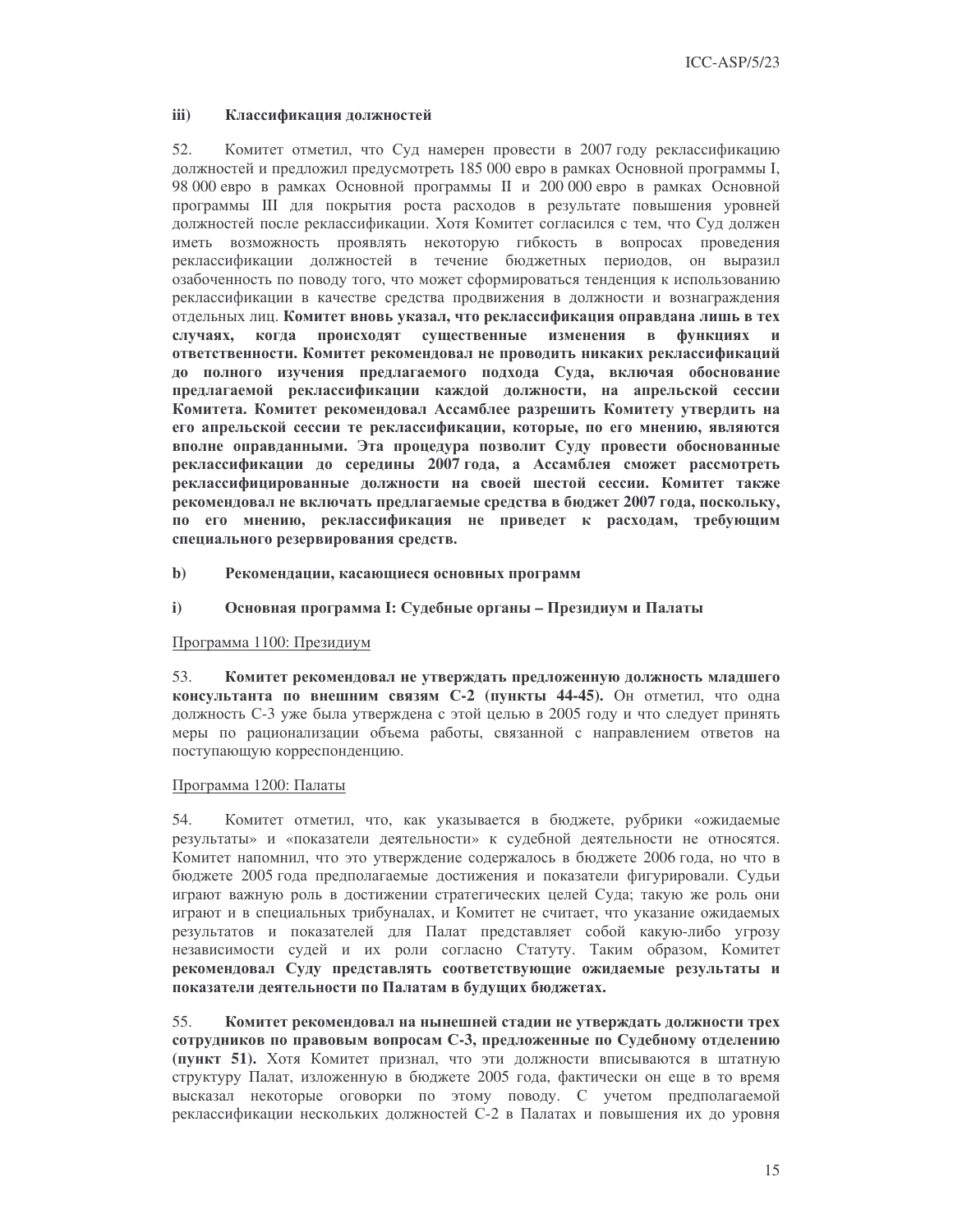С-3, а также с учетом того, что Палаты находятся лишь на ранних стадиях судопроизводства, Комитет высказал мнение, что прежде чем будут предоставлены дополнительные ресурсы, необходимо накопить больший опыт. Он рекомендовал Суду заново обосновать в бюджете 2008 года кадровую структуру его Палат. Он рекомендовал также утвердить увеличение ВПОН (пункт 53) для создания определенного потенциала, необходимого для выполнения работы в периоды пиковой нагрузки.

56. Комитет отметил, что предусмотренные в бюджете расходы на судей в 2007 году не включают расходы на судей, которые начнут работать в Суде после того, как их найм будет оправдан увеличением объема работы. Комитет отметил также, что расходы на выплату окладов судьям и другие связанные с судьями расходы будут покрываться за счет Фонда для покрытия непредвиденных расходов в случае начала второго судебного разбирательства в течение 2007 года.

#### $\mathbf{ii}$ Основная программа II: Канцелярия Прокурора

Программа 2100: Прокурор

57. Комитет рекомендовал не утверждать увеличение на 94700евро ассигнований на консультантов (пункт 68) и оставить эти ассигнования на уровне 2006 года.

58. Комитет отметил, что для поездок сотрудников Канцелярии Прокурора предусмотрены громадные средства и рекомендовал активнее добиваться достижения многочисленных целей в рамках каждой поездки. С учетом большого числа поездок, предложенных в пункте 71, и наличия потенциальной возможности достижения соответствующих целей в рамках меньшего числа поездок Комитет рекомендовал оставить базовые путевые расходы на уровне 2006 года (64 200 евро, т.е, на 19 100 евро меньше). Комитет рекомендовал далее не утверждать предложенные в пункте 72 ассигнования в размере 7500 евро на фотографов, в которых, как представляется, нет необходимости.

59. В связи с подпрограммой 2120 (Секция обслуживания) Комитет отметил, что в предыдущие годы имел место значительный рост и что, хотя от части этот рост был обоснованным, количество испрашиваемых дополнительных ресурсов, как представляется, не соответствует изменениям в предположениях или фактическом объеме работы. Таким образом, он рекомендовал не утверждать должности, предложенные в пунктах 75, 76 и 77, но утвердить увеличение ассигнований на ВПОН на 270 000 евро, что должно обеспечить некоторый дополнительный потенциал. Он рекомендовал далее рационализировать путевые расходы (пункты 86 и 87) за счет уменьшения числа поездок и увеличения их продолжительности и утвердить соответствующие ассигнования на уровне 2006 года (путем уменьшения испрашиваемых ассигнований на 95 600 евро). Комитет не был убежден в необходимости увеличения на 95 000 евро ассигнований на услуги по контрактам и рекомендовал утвердить эти ассигнования на уровне 2006 года (пункты 88-91).

Программа 2200: Отдел по юрисдикции, дополняемости и сотрудничеству

60. Комитет попытался выяснить значение ряда ссылок, содержащихся в описательной части, касающейся Отдела по юрисдикции, дополняемости и сотрудничеству, которые можно истолковать как означающие, что Отдел выполняет надзорную функцию по отношению к другим отделам Канцелярии Прокурора. Комитет был проинформирован о том, что такое толкование описательной части является неправильным, поскольку этот Отдел не выполняет никакой надзорной функции по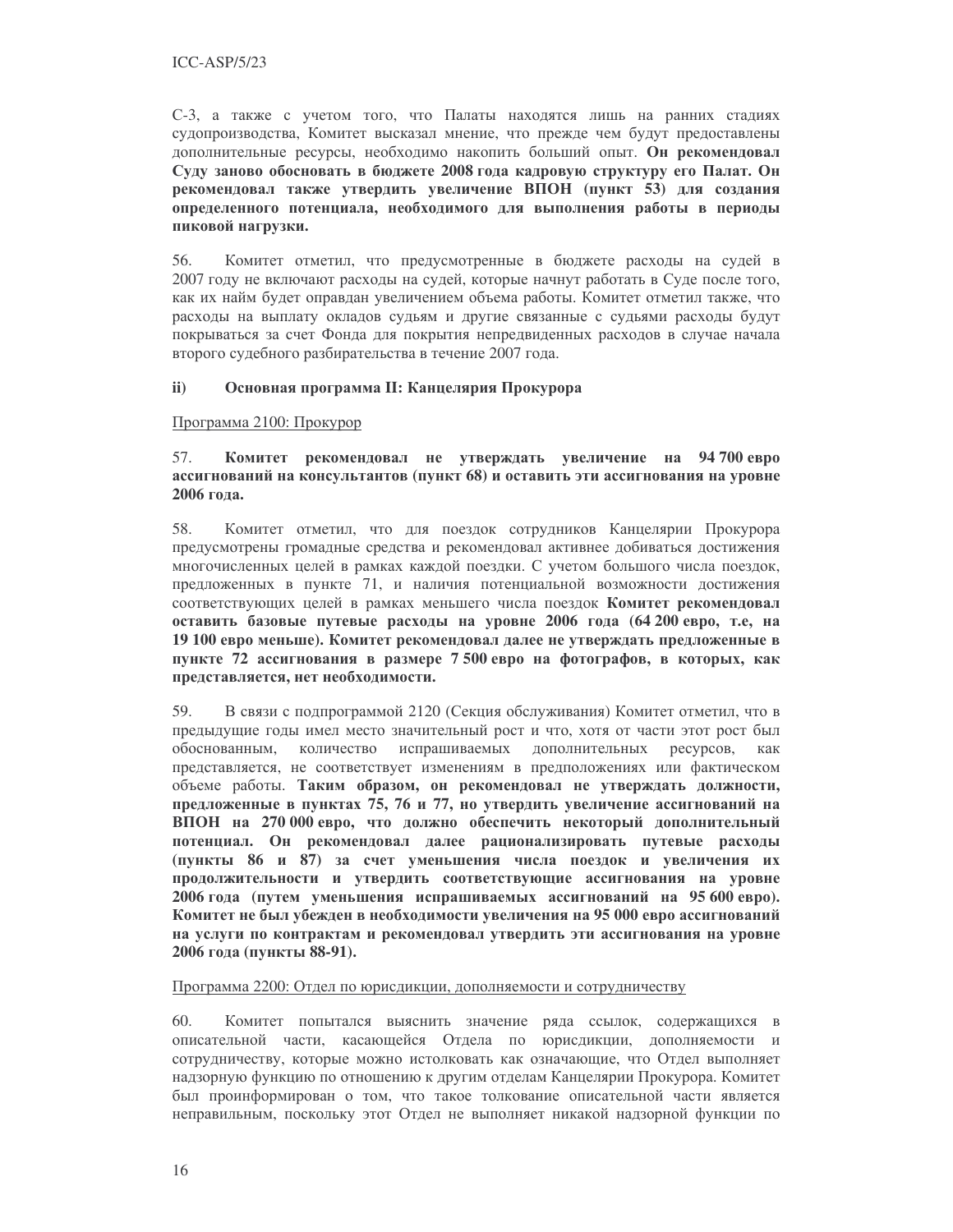отношении к двум другим отделам. Скорее, все три отдела подчиняются непосредственно Прокурору, хотя во многих случаях должностные лица трех отделов тесно сотрудничают друг с другом в рамках объединенных групп.

В связи с подпрограммой 2210 (Канцелярия начальника) Комитет 61. рекомендовал не утверждать средства на консультативные услуги в размере 32 000 евро (пункт 100).

62. Комитет решил, что содержащиеся в пунктах 101-102 положения о путевых расходах предусматривают слишком много поездок по Европе для проведения переговоров по соглашениям, и рекомендовал оставить эти ассигнования на уровне 2006 года (путем уменьшения испрашиваемых ассигнований на 33 500 евро).

63. В связи с подпрограммой 2220 (Секция анализа ситуаций) Комитет рекомендовал не утверждать должность младшего аналитика по ситуациям С-2 (пункт 103) и сохранить объем ассигнований на поездки (пункты 106-107) на уровне 2006 года (путем уменьшения испрашиваемых ассигнований на 34 800 евро), поскольку увеличение путевых расходов не было надлежащим образом обосновано. Он рекомендовал также не утверждать сумму в 43 400 евро, испрашиваемую на ВПОН (пункт 105).

64. В связи с подпрограммой 2230 (Секция международного сотрудничества) Комитет убедился в оправданности учреждения двух должностей консультантов по международному сотрудничеству С-4 (пункты 108-109), но рекомендовал не утверждать должность консультанта по международному сотрудничеству С-3 (пункт 110). Необходимость увеличения ассигнований на поездки (пункт 111) не была должным образом разъяснена, и Комитет рекомендовал оставить путевые расходы на уровне 2006 года (путем уменьшения испрошенной суммы на 87 400 евро).

### Программа 2300: Следственный отдел

В связи с подпрограммой 2310 (Канцелярия заместителя Прокурора по 65. расследованиям) Комитет рекомендовал не утверждать ассигнования на консультантов в размере 44 700 евро (пункт 116), поскольку эта сумма не была в лостаточной степени обоснована.

66. Комитет согласился с необходимостью предлагаемого увеличения ресурсов подпрограммы 2320 (Секция планирования и проведения операций) и большей частью предложений об увеличении ресурсов подпрограммы 2330 (Следственные группы). Однако, что касается последней подпрограммы, то он не был убежден в необходимости учреждения должности аналитика С-3 (пункты 133-134) или увеличения ВПОН (пункт 137). Таким образом, он рекомендовал не утверждать испрошенную должность и оставить ресурсы ВПОН на уровне 2006 года (путем сокращения испрашиваемой суммы на 73 400 евро). Комитет приветствовал пересмотр планов поездок с целью сокращения расходов без уменьшения количества дней пребывания на местах и отметил, что аналогичные усилия необходимо предпринять в рамках большей части других направлений деятельности Канцелярии Прокурора.

### Программа 2400: Отдел уголовного преследования

В связи с подпрограммой 2410 (Канцелярия заместителя Прокурора по 67. уголовному преследованию) Комитет отметил, что обоснование путевых расходов (пункты 147-148) не является достаточно убедительным и что средства на аналогичные цели выделяются по ряду других разделов. Таким образом, он рекомендовал сократить общую сумму в два раза - до 17 000 евро.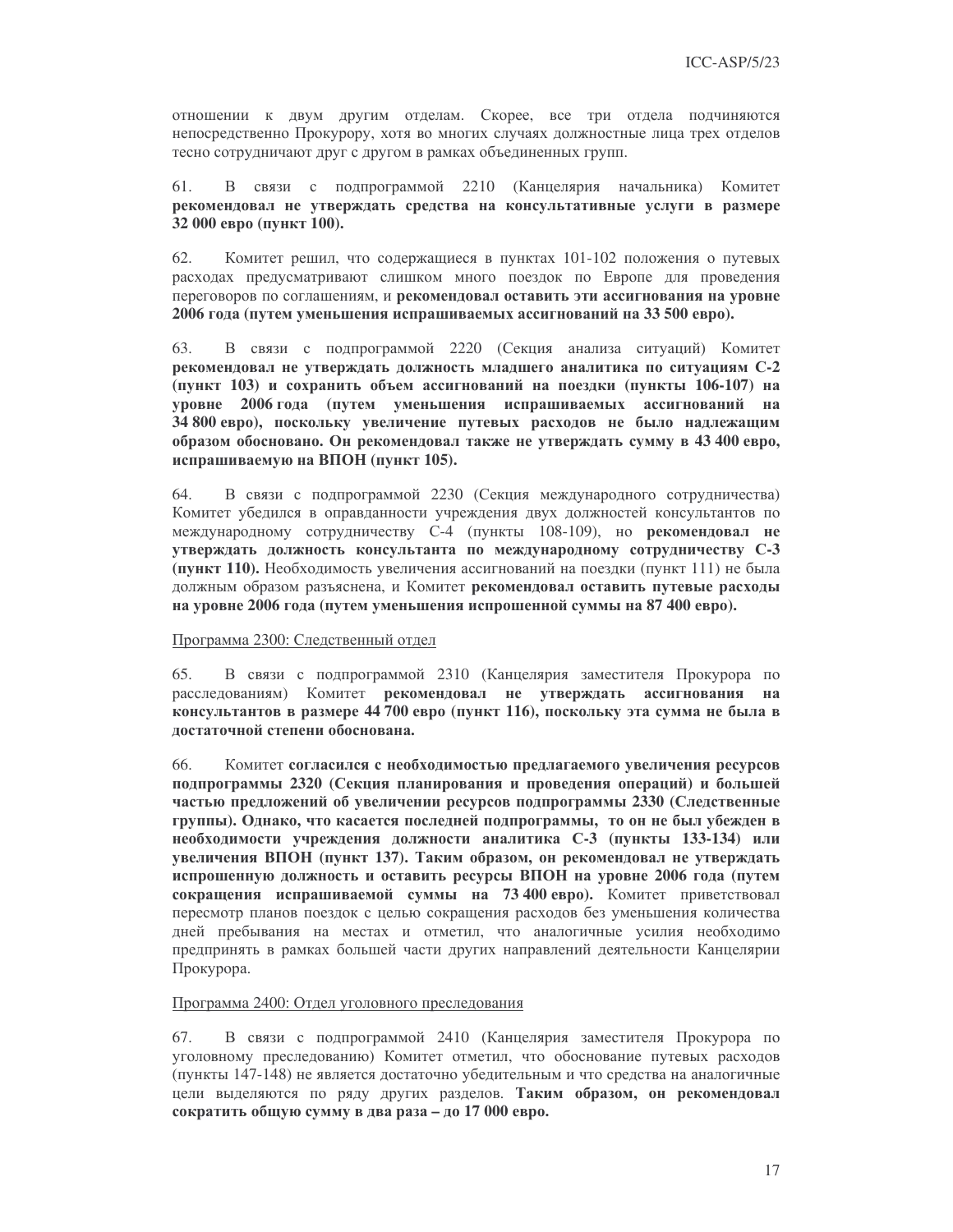68. В связи с подпрограммой 2420 (Секция уголовного преследования) Комитет рекомендовал не утверждать должности руководителя производства по делу С-1, сотрудника по поддержке судебного разбирательства ОО-ПР, помощника по поддержке судебного разбирательства/уголовному преследованию ОО-ПР (пункт 150), отметив, что Ассамблея отклонила эти предложения в 2006 году, когда предполагался более высокий уровень активности. Кроме того, он был не убежден в необходимости учреждения двух должностей сотрудников по правовым вопросам С-3 (пункт 152) и рекомендовал преобразовать эти должности в ресурсы ВПОН на 2006 год до тех пор, пока не стабилизируется объем работы.

69. В связи с подпрограммой 2430 (Апелляционная секция) Комитет рекомендовал не учреждать должность советника по апелляциям С-3 (пункт 154), поскольку не было убедительно доказано, что объем работы по апелляциям оправдывает учреждение дополнительной должности на нынешнем этапе.

#### iii) Основная программа III: Секретариат Суда

### Программа 3100: Канцелярия Секретаря Суда

70. В связи с подпрограммой 3120 (Управление внутренней ревизии) Комитет рекомендовал учредить должность старшего ревизора С-4 (пункт 172) в целях повышения эффективности внутренней ревизии, но высказал мнение, что она должна быть отнесена к базовым ресурсам, а не ресурсам, связанным с ситуациями.

### Программа 3200: Отдел общего административного обслуживания

71. В связи с подпрограммой 3220 (Секция людских ресурсов) Комитет рекомендовал не учреждать должность младшего сотрудника по людским ресурсам С-2 (пункты 191-192), поскольку имеющийся потенциал должен быть достаточным для выполнения упомянутых функций. Он также рекомендовал не утверждать должность помощника по профессиональной подготовке ОО-ПР (пункты 198-199), поскольку Секция имеет значительное число сотрудников, в том числе для организации профессиональной подготовки.

72. В связи с подпрограммой 3250 (Секция общего обслуживания) Комитет рекомендовал не учреждать должность помощника по оформлению поездок ОО-ПР (пункт 210), но одобрил учреждение дополнительной должности ВПОН на уровне ОО-ПР для выполнения тех же функций. Он рекомендовал сократить средства на внешние типографские работы (пункт 219) до 15 000 евро при том понимании, что печатные работы будут финансироваться из бюджета по второму судебному разбирательству, если оно состоится.

### Программа 3300: Отдел обслуживания Суда

73. В связи с подпрограммой 3310 (Канцелярия начальника) Комитет рекомендовал не утверждать ассигнования на консультантов (пункт 271).

74. В связи с подпрограммой 3340 (Секция устного и письменного перевода Суда) Комитет рекомендовал не утверждать должности двух редакторов С-4, одного младшего терминолога С-2 и одного помощника справочной службы ОО-ВР и увеличить ассигнования на ВПОН на 300 000 евро (а не на 543 100 евро), поскольку предложено весьма значительное увеличение средств без четкого обоснования со ссылкой на предположения или объем работы.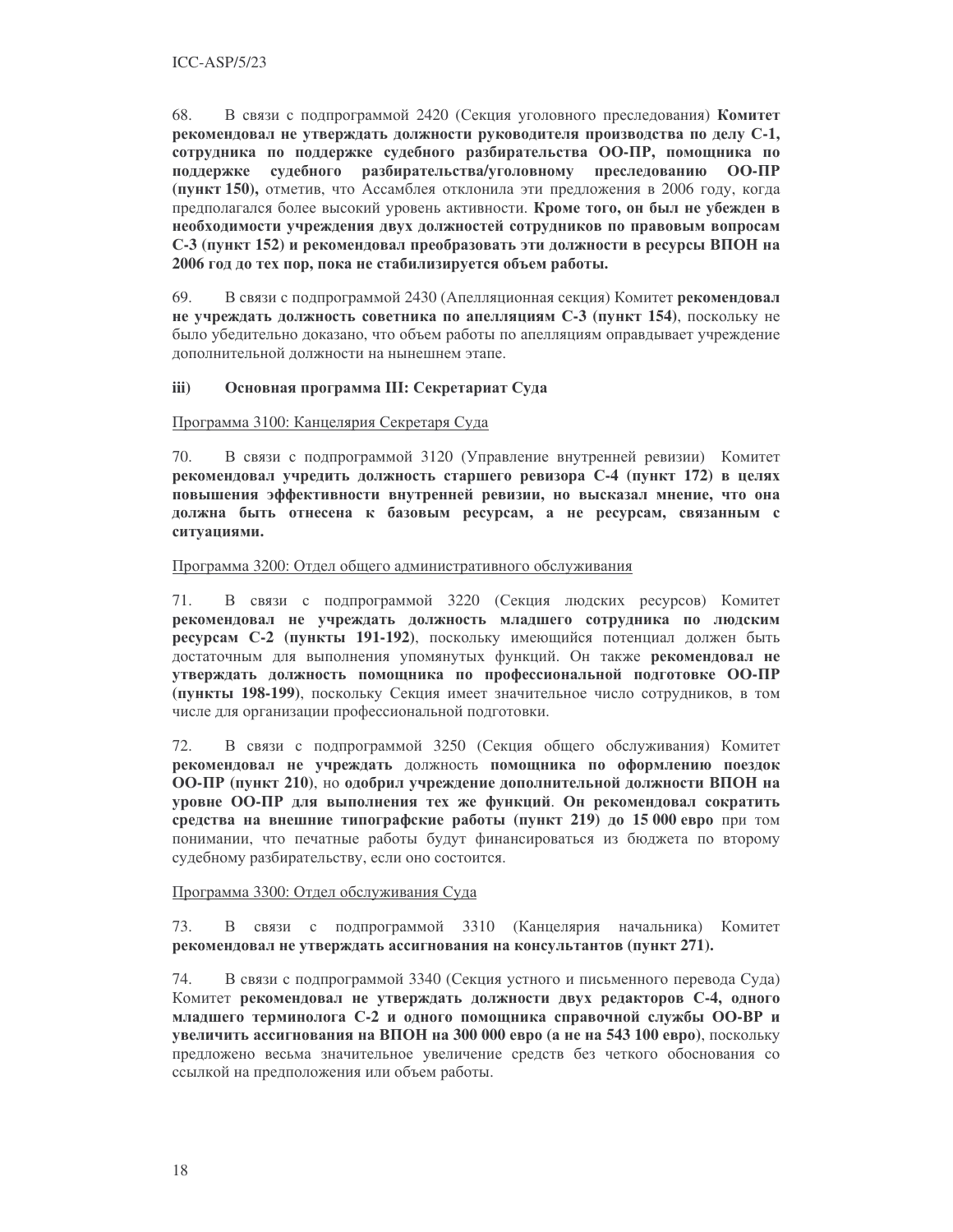75. В связи с подпрограммой 3350 (Группа по делам потерпевших и свидетелей) Комитет рекомендовал на данной стадии не утверждать три должности младших сотрудников по обеспечению защиты С-2 (пункты 306-307) и вместо этого использовать ВПОН, а также не утверждать должность младшего сотрудника по операциям С-2 для ситуации IV (пункты 308-309). Он рекомендовал также не утверждать увеличение предложенных путевых расходов на 171 000 евро (пункт 312) и утвердить путевые расходы на уровне 2006 года.

Программа 3400: Секция общественной информации и документации

76. В связи с подпрограммой 3420 (Центр библиотечного обслуживания и документации) Комитет рекомендовал утвердить лишь одну новую должность помощника библиотекаря ОО-ПР вместо двух и определить его функции с учетом приоритетных задач Секции.

77. В связи с подпрограммой 3430 (Группа общественной информации) Комитет рекомендовал не утверждать должность сотрудника по организации конференций С-3 (пункты 329-331), поскольку эти функции относятся к функциям протокольной службы и предложение об учреждении этой должности было отклонено в бюджете на 2006 год. Комитет рекомендовал не утверждать две должности младшего сотрудника по информационно-просветительской деятельности С-2 (пункты 334-337), поскольку Секция уже располагает значительными ресурсами, и счел, что необходимость учреждения дополнительных должностей не была обоснована со ссылкой на результаты. Комитет рекомендовал также не утверждать по линии ВПОН средства на оказание административной помощи в размере 62 600 евро (пункты 340-341), поскольку необходимость этих средств не была должным образом обоснована. Комитет не был убежден в необходимости увеличения ассигнований на печатные услуги по контрактам (пункты 342-345) на 438 000 евро и рекомендовал одобрить меньшее увеличение - на 200 000 евро.

Программа 3500: Отдел по делам потерпевших и адвокатов

78. В связи с подпрограммой 3520 (Секция поддержки защиты) Комитет рекомендовал сократить путевые расходы на 10 000 евро (пункты 356-357) и таким образом довести их до уровня 2006 года.

79. В связи с подпрограммой 3530 (Секция по вопросам участия потерпевших и возмещения им ущерба) Комитет рекомендовал не утверждать выделение средств по линии ВПОН в размере 31 200 евро (пункт 366), необходимость в которых не была надлежащим образом обоснована.

Программа 3600: Секретариат Целевого фонда для потерпевших

80. Комитет рекомендовал полностью включать головой бюлжет Секретариата в будущие предлагаемые бюджеты Суда и не включать в доклад Ассамблеи отдельное описание деятельности Совета управляющих Целевого фонда для потерпевших. Комитет рекомендовал также оставить путевые расходы на уровне 2006 года, т.е. 49 000 евро. Комитет далее отметил, что общий годовой бюджет Секретариата более чем наполовину превышает сальдо Целевого фонда для потерпевших. Комитет отмечает, что если в области мобилизации средств для распределения среди потерпевших не будет достигнуто значительного прогресса, возможно, потребуется провести оценку затратоэффективности существующих механизмов.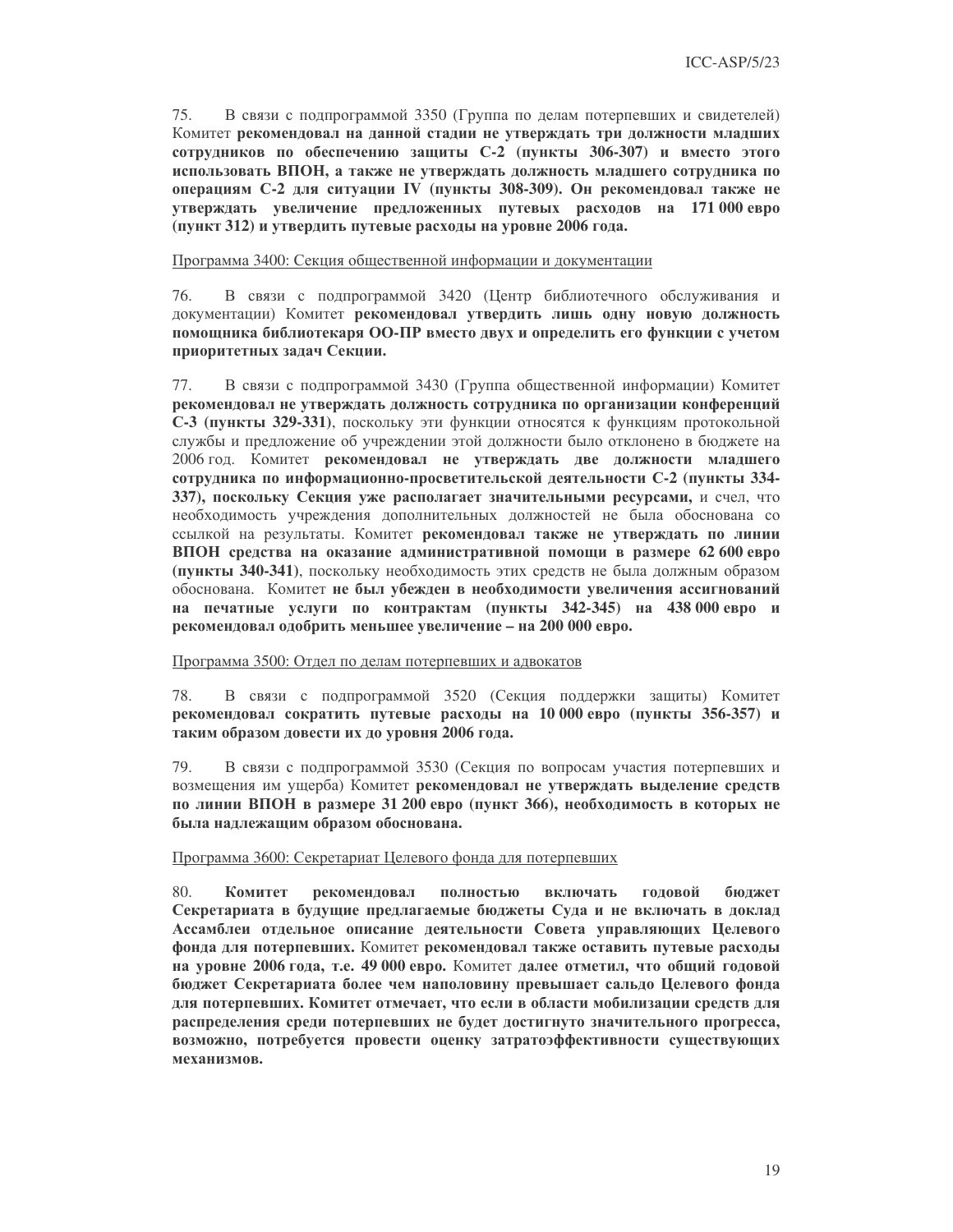#### $iv)$ Основная программа IV: Секретариат Ассамблеи государств-участников

 $81.$ Комитет отметил, что Бюро занимается наймом нового Директора Секретариата. Полагая, что большинство изменений необходимо будет внести при новом Директоре, и рекомендуя не учреждать новую должность сотрудника по вопросам конференций С-3, Комитет согласился с необходимостью укрепления потенциала по разработке и осуществлению политики в Секретариате. По этой причине Комитет рекомендовал учредить должность сотрудника по правовым вопросам С-3 и при определении его должностных обязанностей принять во внимание необходимость обслуживания расширяющихся дискуссий по бюджетным и административным вопросам в рамках Ассамблеи и ее вспомогательных органов.

#### Основная программа V: Инвестиции в помещения Суда  $\mathbf{v})$

### Программа 5100: Временные помещения

82. Комитет рекомендовал не утверждать ресурсы на сотрудников службы безопасности за исключением одной должности помощника по вопросам безопасности (пункт 409) и настоятельно призвал принимающее государство задействовать надлежащие механизмы в отношении сотрудников безопасности во временных помещениях, которые не ведут к дополнительным расходам для Суда.

#### $3.$ Пенсионный план для судей

83. Комитет напомнил, что Ассамблея просила Комитет сделать рекомендации по трем вопросам (в пунктах 4, 6 и 7 резолюции ICC-ASP/4/Res.9): наиболее эффективный с точки зрения затрат вариант управления пенсионным планом для судей; применимые к будущим судьям Суда условия пенсионного обеспечения; и ситуация с судьями, работавшими в других международных судах. Комитет возобновил рассмотрение этих вопросов на основе соответствующих докладов Суда.

### Тендер в отношении пенсионного плана

84. Комитет рассмотрел доклад о тендере в отношении пенсионного плана для судей (ICC-ASP/5/18). Суд заключил контракт с внешней компанией на проведение тендера в целях выявления подходящего поставщика для предоставления пенсионного плана для судей в соответствии с пунктом 4 резолюции ICC-ASP/4/Res.9. Только одно предложение отвечало всем требованиям Суда, а именно: должны страховаться все риски, пенсии будут выплачиваться на ежегодной основе, и у Суда должен быть минимум административной работы. Согласно предложению компании «Альянс/НЛ», Суд будет выплачивать ежегодные пенсионные премии, а компания «Альянс/НЛ» будет выплачивать все застрахованные пенсии по этим премиям. Любые доходы от инвестиций, превышающие 3,3 процента в год, будут возвращаться Суду, а административные расходы составят 7% от премий. Премии по каждому судье будут устанавливаться компанией «Альянс/НЛ» индивидуально с учетом оценки рисков.

85. Комитет отметил, что требованиям Суда отвечает только предложение компании «Альянс/НЛ», и признал трудности со страхованием очень маленького и уникального пенсионного плана. Поскольку план Объединенного пенсионного фонда персонала Организации Объединенных Наций не сопоставим с условиями пенсионного обеспечения судей, предложение компании «Альянс/НЛ», похоже, является единственным приемлемым вариантом управления пенсионным планом с привлечением внешней стороны. Комитет отметил, что, поскольку имеется только один вариант, трудно утверждать, что это предложение является наиболее эффективным с точки зрения затрат решением, о чем просила Ассамблея в своей резолюции. Тем не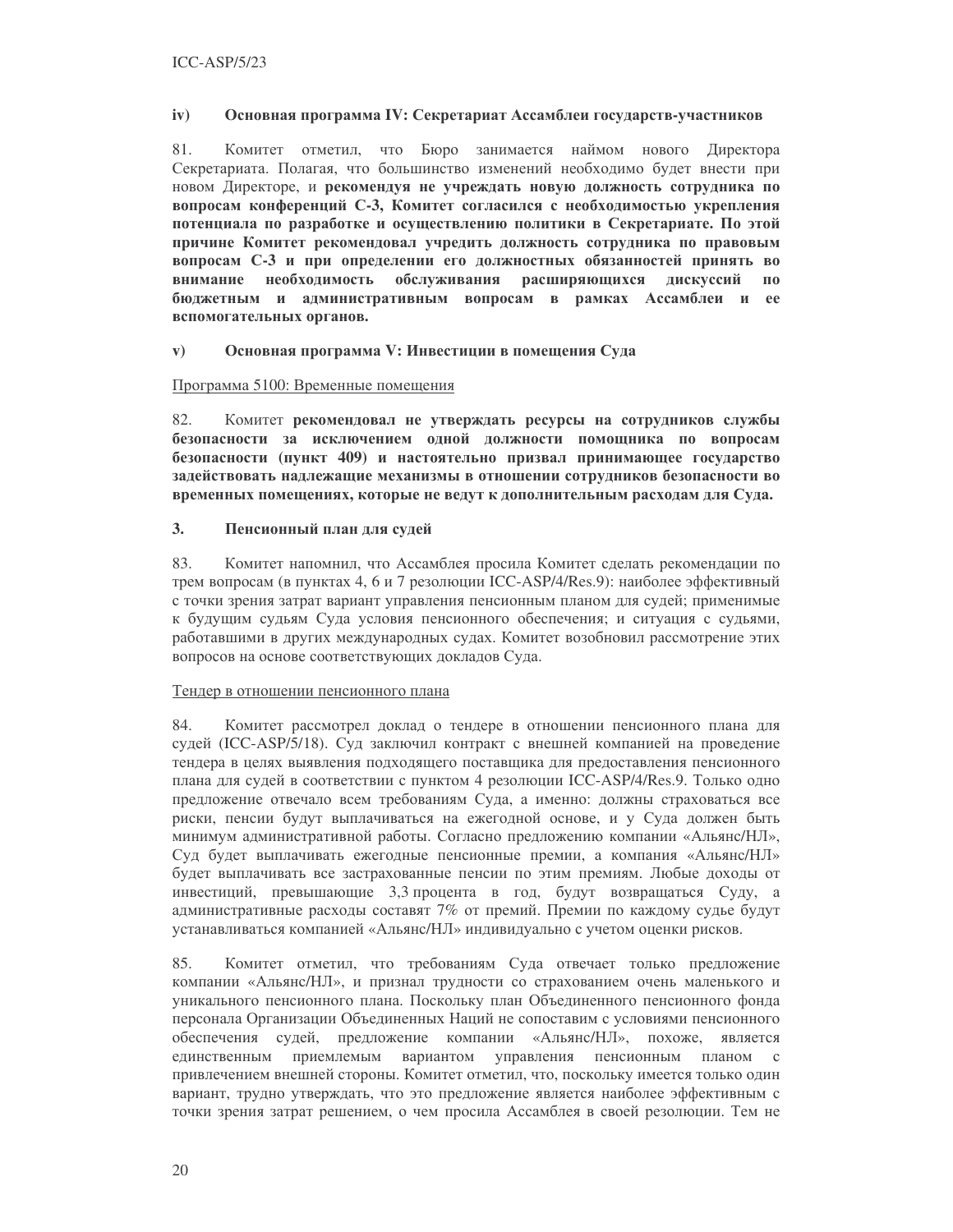менее Комитет согласился с тем, что поиск решений осуществлялся достаточно активно и что предложение компании «Альянс/НЛ» представляется вполне разумным. Поэтому Комитет рекомендовал Суду принять предложение компании «Альянс/НЛ» по страхованию пенсионного плана для судей.

### Условия пенсионного обеспечения, применимые к судьям

86. Комитет напомнил, что условия службы и вознаграждения судей Суда, которые были приняты на первой сессии Ассамблеи (и частично изменены на второй и третьей сессиях), были разработаны по образцу условий пенсионного обеспечения судей Международного Суда. Пенсионный план, указанный в условиях службы, не предполагает внесение взносов и предусматривает выплату судьям по достижении 60-летнего возраста пенсии в размере половины окончательного оклада по завершении девятилетнего срока с пропорциональными сокращениями для судей, проработавших от трех до девяти лет, и пенсии в размере одной четвертой от окончательного дохода лля влов/вловнов.

87. Комитет отметил, что план, как представляется, предполагает, что Суд является единственным источником пенсии судьи по окончании срока службы и не учитывает пенсии, накопившиеся во время работы в других международных судах или в национальных системах. По мнению Комитета, маловероятно, что, учитывая высокую квалификацию и богатый опыт, необходимые для избрания в Суд, судьи Суда не будут иметь иных источников пенсионных поступлений помимо Суда.

88. Комитет также заметил, что не предполагающий внесение взносов характер плана и возможность получения пенсии в полном размере только за девять лет работы означает, что пенсионный план для судей не соизмерим с пенсиями, начисляемыми всем другим сотрудникам Суда. Он отметил, что ежегодные расходы в бюджете на выплату пенсии судье составляют примерно 155 560 евро (эквивалентно 84% оклада), в то время как ежегодные расходы на выплату пенсии сотруднику уровня ЗГС в Объелиненном пенсионном фонле персонала Организации Объелиненных Наций составляют 31 510 евро (хотя размер оклада сотрудника уровня ЗГС примерно на 34 000 евро меньше оклада судей). Комитет отметил, что расходы на пенсионный план для судей составляют значительную часть ежегодных бюджетных расходов на судей: в 2007 году в бюджете предусматривалось выделение на эти цели порядка 2 640 000 евро, что представляет 45% от общих расходов на судей в бюджете.

89. Учитывая эти соображения, Комитет согласился с тем, что пенсионный план для будущих судей должен предусматривать уровень пенсионного обеспечения, соизмеримый с долей трудового стажа отдельного лица, заработанной на службе в Суде. Это поможет решить одновременно вопрос с разницей между пенсиями судей и пенсиями других сотрудников и должностных лиц Суда и проблему, связанную с тем фактом, что план в настоящее время не учитывает другие пенсии, получаемые отдельными лицами. Кроме того, по мнению Комитета, нецелесообразно и неэффективно сохранять отдельный набор условий службы, включая пенсионный план, для небольшого числа судей, что вызывает, помимо прочего, трудности с поиском страховщика. Комитет признал, что это потребует отказа от привязки к условиям службы судей Международного Суда.

 $90<sub>1</sub>$ Учитывая это, Комитет провел первоначальное обсуждение альтернатив нынешнему пенсионному плану для судей и более широких условий службы, которые будут отражать указанные выше принципы и, возможно, помогут избежать сохранения индивидуальных условий службы для небольшого числа людей. Комитет согласился продолжить рассмотрение этого вопроса в будущем с учетом любых указаний, которые могут быть сделаны Ассамблеей. Для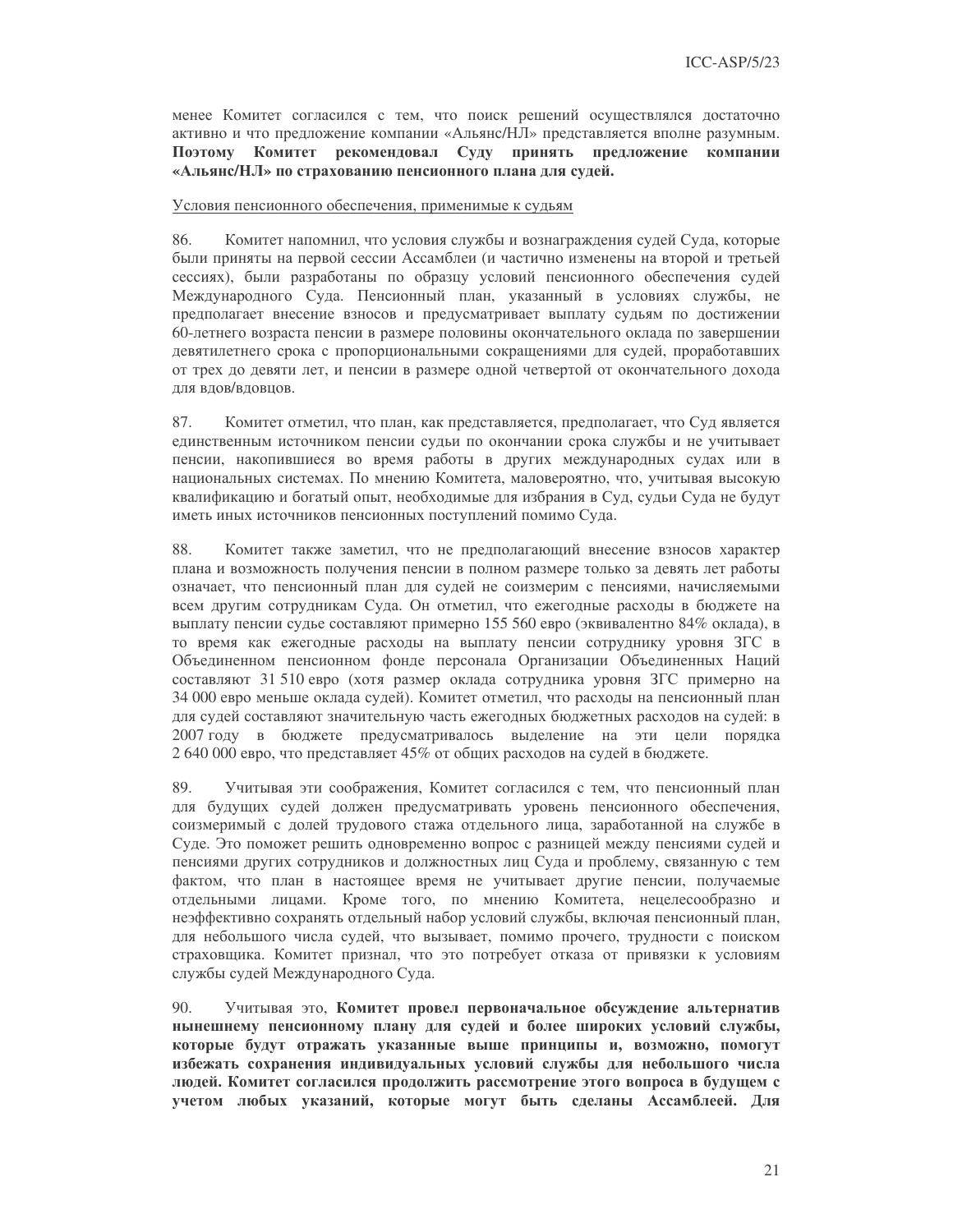содействия этому рассмотрению он просил Суд изучить, какие подходящие варианты пенсионных планов имеются на коммерческом рынке, благодаря которым у будущих судей было бы пенсионное обеспечение, соизмеримое с их сроком службы, которые не были бы чрезмерно сложными для Суда в плане управления и которые предусматривали бы разумные расходы для государствучастников. Комитет также просил Суд представить в виде таблицы сравнение условий службы, применимых к судьям, и условий, применимых к другим нормам, установленным сотрудникам Суда согласно Комиссией  $\mathbf{u}$ международной гражданской службе.

### Пенсионные планы, действующие в отношении судей международных судов

91. Комитет рассмотрел доклад (ICC-ASP/5/19), подготовленный в соответствии с пунктом 7 резолюции ICC-ASP/4/Res.9, в котором Ассамблея просила Комитет дополнительно рассмотреть вопрос о том, следует ли принимать во внимание существующие пенсии, выплачиваемые отдельным судьям, работавшим в других международных трибуналах и организациях, при определении пенсий, подлежащих выплате Судом.

 $92<sub>1</sub>$ Согласно этому докладу. Положения о пенсионном плане Международного Суда. Международного уголовного трибунала по бывшей Югославии  $\overline{M}$ Международного уголовного трибунала по Руанде предусматривают, что бывшему судье одного из этих судов, избранному судьей другого такого суда, пенсия не выплачивается до тех пор, пока он или она вновь не выходят в отставку. Комитет отметил, что такая система не позволяет какому-либо отдельному судье получать одновременно оклад в одном из трех судов и пенсию в другом. Однако ее действие не распространяется на Международный уголовный суд, и существует вероятность того, что судья этого суда может получать полный оклад в Суде, получая в то же время пенсию в другом международном суде. Точно так же ничто в настоящее время не мешает бывшему судье Суда получать и пенсию Международного уголовного суда, и оклад в другом международном суде.

93. Несмотря на намерение Комитета дополнительно рассмотреть пенсионный план для будущих судей Суда, Комитет рекомендовал немедленно внести изменения в Положения о пенсионном плане, с тем чтобы исключить возможность получения отдельными лицами пенсии от Суда при работе судьей в другом международном суде. Комитет также рекомендовал Ассамблее предложить Генеральной Ассамблее Организации Объединенных Наций рассмотреть вопрос о внесении изменений в Положения о пенсионном плане для судей Международного Суда, Международного уголовного трибунала по бывшей Югославии и Международного уголовного трибунала по Руанде для обеспечения того, чтобы ни один бывший судья одного из этих судов не получал пенсию во время работы судьей в Международном уголовном суде.

94. В докладе также говорится, что согласно нынешним Положениям о пенсионном для судей Международного уголовного суда, Международного Суда, плане Международного уголовного трибунала по бывшей Югославии и Международного уголовного трибунала по Руанде судья, который работал более чем в одном суде, может одновременно получать две или более пенсии. Комитет отметил, что ситуацию с выплатой отдельному лицу более одной пенсии можно исправить путем внесения Ассамблеей государств-участников Римского статута и Генеральной Ассамблеей Организации Объединенных Наций изменений в Положения о пенсионном плане четырех судов. Однако Комитет также отметил, что вопрос о лицах, получающих более одной полной пенсии в различных учреждениях, не ограничивается прежней службой в другом международном суде. Комитет заметил, что поскольку трудно разработать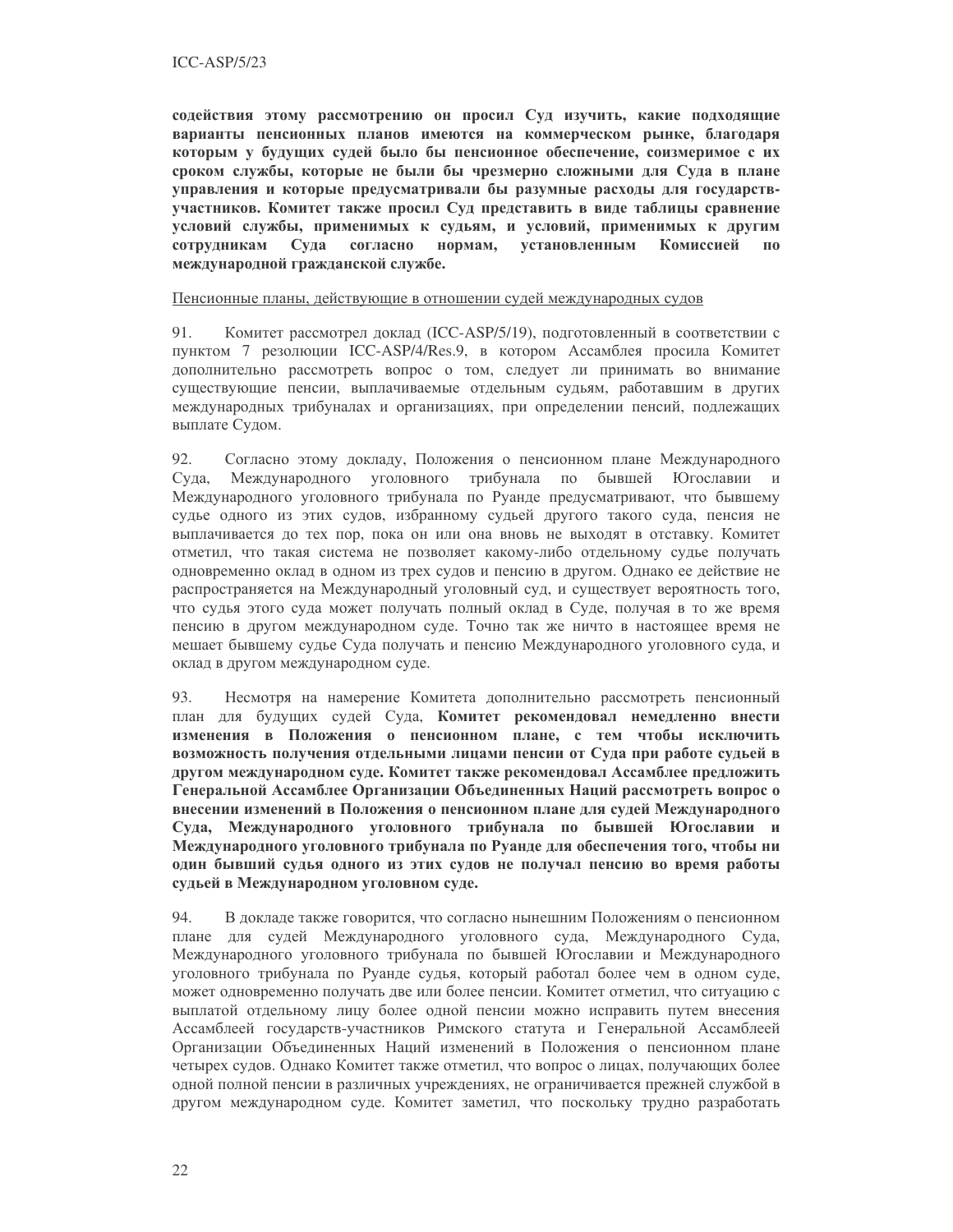справедливую систему для учета пенсионных пособий из всех источников при определении уровня пенсии, которая будет выплачиваться Судом, возможно, целесообразнее внести изменения в Положения о пенсионном плане для установления уровня пенсионного пособия, соизмеримого с той частью трудового стажа отдельного лица, которая заработана на службе в Суде (о чем говорится выше в пункте 89). После неоднократного рассмотрения этого вопроса Комитет пришел к выводу, что его лучше всего решить путем устранения причин, а не симптомов. Комитет постановил продолжить рассмотрение этого вопроса в контексте своего обсуждения условий пенсионного обеспечения, применимых к будущим судьям (см. пункт 90).

#### $\overline{4}$ . Условия службы судей: переезд по завершении службы

95. Суд представил Комитету документ (ICC-ASP/5/14) с предложением внести поправки в условия службы и вознаграждения судей Суда, с тем чтобы увеличить размер пособия на переезд, выплачиваемого судьям по завершении службы, до суммы, эквивалентной 24 неделям чистого базового вознаграждения после девяти лет службы, и увеличить размер пособия на переезд судьям, проработавшим в Суде менее пяти лет. Комитету сообщили, что, по мнению Суда, необходимо представить этот доклад Ассамблее, поскольку в пункте XIII приложения к резолюции ICC-ASP/3/Res.3 говорится, что условия службы и вознаграждения судей пересматриваются Ассамблеей в случае возникновения такой практической необходимости после пересмотра Генеральной Ассамблеей Организации Объединенных Наций условий службы судей Международного Суда. Комитет отметил, что Генеральная Ассамблея изменила пособие на переезд, выплачиваемое судьям Международного Суда, 13 апреля 2005 года и что нынешний доклад был представлен Комитету только за два рабочих дня до начала его сессии. Учитывая предложение внести изменения в условия службы судей Суда ретроактивно с 1 января 2005 года, а также финансовые последствия такого решения, Комитет хотел бы выразить свое разочарование в связи с поздним представлением доклада.

 $96.$ Комитет заметил, что пособие на переезд для судей как в его нынешнем, так и в предлагаемом виде не имеет никакой связи с расходами, которые несут судьи при возвращении в свою родную страну по окончании срока своей службы. И при назначении, и при окончании службы судьи имеют право на оплату путевых расходов и расходов на перевозку своих домашних вещей. При назначении судьи имеют право на 10 000 евро плюс 5 000 евро для супруги/супруга и каждого получение дополнительного ребенка. Хотя Комитет согласился, что было бы также желательно предусмотреть небольшую сумму для покрытия многих непредвиденных расходов в связи с переездом, он не считает, что такая выплата должна зависеть от продолжительности срока службы и что выплата при окончании срока службы, равная половине годового оклада (для судьи, проработавшего девять лет), является правильной в свете назначения судей по срочным контрактам.

97. Комитет отметил, что расходы в бюджете Суда составят 300 000 евро в течение срока до конца 2006 года. Он также отметил, что в бюджет на 2007 год и последующие бюджеты предлагается включить еще 125 000 евро для начисления на счетах нарастающим итогом соответствующих расходов на погашение обязательств.

98 В свете своих оговорок относительно основы и размера пособия на переезд Комитет рекомендовал Ассамблее не утверждать предлагаемые поправки к условиям службы судей и увеличение бюджета для начисления нарастающим итогом расходов на погашение обязательств. При условии принятия Ассамблеей соответствующих решений Комитет заявил о своей готовности дополнительно рассмотреть этот вопрос в более широком контексте рассмотрения им условий службы будущих судей (см. пункты 89-90).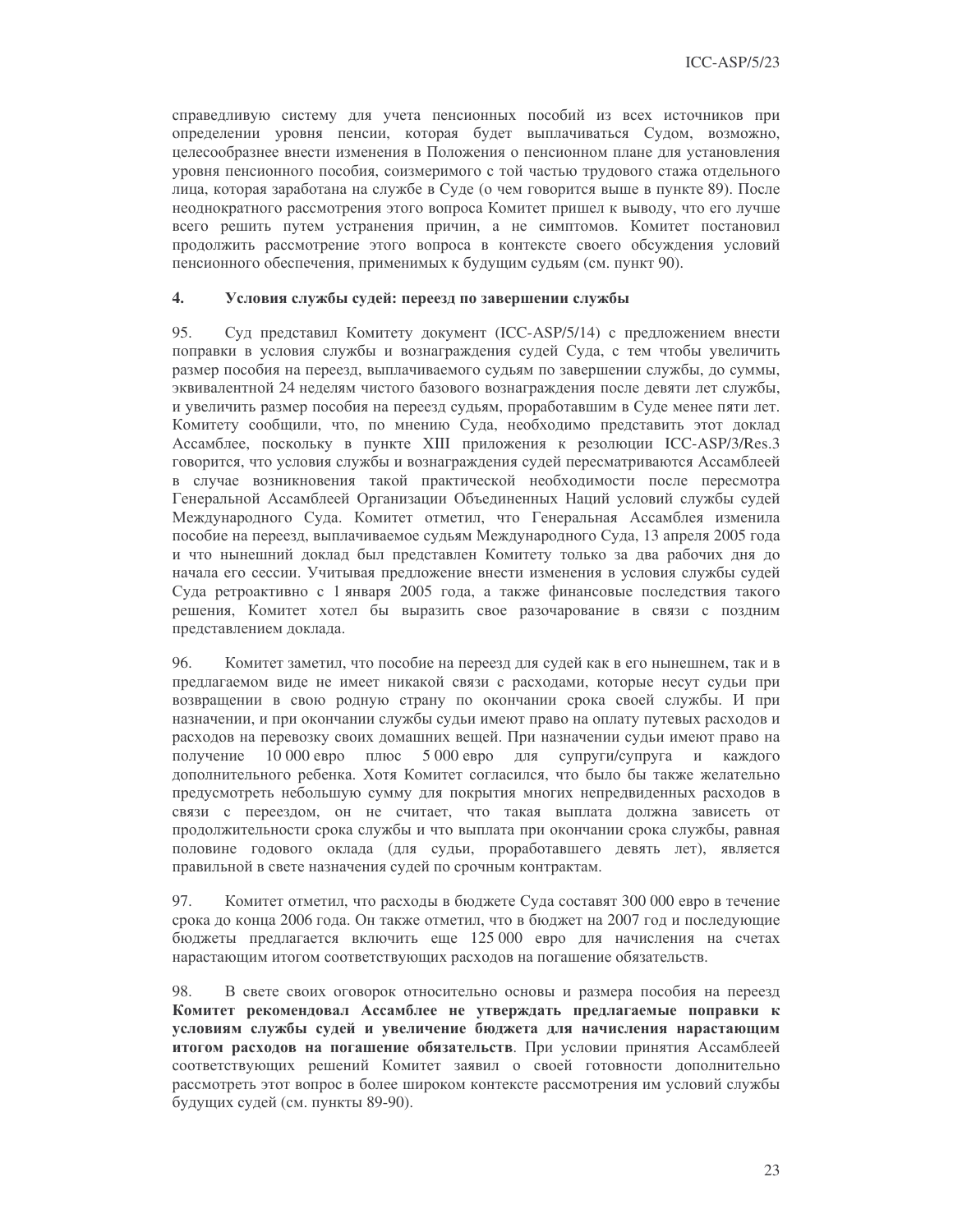#### 5. Условия службы и вознаграждение Прокурора и заместителей Прокурора

99. Комитет продолжил рассмотрение условий службы и вознаграждения Прокурора и заместителей Прокурора в свете еще одного доклада Суда (ICC-ASP/5/21), ставшего ответом на предыдущий доклад Комитета (пункты 60-63). Комитет отметил расходы по каждому из указанных вариантов и трудности, вызванные специально разработанной системой условий службы (как это имеет место в случае судей). Комитет определил два варианта, которые могла бы выбрать Ассамблея.

### Вариант А

 $100.$ Ассамблея могла бы подтвердить назначение Прокурора и заместителей Прокурора на уровнях ЗГС и ПГС, соответственно, для целей определения условий службы согласно статье 49 Статута. Это помогло бы избежать установления индивидуальных условий службы и было бы удобно с административной точки зрения. Однако это не будет соизмеримо с условиями службы и уровнем вознаграждения судей. Этот вопрос можно было бы частично решить, предусмотрев более высокий уровень оклада, чем обычно устанавливается на уровнях ЗГС и ПГС.

Что касается пенсий, то Комитет напомнил о сделанном им на пятой сессии 101. замечании о том, что решение, предусматривающее «участие в Объединенном пенсионном фонде персонала Организации Объединенных Наций (ОПФПООН), не годится и соответственно на основе консультативных заключений частного страховщика следует разработать более разумную схему»<sup>5</sup>. Это замечание основывалось на полученной от Суда и содержащейся в документе ICC-ASP/4/11 информации о том, что характер ОПФПООН предусматривает пожизненное участие в Фонде и что ограниченные сроки назначения Прокурора и заместителей Прокурора означают, что эти лица будут получать за свой срок службы гораздо меньшую пенсию, чем судьи. Комитет отметил, что в документе ICC-ASP/5/21 указаны расходы, которые будет нести Суд, если Прокурор и заместители Прокурора вступят в ОПФПООН, и сообщил, что, вероятно, можно провести переговоры о ретроспективном участии в Фонде нынешних должностных лиц с начала их срока службы.

 $102.$ Комитет отметил, что если Ассамблея определит, что условия службы и пенсионный план для Прокурора и заместителей Прокурора должны быть такими же, как и те, что применяются к уровням ЗГС и ПГС, соответственно, то это приведет к возникновению пенсионных прав, которые будут не соизмеримы с пенсионными правами судей. Однако эти права будут соизмеримы с правами Секретаря и других сотрудников Суда, которые только часть своей трудовой жизни проработали в международных организациях.

### Вариант В

103. Ассамблея могла бы изменить условия службы судей, предусмотрев, что они применяются также к Прокурору и заместителям Прокурора, а затем рассмотреть условия службы и пенсионного обеспечения выборных должностных лиц в целом. Это позволило бы избежать создания отдельной системы условий службы для трех должностных лиц и обеспечило бы равенство с судьями с точки зрения вознаграждения и пенсионного обеспечения.

 $5$  Официальные отчеты Ассамблеи государств-участников Римского статута Международного уголовного суда, четвертая сессия, Гаага, 28 ноября - 3 декабря 2005 года (издание Международного уголовного суда, ICC-ASP/4/32), часть II. В. 6 (b), пункт 100.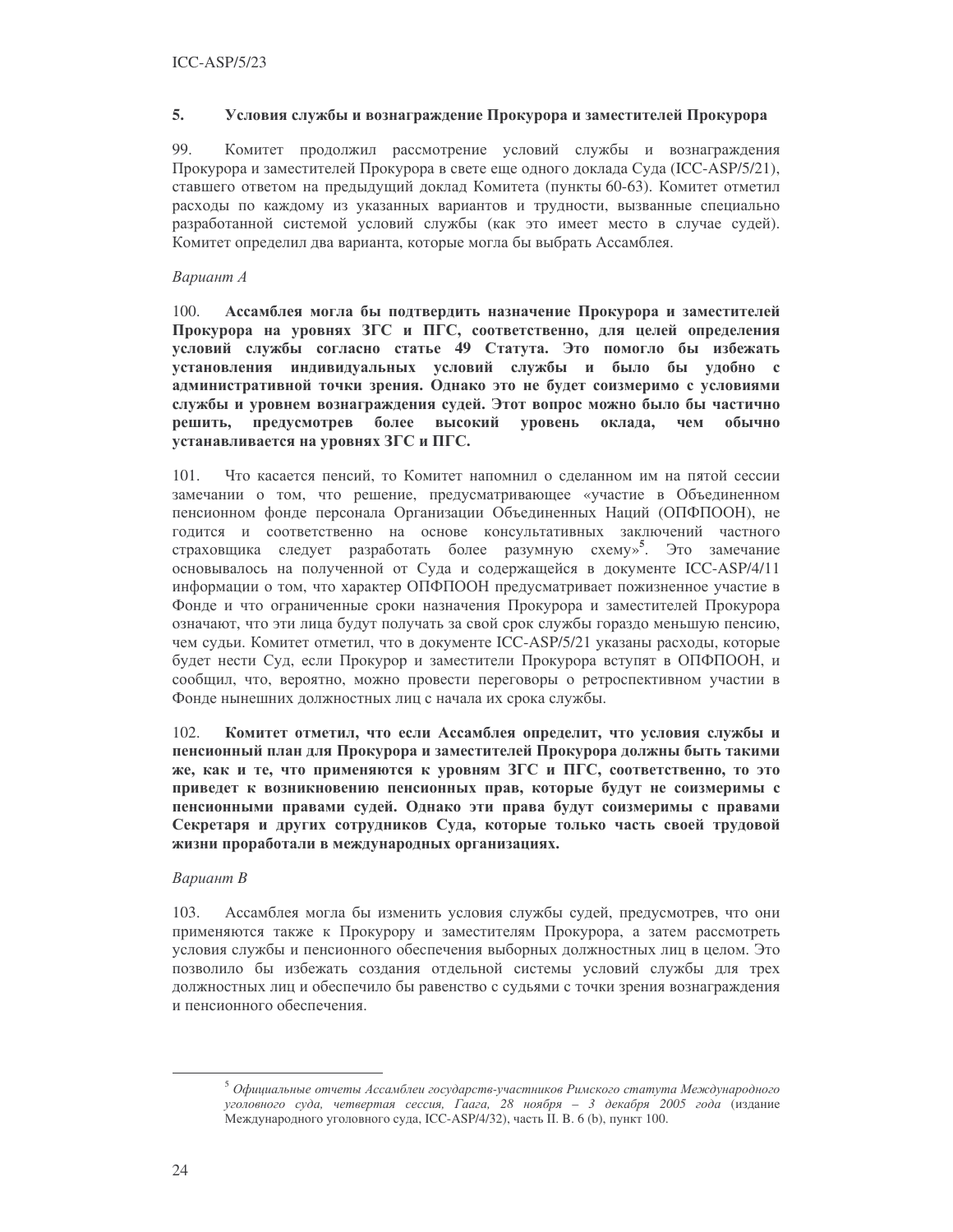$104.$ Комитет признал, что оба эти варианта являются осуществимыми, но решил, что вопрос об уровне вознаграждения и равенстве с судьями носит политический характер и должен рассматриваться Ассамблеей в свете обязанностей, возложенных на Прокурора Статутом. Расходы по обоим вариантам четко изложены в документе ICC-ASP/5/21, который был представлен Судом.

Комитет подчеркнул необходимость принятия решения об условиях службы  $105.$ Прокурора и заместителей Прокурора, особенно в том, что касается пенсий, поскольку пока еще система пенсионного обеспечения не создана. После принятия решения о пенсионном обеспечении необходимо будет также обеспечить ретроактивные выплаты за службу до даты принятия решения.

#### E. Помещения Суда

#### $1.$ Постоянные помещения

106. Комитет рассмотрел всеобъемлющий доклад о будущих постоянных помещениях Международного уголовного суда (ICC-ASP/5/16) и доклад о механизмах управления в связи с вопросом о постоянных помещениях Международного уголовного суда (ICC-ASP/5/17). Комитет имел возможность рассмотреть также неофициальное резюме заместителей Председателя Гаагской рабочей группы Бюро, представленное совещанием экспертов по постоянным помещениям, которое состоялось 21-22 сентября 2006 года и на котором присутствовал член Комитета. Комитет провел плодотворное обсуждение этих вопросов с представителями Суда и принимающего государства, а также с Координатором Гаагской рабочей группы.

Комитет отметил четко выраженное экспертами мнение о том, что наиболее 107 предпочтительным вариантом является строительство нового здания. Этот вариант, вероятно, является наиболее рентабельным в долгосрочной перспективе. В частности, новое здание позволит наиболее эффективным образом удовлетворить потребность в гибкости и адаптируемости в свете того факта, что на рабочую нагрузку Суда, очевидно, будут влиять многие неизвестные факторы.

108. Комитет напомнил о выраженном им на его пятой сессии мнении о том, что вариант строительства в Александерказерне, очевидно, обеспечит максимальную гибкость в плане удовлетворения потребностей заинтересованных сторон. После этого принимающее государство внесло улучшенное конкурсное предложение, которое предполагает бесплатное предоставление земли в Александерказерне и кредита в размере 200 млн. евро. Комитет рекомендовал сосредоточить усилия на строительстве новых помещений в Александерказерне и отложить работу над другими вариантами до тех пор, пока Ассамблея не сможет принять обоснованного решения относительно того, следует ли использовать вариант Александерказерне.

109. Комитет отметил необходимость подготовки подробного функционального технического задания, с тем чтобы было проще определить вероятные расходы и заложить основу для принятия будущих решений, и рекомендовал Суду при первой же возможности начать работу над этим техническим заданием, что должно облегчить подготовку финансовых оценок основе на вариантов, предусматривающих различные размеры и численность персонала. Это позволит **Комитету** вынести рекомендации Ассамблее по ключевым решениям, касающимся постоянных помещений.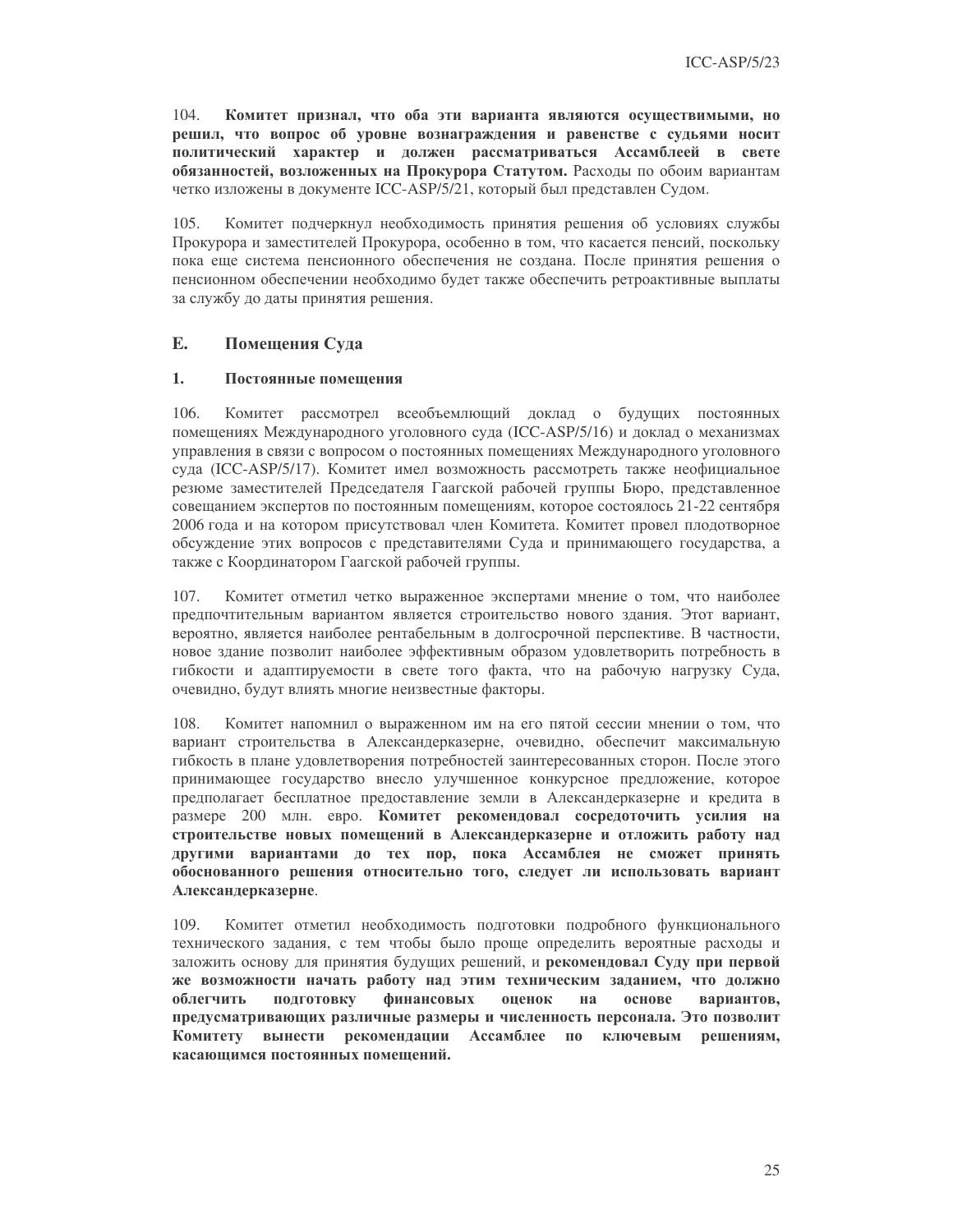$110.$ Комитет приветствовал разъяснение принимающим государством своей позиции, согласно которой Суду будут принадлежать здания постоянных помещений, а принимающему государству - земля. Комитет согласился с тем, что принимающему государству крайне важно разъяснить конкретные условия своего дополнительного конкурсного предложения о предоставлении территории Александерказерне, и просил препроводить это разъяснение государствам и Комитету до 31 марта 2007 года.

111. Комитет рассмотрел также доклад о механизмах управления в связи с вопросом о постоянных помещениях Суда. Хотя в этом докладе рассматриваются некоторые требования, в нем признается необходимость проведения дальнейшей работы и предлагается дополнить соответствующее предложение по мере осуществления проекта. Комитет не счел данный подход приемлемым.

112. Комитет рекомендовал с самого начала создать всеобъемлющую и недвусмысленную основу для управления. Она должна определять такие аспекты, как распределение прав и обязанностей между различными заинтересованными сторонами и участниками, устанавливать правила и процедуры принятия решений и постановки задач и создавать систему мониторинга и отчетности о ходе выполнения поставленных перед проектом задач. Разработка такой основы по мере осуществления проекта не обеспечит заинтересованным сторонам того уровня гарантий, который должен быть обеспечен основой управления. Комитет подчеркнул, что эффективные механизмы управления имеют чрезвычайно важное значение для достижения успеха и контроля за расходами по проекту и предостерег от принятия скоропалительных решений по этому вопросу (или любому другому аспекту данного проекта).

Комитет отметил также, что наметилась тенденция к обеспечению большей  $113.$ последовательности в рамках проекта, и рекомендовал Суду подготовить четкий ПРИНЯТИЯ решений, которые потребуются для график лальнейшего осуществления проекта. В этой связи он отметил, что до подготовки проекта к осуществлению не будет необходимости в принятии решения о методах финансирования проекта. Он согласился с тем, что в течение последующих двух лет следует рассмотреть финансовые варианты для обеспечения надлежащего рассмотрения вариантов и предоставления Ассамблее возможности принять решение в надлежащее время в случае осуществления проекта по Александерказерне. В качестве первого шага Комитет рекомендовал представить на ранней стадии все подробные данные о предложении принимающего государства относительно недорогостоящего кредита. Комитет высказал мнение, что Ассамблее необходимо будет знать диапазон обеспечиваемой гибкости, особенно в том, что касается заимствованной суммы и условий кредита, включая подробные данные о том, каким образом будет браться и должен погашаться кредит. Представление этой информации помогло бы Комитету и Ассамблее сравнить предложение относительно недорогостоящего кредита с другими финансовыми вариантами, например с такими, как непосредственное распределение расходов между государствами или использование системы частного кредитования. Необходимо будет оценить, во что обойдется этот недорогостоящий кредит государствам, а также получить надежную оценку расходов принимающего государства по данному кредиту.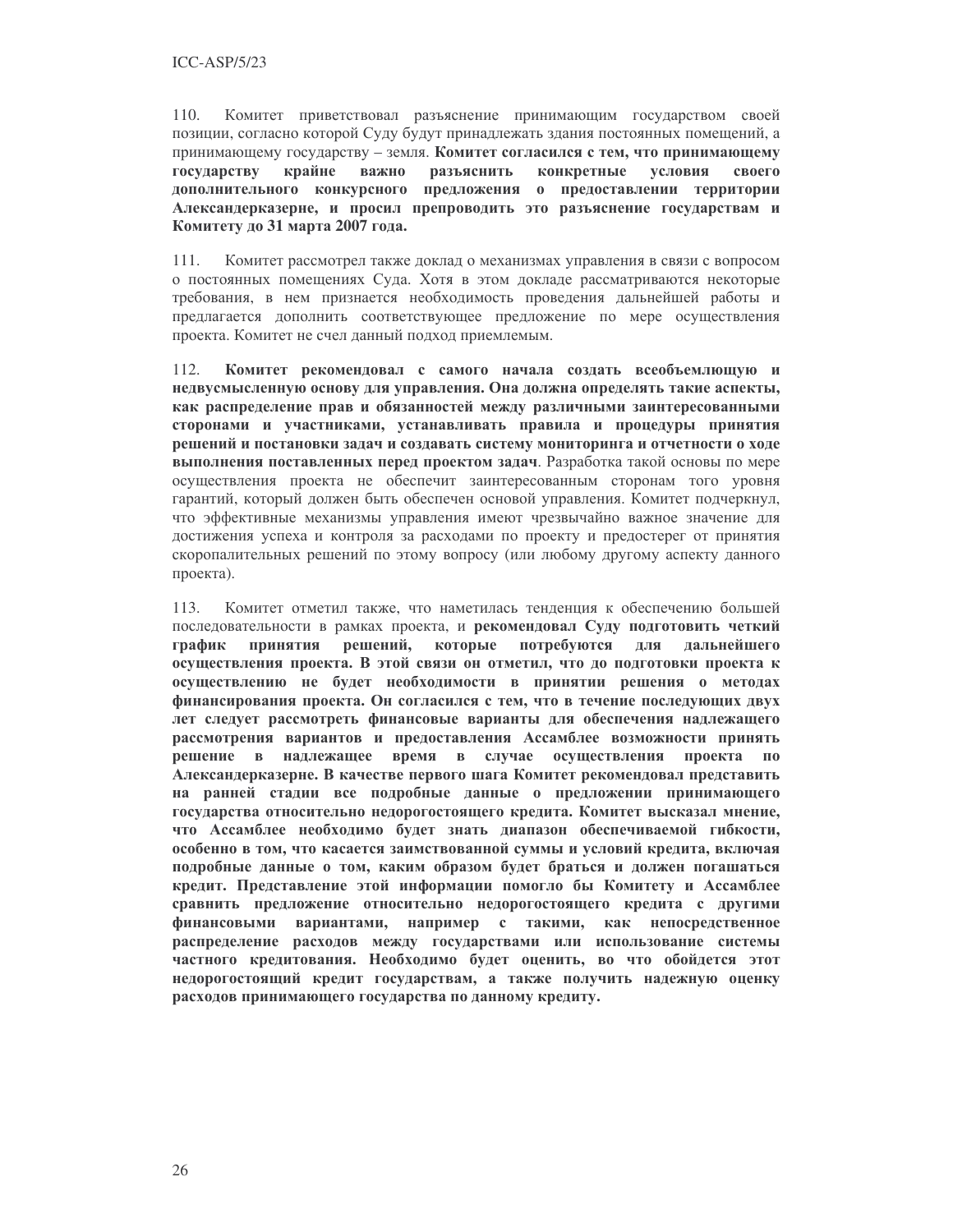$ICC-ASP/5/23$ 

#### $2.$ Временные помещения

114. Представитель принимающего государства сослался на обсуждение вопроса о временных помещениях Комитета на его предыдущей сессии и на принятое им решение утвердить рекомендацию Бюро относительно выбора одного из вариантов, предложенных принимающим государством, а именно помещений из сборных конструкций, в качестве наиболее удобного на данный момент решения. К сожалению, в связи с этим вариантом возник ряд проблем, которые нельзя считать практически разрешимыми на данной стадии. Тем временем, принимающее государство выяснило, что в непосредственной близости от нынешней временной штаб-квартиры Суда («Арк») планируется строительство частным застройщиком нового офисного здания, которое, как предполагается, будет завершено в начале 2008 года.

Новое здание будет находиться ближе к комплексу «Арк», чем помещения,  $115.$ которые предполагается строить из сборных конструкций, и не вызывает каких-либо серьезных проблем в плане обеспечения безопасности. Финансовое предложение принимающего государства относительно временного размешения  $Cv<sub>II</sub>$ распространяется также и на этот новый вариант. Возможно также использование нижеследующей альтернативы. Вместимость нового офисного здания будет в два раза превышать вместимость, необходимую Суду, при этом Евроюст, который в настоящее время вместе с Судом размещается в комплексе «Арк», проинформировал принимающее государство, что с 2008 года ему потребуются дополнительные помещения. Ввиду вышесказанного принимающее государство предложило Евроюсту использовать все новое здание в качестве временных помещений, а Суд в этом случае мог бы использовать крыло В комплекса «Арк» для удовлетворения своих дополнительных потребностей. По мнению принимающего государства, это явится не только наиболее экономичным способом удовлетворения потребностей в размещении обеих организаций, но будет также согласовываться с принципом «единого Суда». Однако следует отметить, что использование этой альтернативы, несмотря на то, что за нее выступает принимающее государство, зависит от того, какую позицию по этому вопросу займут Евроюст и государства - члены Европейского союза.

Принимающее государство сообщило также, что до завершения строительства 116. дополнительных временных помещений для Суда оно предоставило Суду временные помещения на двух этажах здания «Хофторен» и что по просьбе Суда в 2007 году будет подготовлен для использования третий этаж примерно на 40 рабочих мест.

Должностные лица Суда подчеркнули, что даже с учетом нового варианта, 117. предложенного принимающим государством, Суд начиная с настоящего момента до марта 2008 года будет нуждаться в дополнительных помещениях. Они отметили, что использование двух дополнительных этажей в здании «Хофторен» (в дополнение к трем уже предоставленным), возможно, будет целесообразным в качестве первоначального шага, но вскоре все равно потребуются дополнительные площади. Любые такие дополнительные площади должны быть предоставлены в том же здании, поскольку это значительно сократит расходы на «временные» временные помещения, поскольку не будет необходимости дублировать инфраструктуры, в частности инфраструктуры безопасности и информационных технологий. Представители принимающего государства и должностные лица Суда согласились с удобством размещения Секретариата Ассамблеи государств-участников как неотъемлемой части Суда в тех же помещениях, в которых располагаются основные органы Суда. Кроме того, Комитет рекомендовал Суду и принимающему государству стремится обеспечить служебные площади для переводческих групп Секретариата Ассамблеи, которые нанимаются во втором семестре каждого года для подготовки документации для Ассамблеи и Комитета и работают во «временных» временных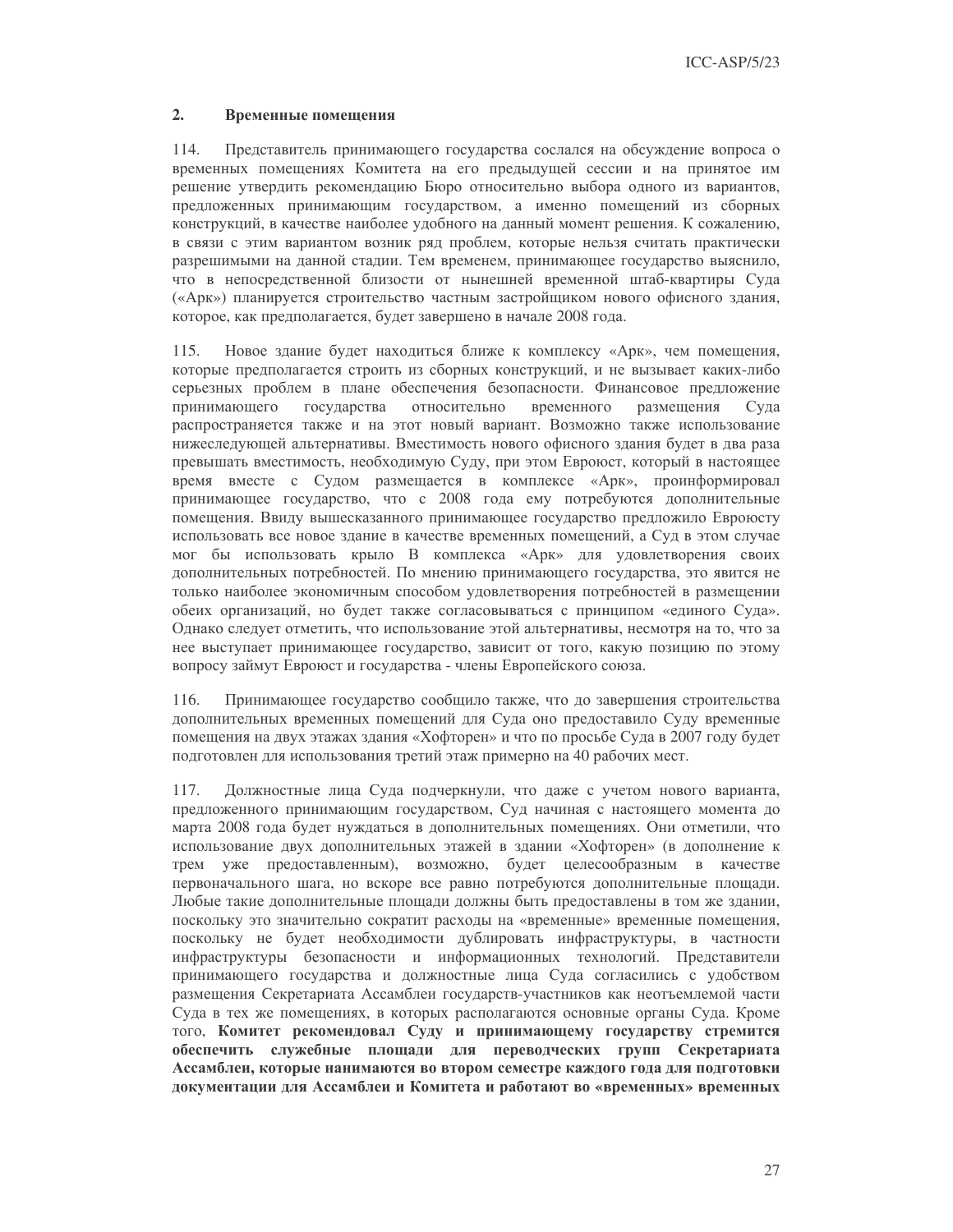### помещениях, используемых остальными подразделениями Суда, с тем чтобы сократить расходы, обусловленные дублированием базовой инфраструктуры.

118. По вопросу о безопасности должностные лица Суда выразили мнение, что степень безопасности, необходимая Суду, должна быть одинаковой во всех его подразделениях, поскольку снижение уровня безопасности в каком-либо одном месте размещения подразделений Суда может привести к тому, что эти подразделения будут восприниматься как легкодоступная цель.

119. Комитет выразил разочарование по поводу того, что вопрос о временных помещениях до сих пор не решен, и озабоченность как по поводу воздействия, которое это оказывает на эффективную работу Суда, так и по поводу продолжающегося нерационального расходования своего времени руководством Суда в результате сохраняющейся неопределенности и сбоев. Комитет призвал принимающее государство сделать все возможное для скорейшего решения данного вопроса. Комитет просил также Суд объективно и прагматически рассмотреть меры по обеспечению того, чтобы предусмотренный фактический уровень безопасности был соразмерен риску.

#### $\mathbf{F}$ . Другие доклады

### $1.$ Критерии подачи заявок на получение доступа к Целевому фонду для участия наименее развитых стран и других развивающихся государств в работе Ассамблеи

120. На своей четвертой сессии Ассамблея постановила «временно изменить условия использования Целевого фонда, созданного в соответствии с пунктом 1 резолюции ICC-ASP/2/Res.6 в 2006 году, с тем чтобы предоставить возможность другим развивающимся государствам использовать средства этого Фонда для расширения возможностей участия таких государств в работе Ассамблеи государствучастников в ходе совещаний в Гааге и не только в Гааге, и просит Бюро рассмотреть условия использования этого Целевого фонда и представить пятой сессии Ассамблеи государств-участников через Бюджетно-финансовый комитет рекомендации по применению критериев доступа к этому Фонду с целью максимально эффективного использования его с учетом имеющихся ресурсов...»<sup>6</sup>.

На своей седьмой сессии Комитет так и не получил официального доклада 121. Бюро по этому вопросу. Тем не менее, Комитет высказал мнение, что его замечания могли бы ограничиться указанием на то, что это решение Ассамблеи носило политический характер и что использование одного и того же фонда как наименее развитыми странами, так и другими развивающимися государствами может повлиять на уровень взносов доноров, которые в противном случае можно было бы конкретно направить на оказание поддержки наименее развитым странам.

 $6$  Официальные отчеты Ассамблеи государств-участников Римского статута Международного уголовного суда, четвертая сессия, Гаага, 28 ноября - 3 декабря 2005 года, (издание Международного уголовного суда, ICC-ASP/4/32), часть III, резолюция ICC-ASP/4/Res.4, пункт 38.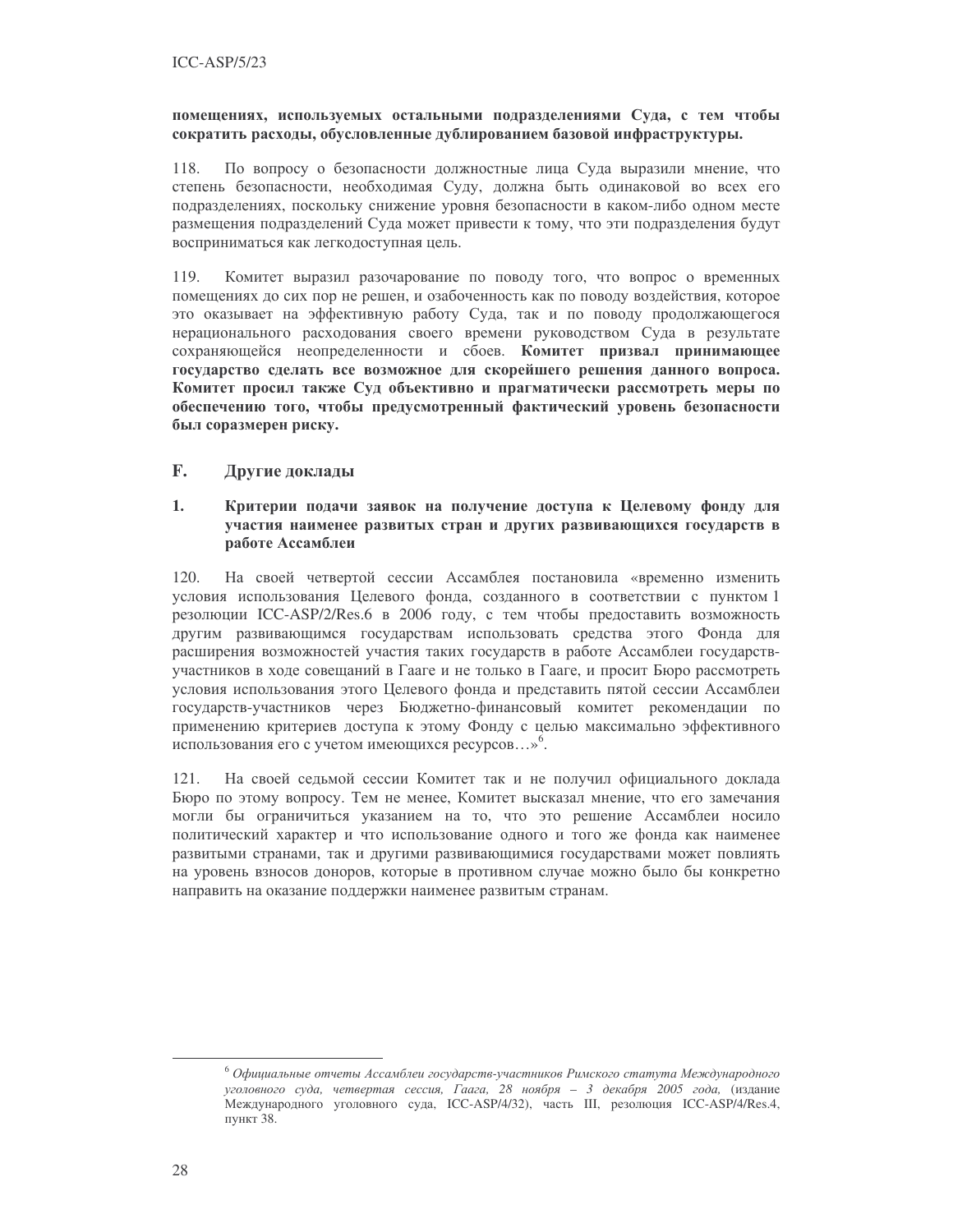#### $2.$ Назначение Внешнего аудитора

 $122.$ В связи с назначением Внешнего аудитора Комитет рассмотрел доклад о повторном назначении Внешнего аудитора, подготовленный Судом (ICC-ASP/5/4), выразил свою признательность за прекрасную работу, проделанную Внешним аудитором, и таким образом рекомендовал назначить Внешним аудитором на второй четырехлетний период (2007-2010 годы) Национальное финансоворевизионное управление Соединенного Королевства Великобритании и Северной Ирландии.

#### $3<sub>1</sub>$ Организационный характер Суда

 $123$ В связи с организационным характером Суда Комитет подчеркнул, что он регулярно рассматривает этот вопрос, поскольку он неизменно обсуждается на кажлой его сессии.

#### G. Прочие вопросы

#### $1.$ Отношения со Специальным судом по Сьерра-Леоне

124. Комитет предложил Суду рассмотреть неофициальные документы, касающиеся финансовых договоренностей относительно использования Специальным судом Сьерра-Леоне средств и возможностей, имеющихся у Международного уголовного суда. Отдельно решается вопрос об основе взимания платы. Комитет отметил, что в письме Председателя Ассамблеи на имя Председателя Суда от 12 апреля 2006 года говорится, что эта просьба не будет иметь финансовых последствий для Суда. В подпункте 3 статьи 3 Меморандума о взаимопонимании Международного уголовного суда и Специального суда говорится об оплате «всех четко определяемых прямых и косвенных расходов. ... Такие расходы будут включать компонент для покрытия любой амортизации стоимости оборудования или имущества, принадлежащего МУС».

В этой связи возникает вопрос о том, должны ли расходы отражать как  $125.$ минимум только дополнительные определяемые расходы, которые понесет Суд, или как максимум полную коммерческую стоимость предоставляемых средств и объектов. По мнению Комитета, принятие коммерческого подхода не согласуется с целью укрепления сотрудничества между международными духа организациями. Рекомендация Комитета заключается в том, что взимаемая плата должна отражать четко определяемые прямые и косвенные расходы, которые понес Суд, к которым следует добавить комиссионные за управление собственностью в размере 13%, с тем чтобы отразить не поддающиеся расчету расходы Суда на управление в связи с предоставлением своих средств и объектов в пользование другой стороне.

#### $2.$ Будущие совещания

126. Комитет принял решение провести свою восьмую сессию 23-26 апреля 2007 года в Гааге, а девятую сессию в предварительном порядке намечено провести 8-12 октября 2007 года в Гааге при том понимании, что сроки проведения девятой сессии будут подтверждены на апрельской сессии Комитета.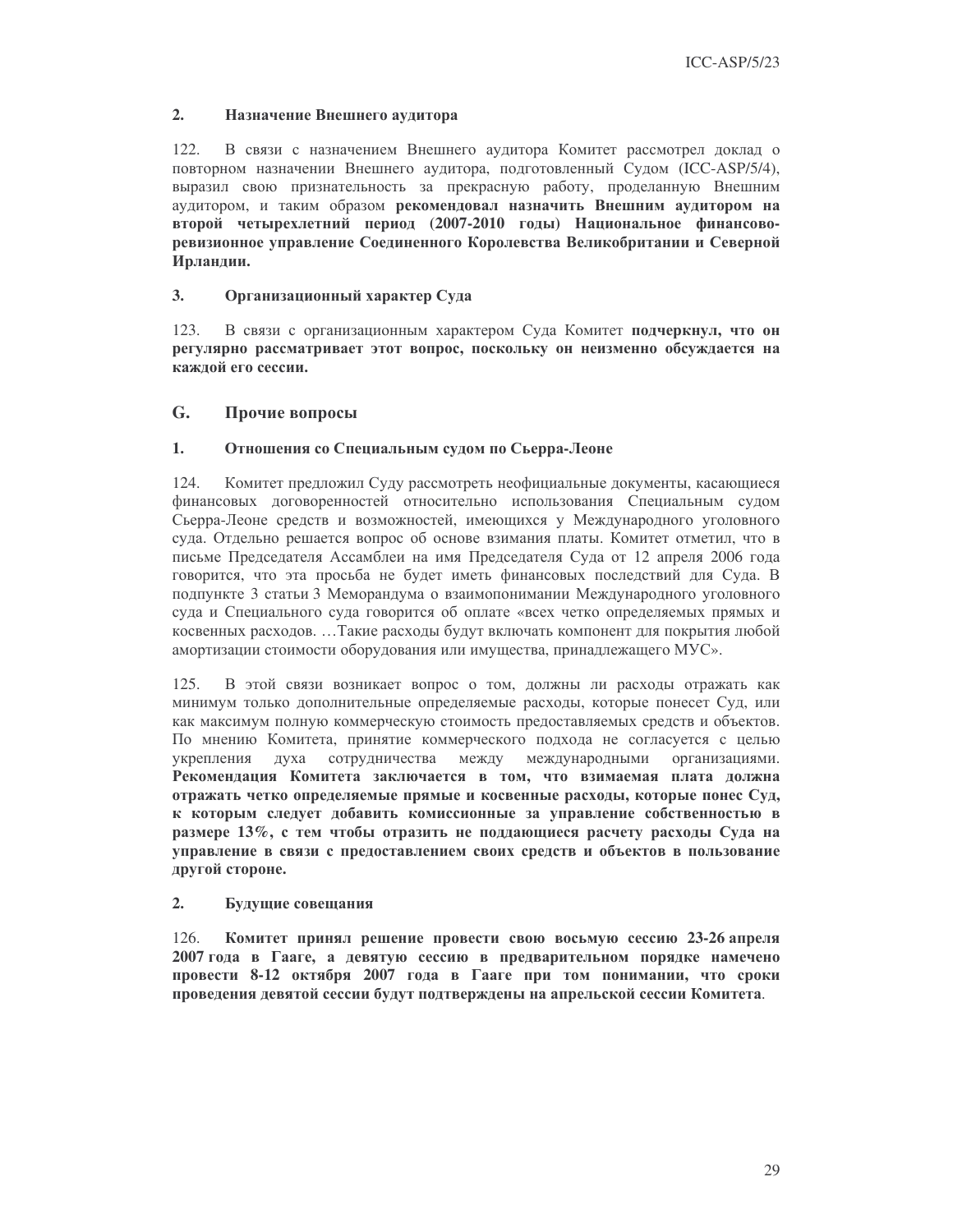127. Комитет отметил, что за период после его первой сессии, состоявшейся в 2003 году, объем работы Комитета значительно возрос. Становится все труднее выполнять задания Ассамблеи, неофициальных рабочих групп Бюро и Суда и одновременно выполнять функции, предусмотренные его мандатом<sup>7</sup>. Кроме того, широкие обсуждения в рамках рабочих групп и увеличение времени работы Ассамблеи отражают расширение масштабов межправительственного обсуждения таких вопросов, как бюджет, работа административного аппарата и помещения Суда. Эта тенденция также отражается на роли и объеме работы Комитета. Комитет подчеркнул, что он желает продолжать предоставлять высококачественные консультативные услуги Ассамблее по вопросам, относящимся к кругу ведения Комитета. Он согласился с тем, что необходимо принять меры с целью поддержания способности Комитета оказывать такие услуги и выполнять задания Ассамблеи.

128. Хотя Комитет не считает, что существенное увеличение количества времени, выделяемого на проведение его сессий, будет оправданным, он решил, что его апрельская сессия будет длиться не три, а четыре дня. С учетом времени, которое уходит на формальные процедуры и подготовку и принятие доклада на каждой сессии, апрельская сессия в нынешней ситуации предоставит возможность для обсуждения вопросов существа в течение менее двух дней. Четвертый день, соответственно, увеличит время, в течение которого можно будет обсуждать вопросы существа, при ограниченных дополнительных расходах: последствия для бюджета Основной программы IV будут исчисляться примерно в 11 800 евро.

129. Комитет отметил тенденцию к включению ряда вопросов в повестку дня каждой сессии. Хотя в отдельных случаях это, возможно, необходимо или желательно, Комитет указал, что с его точки зрения было бы предпочтительнее рассматривать вопросы только один раз в год, если отсутствуют серьезные причины для многократного рассмотрения. В целом Комитет мог бы рассматривать предлагаемый бюджет по программам и связанные с ним бюджетные вопросы в октябре каждого года, а различные вопросы политики на своей апрельской сессии. Комитет решил, что при подготовке повестки дня каждой сессии Председателю следует заблаговременно проводить неофициальные консультации со всеми членами Комитета, Секретариатом и Судом в соответствии с мандатом Комитета и распоряжениями Ассамблеи.

В связи со своей следующей сессией Комитет отметил, что он желал бы 130. рассмотреть форму представления бюджета<sup>8</sup> с целью улучшения качества процесса утверждения бюджета. Комитет постановил также рассмотреть на своей следующей сессии прогресс, достигнутый Судом во внедрении систем управления людскими ресурсами, и целесообразность создания общей системы для удовлетворения потребностей Суда в людских ресурсах. Он выразил также пожелание рассмотреть ход внедрения в Суде системы SAP и функционирование программы оказания правовой помощи за период, истекший со времени последнего рассмотрения Комитетом этого вопроса.

<sup>&</sup>lt;sup>7</sup> Приложение к резолюции ICC-ASP/1/Res.4.

<sup>&</sup>lt;sup>8</sup> См. пункты 48-50 настоящего доклада.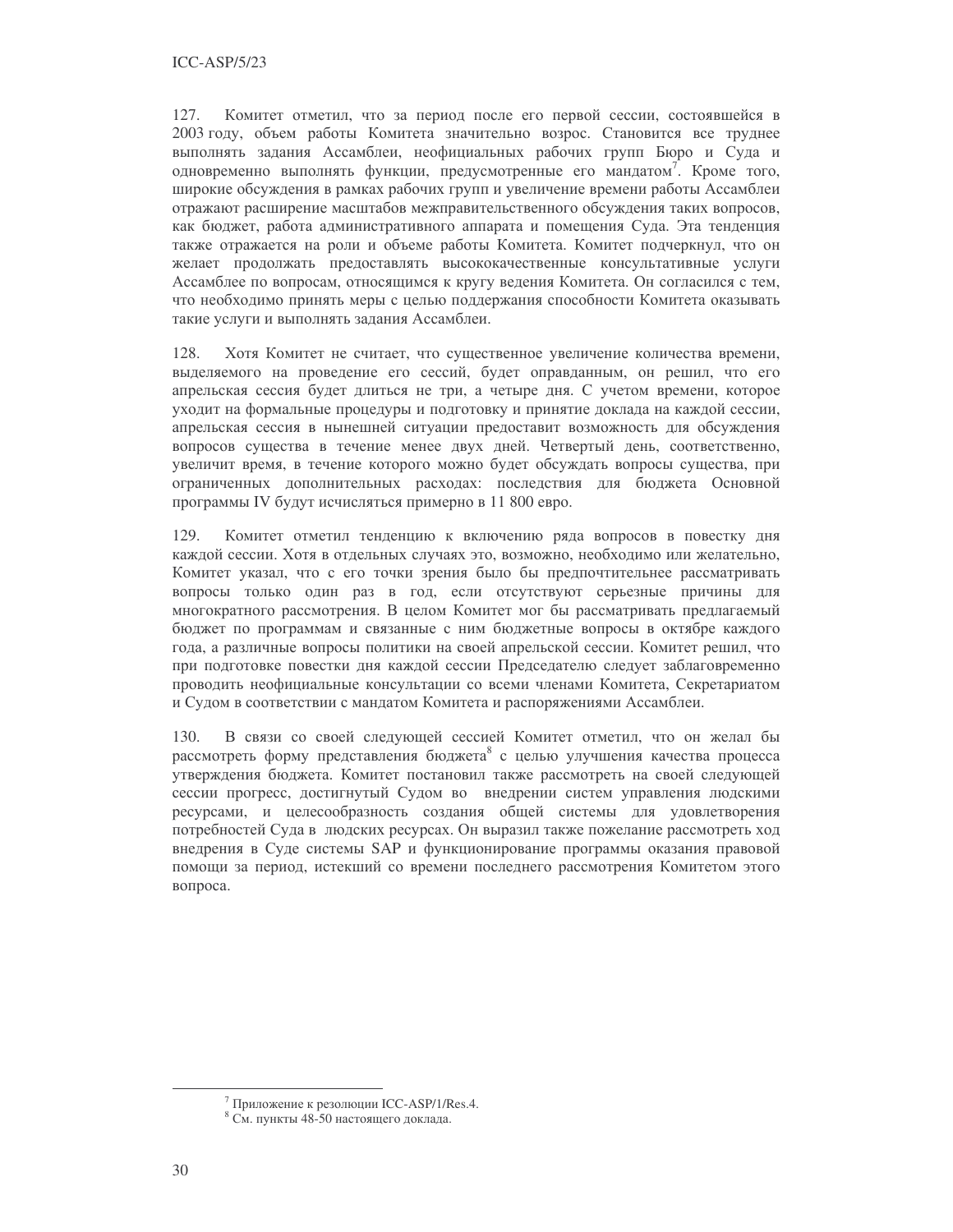#### $3<sub>1</sub>$ Своевременная подготовка документации

131. Комитет выразил озабоченность в связи с тем, что его рекомендация Суду, содержащаяся в пункте 72 доклада о работе его шестой сессии, в целом не была выполнена. Он пожелал еще раз сообщить Суду о том, какое важное значение Комитет придает своевременному, поэтапному и планомерному представлению Секретариату докладов и других документов Суда для обеспечения их направления Комитету по крайней мере за три недели до начала его сессий, благодаря чему у членов Комитета будет иметься достаточное время для их тщательного и подробного изучения до приезда на сессию.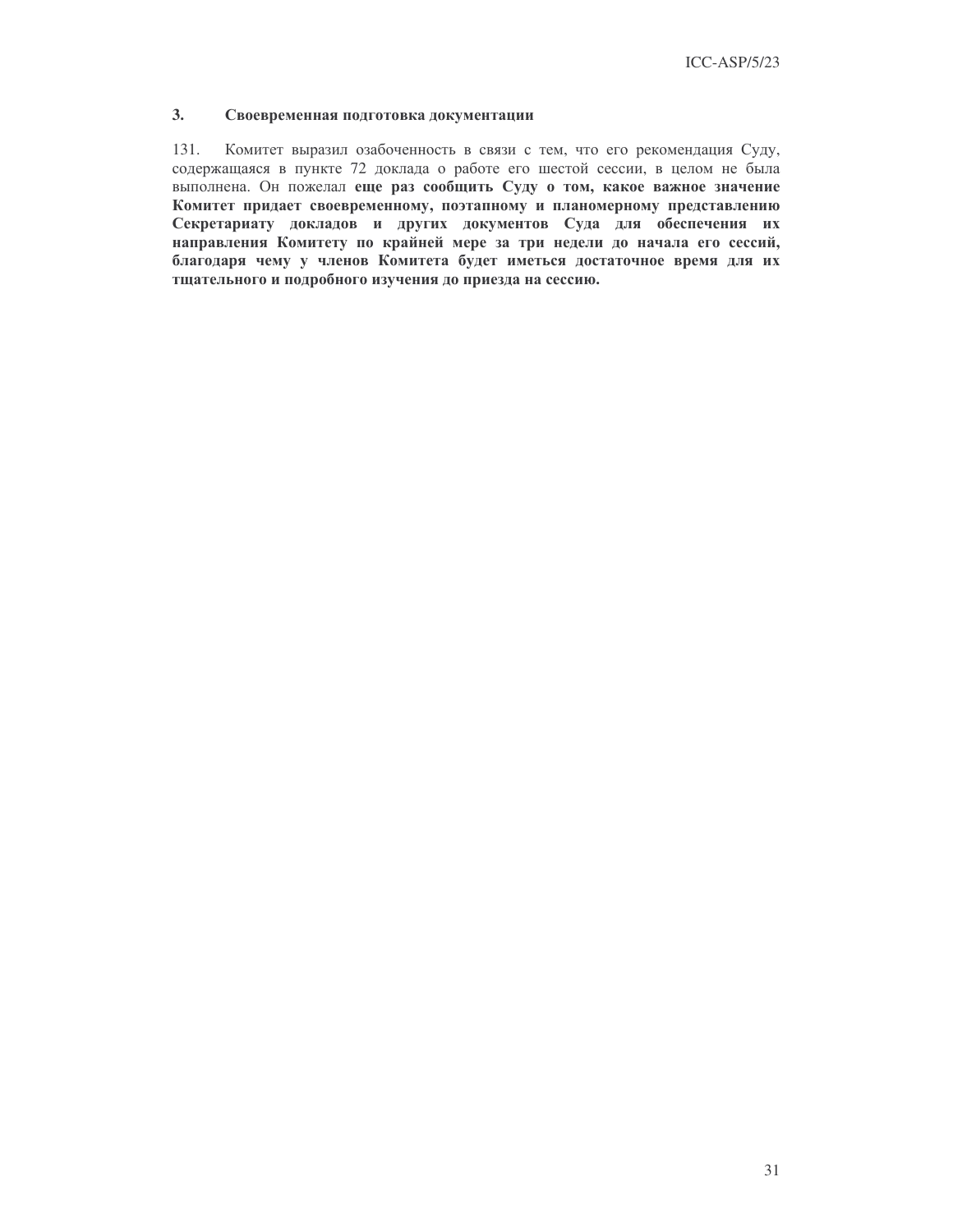# Приложение I

## Список документов

| $ICC-ASP/5/1$                      | Доклад Бюджетно-финансового комитета о работе его<br>шестой сессии                                                                                                                  |
|------------------------------------|-------------------------------------------------------------------------------------------------------------------------------------------------------------------------------------|
| $ICC-ASP/5/2$                      | Финансовые ведомости за период с 1 января по<br>31 декабря 2005 года                                                                                                                |
| ICC-ASP/5/2* Arabic only           | Financial statements for the period 1 January to 31<br>December 2005                                                                                                                |
| $ICC-ASP/5/3$                      | Финансовые ведомости Целевого фонда для<br>потерпевших за период с 1 января по 31 декабря<br>2005 года                                                                              |
| $ICC-ASP/5/4$                      | Доклад о повторном назначении Внешнего аудитора                                                                                                                                     |
| $ICC-ASP/5/5$                      | Доклад Управления внутренней ревизии                                                                                                                                                |
| $ICC-ASP/5/6$                      | Стратегический план Международного уголовного суда                                                                                                                                  |
| ICC-ASP/5/7                        | Доклад о стратегии Суда в области информационных и<br>коммуникационных технологий                                                                                                   |
| ICC-ASP/5/8                        | Доклад Ассамблее государств-участников о<br>мероприятиях и проектах Совета управляющих<br>Целевого фонда для потерпевших за период с 16 августа<br>2005 года по 30 июня 2006 года   |
| ICC-ASP/5/8/Corr.1 French only     | Report to the Assembly of States Parties on the activities<br>and projects of the Board of Directors of the Trust Fund for<br>Victims for the period 16 August 2005 to 30 June 2006 |
| $ICC-ASP/5/9$                      | Предлагаемый бюджет по программам Международного<br>уголовного суда на 2007 год                                                                                                     |
| $ICC-ASP/5/9/Corr.1* English only$ | Proposed Programme Budget for 2007 of the International<br>Criminal Court - Corrigendum                                                                                             |
| ICC-ASP/5/9/Corr.2                 | Предлагаемый бюджет по программам Международного<br>уголовного суда на 2007 год - исправление                                                                                       |
| $ICC-ASP/5/10$                     | Доклад о Модели численности персонала Суда                                                                                                                                          |
| ICC-ASP/5/10* English only         | Report on the Court Capacity Model                                                                                                                                                  |
| $ICC-ASP/5/11$                     | Предварительная повестка дня                                                                                                                                                        |
| $ICC-ASP/5/12$                     | Стратегический план информационно-просветительской<br>деятельности Международного уголовного суда                                                                                   |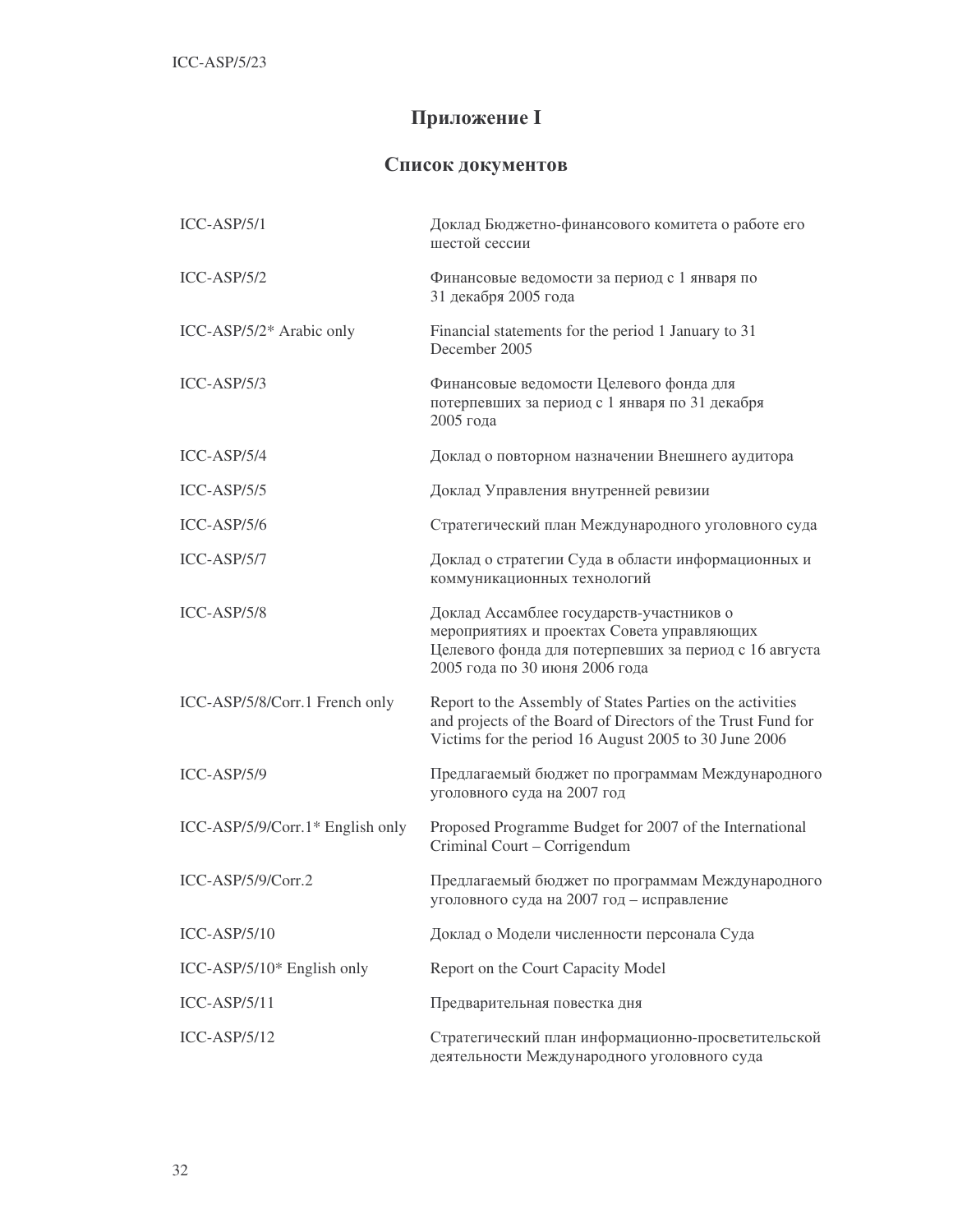| $ICC-ASP/5/13$              | Доклад об исполнении бюджета Международного<br>уголовного суда по состоянию на 31 августа 2006 года                   |
|-----------------------------|-----------------------------------------------------------------------------------------------------------------------|
| $ICC-ASP/5/14$              | Поправки к условиям службы и вознаграждения судей<br>Международного уголовного суда - переезд по<br>завершении службы |
| $ICC-ASP/5/CBF.2/1$         | Доклад Секретаря Суда о пенсионных планах для судей,<br>используемых в других международных трибуналах                |
| $ICC-ASP/5/CBF.2/2$         | Доклад о будущих постоянных помещениях<br>Международного уголовного суда - всеобъемлющий<br>доклад о ходе работы      |
| $ICC-ASP/5/CBF.2/3$         | Доклад о механизмах управления в связи с вопросом о<br>постоянных помещениях Международного уголовного<br>суда        |
| ICC-ASP/5/CBF.2/4           | Доклад об условиях службы и вознаграждении<br>Прокурора и заместителей Прокурора: финансовые<br>расчеты по пенсиям    |
| $ICC-ASP/5/CBF.2/5$         | Доклад о тендере в отношении пенсионного плана для<br>судей                                                           |
| $ICC-ASP/5/CBF.2/L.1$       | Предварительная повестка дня                                                                                          |
| $ICC-ASP/5/CBF.2/L.2/Rev.1$ | Аннотированный перечень пунктов, включенных в<br>предварительную повестку дня                                         |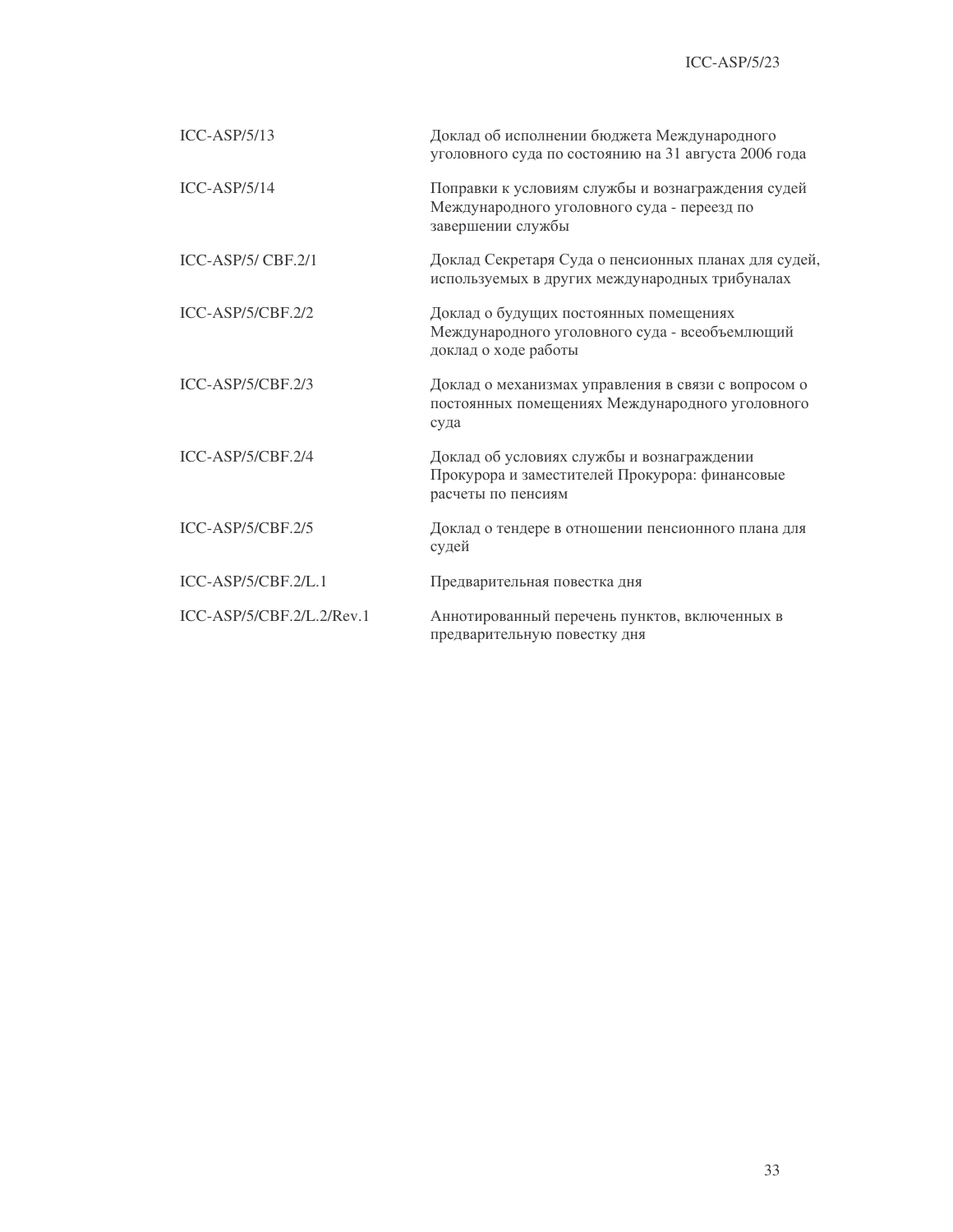# Приложение II

## Положение дел со взносами по состоянию на 13 октября 2006 года

|                |                            | Начисленные       |                                   | Невыплаченные            | Начисленные        | Поступления       | Невыплаченные                  | Итого                    |
|----------------|----------------------------|-------------------|-----------------------------------|--------------------------|--------------------|-------------------|--------------------------------|--------------------------|
|                | Государства-участники      | взносы за         | Поступления за<br>предыдущие годы | взносы за                | взносы за          | взносов за        | взносы за                      | невыплаченных            |
|                |                            | предыдущие годы   |                                   | предыдущие годы          | 2006 год           | 2006 год          | 2006 год                       | взносов                  |
|                | Афганистан                 | 5 2 6 6           | 5 2 6 6                           |                          | 3 1 9 9            | 381               | 2818                           | 2818                     |
| 2              | Албания                    | 13 4 36           | 13 4 36                           | $\sim$                   | 7996               | 948               | 7048                           | 7048                     |
| 3              | Андорра                    | 14 873            | 14 873                            |                          | 7996               | 7996              |                                |                          |
| $\overline{4}$ | Антигуа и Барбуда          | 8677              | 8677                              |                          | 4798               | 4798              |                                |                          |
| 5              | Аргентина                  | 2 999 978         | 1 876 392                         | 1 123 586                | 1528893            |                   | 1528893                        | 2 652 479                |
| 6              | Австралия                  | 4 9 5 5 9 5 3     | 4 9 5 5 9 5 3                     |                          | 2 546 022          | 2 546 022         |                                |                          |
| $\overline{7}$ | Австрия                    | 2 7 1 6 7 9 7     | 2 716 797                         |                          | 1 373 765          | 1 373 765         |                                |                          |
| 8              | Барбадос                   | 28 24 8           | 28 24 8                           |                          | 15 9 93            | 15 9 93           |                                |                          |
| 9              | Бельгия                    | 3 350 429         | 3 350 429                         | ×                        | 1709 609           | 1709 609          | $\overline{\phantom{a}}$       | $\sim$                   |
| 10             | <b>Белиз</b>               | 3 0 9 9           | 3 0 9 9                           | ÷.                       | 1599               | 1599              | ÷.                             |                          |
| 11             | Бенин                      | 6 1 9 6           | 6 1 9 6                           |                          | 3 1 9 9            | 381               | 2818                           | 2818                     |
| 12             | Боливия                    | 27 265            | 4914                              | 22 35 1                  | 14 3 9 3           |                   | 14 3 9 3                       | 36 744                   |
| 13             | Босния и Герцеговина       | 9912              | 9912                              |                          | 4798               | 4798              |                                |                          |
| 14             | Ботсвана                   | 35 942            | 35 942                            |                          | 19 19 1            | 19 19 1           |                                |                          |
| 15             | Бразилия                   | 5 207 107         | 1 754 131                         | 3 452 976                | 2 4 3 5 6 7 3      |                   | 2 435 673                      | 5 888 649                |
| 16             | Болгария                   | 50 197            | 50 197                            |                          | 27 187             | 27 187            |                                |                          |
| 17             | Буркина-Фасо               | 3 8 6 3           | 189                               | 3674                     | 3 1 9 9            |                   | 3 1 9 9                        | 6873                     |
| 18             | Бурунди                    | 1 474             | 91                                | 1383                     | 1599               |                   | 1599                           | 2982                     |
| 19             | Камбоджи                   | 6 1 9 6           | 6 1 9 6                           | $\overline{\phantom{a}}$ | 3 1 9 9            | 3016              | 183                            | 183                      |
| 20             | Канада                     | 8 560 895         | 8 5 6 0 8 9 5                     | ÷.                       | 4 4 9 8 7 1 9      | 4 4 9 8 7 1 9     |                                |                          |
| 21             | Центральноафриканская      | 3 0 9 9           |                                   | 1 3 8 3                  | 1599               |                   | 1599                           | 2982                     |
| 22             | Республика<br>Колумбия     | 490 334           | 1716<br>490 334                   | $\sim$                   | 247 885            | 247 885           | $\sim$                         |                          |
| 23             | Конго                      | 1 8 4 0           |                                   | 1840                     | 1599               | ×,                | 1599                           | 3 4 3 9                  |
| 24             | Коста-Рика                 | 86 766            | 57 491                            | 29 27 5                  | 47 978             |                   | 47 978                         | 77 253                   |
| 25             | Хорватия                   | 115 867           | 115 867                           |                          | 59 173             | 59 173            |                                |                          |
| 26             | Кипр                       | 120 210           | 120 210                           | $\overline{\phantom{a}}$ | 62 371             | 62 371            | $\overline{\phantom{a}}$       | $\overline{\phantom{a}}$ |
| 27             | Демократическая Республика |                   |                                   |                          |                    |                   |                                |                          |
|                | Конго                      | 9912              | 2 5 2 5                           | 7387                     | 4798               |                   | 4798                           | 12 185                   |
| 28             | Дания                      | 2 2 4 5 8 2       | 2 244 582                         | $\overline{\phantom{a}}$ | 1 148 269          | 1 148 269         |                                |                          |
| 29             | Джибути                    | 2 9 0 2           | 2 9 0 2                           | $\sim$                   | 1599               | 189               | 1410                           | 1410                     |
| 30             | Доминика                   | 3 0 9 9           | 3 0 9 9                           |                          | 1599               | 75                | 1524                           | 1524                     |
| 31             | Доминиканская Республика   | 20 165            |                                   | 20 165                   | 55 974             |                   | 55 974                         | 76 139                   |
| 32             | Эквадор                    | 62 572            | 47 550                            | 15 022                   | 30 386             | $\sim$            | 30 386                         | 45 408                   |
| 33             | Эстония                    | 35 942            | 35 942                            | $\overline{\phantom{a}}$ | 19 19 1            | 19 19 1           | $\overline{\phantom{a}}$       |                          |
| 34             | Фиджи                      | 12 392            | 12 392                            |                          | 6397               | 740               | 5657                           | 5657                     |
| 35             | Финляндия                  | 1 645 156         | 1 645 156                         |                          | 852 406            | 852 406           |                                |                          |
| 36             | Франция                    | 18 959 201        | 18 959 201                        | ×                        | 9643539            | 9 643 539         | ×,                             |                          |
| 37             | Габон                      | 30 972            | 27 213                            | 3759                     | 14 3 9 3           |                   | 14 3 9 3                       | 18 15 2                  |
| 38             | Гамбия                     | 3 0 9 9           | 3 0 9 9                           |                          | 1599               | 189               | 1410                           | 1410                     |
| 39             | Грузия                     | 7632              | 7632                              | $\sim$                   | 4798               | 511               | 4 2 8 7                        | 4 2 8 7                  |
| 40             | Германия                   | 27 532 250        | 27 532 250                        |                          | 13 852 792         | 13 852 792        |                                |                          |
| 41             | Гана                       | 13 010            | 13 010                            | ÷                        | 6397               | 6 3 9 7           |                                |                          |
| 42             | Греция                     | 1 648 219         | 1 648 219                         | $\sim$                   | 847 608            | 847 608           | $\overline{\phantom{a}}$       |                          |
| 43             | Гвинея                     | 8589              | 509                               | 8 0 8 0                  | 4798               |                   | 4798                           | 12878                    |
| 44             | Гайана                     | 1 474             | 1 474                             | ÷.                       | 1599               | 138               | 1461                           | 1461                     |
| 45             | Гондурас                   | 15 333            | 9 7 0 1                           | 5 6 3 2                  | 7996               |                   | 7996                           | 13 628                   |
| 46             | Венгрия                    | 386 819           | 386 819                           | $\overline{\phantom{a}}$ | 201 507            | 201 507           | $\overline{\phantom{a}}$       | $\overline{\phantom{a}}$ |
| 47             | Исландия                   | 104 719           | 104 719                           |                          | 54 375             | 54 375            |                                |                          |
| 48             | Ирландия                   | 1 050 232         | 1 050 232                         | $\overline{\phantom{a}}$ | 559 741            | 559741            |                                |                          |
| 49             | Италия                     | 15 251 782        | 14 538 507                        | 713 275                  | 7812386            |                   | 7812386                        | 8 5 25 6 61              |
| 50             | Иордания                   | 32 227            | 32 227                            |                          | 17 592             | 17592             |                                |                          |
| 51             | Кения                      | 7 2 5 9           | 7 2 5 9                           |                          | 14 3 9 3           | 14 3 9 3          |                                |                          |
| 52             | Латвия                     | 43 383            | 43 383                            |                          | 23 989             | 23 989            |                                |                          |
| 53             | Лесото                     | 3 0 9 9           | 3 0 9 9                           | $\overline{\phantom{a}}$ | 1599               | 1599              | $\overline{\phantom{a}}$       | $\overline{\phantom{a}}$ |
| 54             | Либерия                    | 1 474             |                                   | 1474                     | 1599               |                   | 1599                           | 3073                     |
| 55             | Лихтенштейн                | 16 109            | 16 109                            |                          | 7996               | 7996              |                                |                          |
| 56<br>57       | Литва<br>Люксембург        | 62 781<br>240 412 | 62 781<br>240 412                 | $\overline{\phantom{a}}$ | 38 38 2<br>123 143 | 38 382<br>123 143 | $\overline{\phantom{a}}$<br>×, | $\sim$                   |
| 58             |                            | 3 4 7 9           | 133                               | 3 3 4 6                  | 1599               |                   | 1599                           | 4945                     |
| 59             | Малави<br>Мали             | 6 1 9 6           | 6 1 9 6                           | $\sim$                   | 3 1 9 9            | 381               | 2818                           | 2818                     |
| 60             | Мальта                     | 41 041            | 41 041                            | $\overline{\phantom{a}}$ | 22 390             | 22 390            | $\overline{\phantom{a}}$       | $\overline{\phantom{a}}$ |
|                |                            | 3 09              |                                   | 476                      | 1599               |                   | 1.500                          | 3075                     |
| 62             | Маврикий                   | 34 080            | 34 080                            |                          | 17 592             | 2088              | 15 504                         | 15 504                   |
| 63             | Мексика                    |                   |                                   | $\overline{\phantom{a}}$ | 3 011 407          | 3 011 407         | $\overline{\phantom{a}}$       |                          |
| 64             | Монголия                   | 3 0 9 9           | 3 0 9 9                           | ÷.                       | 1599               | 1599              | ×,                             |                          |
| 65             | Намибия                    | 19 20 7           | 19 207                            | $\overline{\phantom{a}}$ | 9596               | 1 1 4 0           | 8 4 5 6                        | 8 4 5 6                  |
| 66             | Haypy                      | 3 0 9 9           | 1 900                             | 1 1 9 9                  | 1599               |                   | 1599                           | 2798                     |
| 67             | Нидерланды                 | 5 267 605         | 5 267 605                         |                          | 2 702 751          | 2 702 751         |                                |                          |
| 68             | Новая Зеландия             | 697 366           | 697 366                           |                          | 353 437            | 353 437           |                                |                          |
| 69             | Нигер                      | 3 0 9 9           | 170                               | 2929                     | 1599               |                   | 1599                           | 4528                     |
| 70             | Нигерия                    | 144 285           | 95 095                            | 49 190                   | 67 169             | $\sim$            | 67 169                         | 116 359                  |
| 71             | Норвегия                   | 2 084 212         | 2 084 212                         |                          | 1085898            | 1 085 898         |                                |                          |
| 72             | Панама                     | 58 247            | 58 247                            |                          | 30 386             | 23 646            | 6 7 4 0                        | 6 7 4 0                  |
| 73             | Парагвай                   | 39 650            | 39 650                            | $\sim$                   | 19 19 1            | 19 19 1           | $\sim$                         | $\sim$                   |
| 74             | Перу                       | 301 253           | 89 190                            | 212 063                  | 147 132            |                   | 147 132                        | 359 195                  |
| 75             | Польша                     | 1 367 620         | 1 367 620                         | $\overline{\phantom{a}}$ | 737 259            | 737 259           |                                |                          |
| 76             | Португалия                 | 1 451 826         | 1 451 826                         | $\overline{\phantom{a}}$ | 751 652            | 751 652           | $\overline{\phantom{a}}$       | $\sim$                   |
| 77             | Республика Корея           | 5 234 106         | 5 234 106                         | ×.                       | 2872271            | 2 872 271         | $\sim$                         |                          |
| 78             | Румыния                    | 184 813           | 184 813                           | ÷                        | 95 95 6            | 95 956            | $\sim$                         |                          |
| 79             | Сент-Винсент и Гренадины   | 2 9 0 2           | 1 427                             | 1475                     | 1599               |                   | 1599                           | 3 0 7 4                  |
| $80\,$         | Самоа                      | 2980              | 2980                              | $\overline{\phantom{a}}$ | 1599               | 1599              | $\overline{\phantom{a}}$       | $\overline{\phantom{a}}$ |
| 81             | Сан-Марино                 | 8677              | 8677                              | ÷.                       | 4798               | 4798              | ×                              |                          |
| 82             | Сенегал                    | 15 491            | 14 9 30                           | 561                      | 7996               |                   | 7996                           | 8557                     |